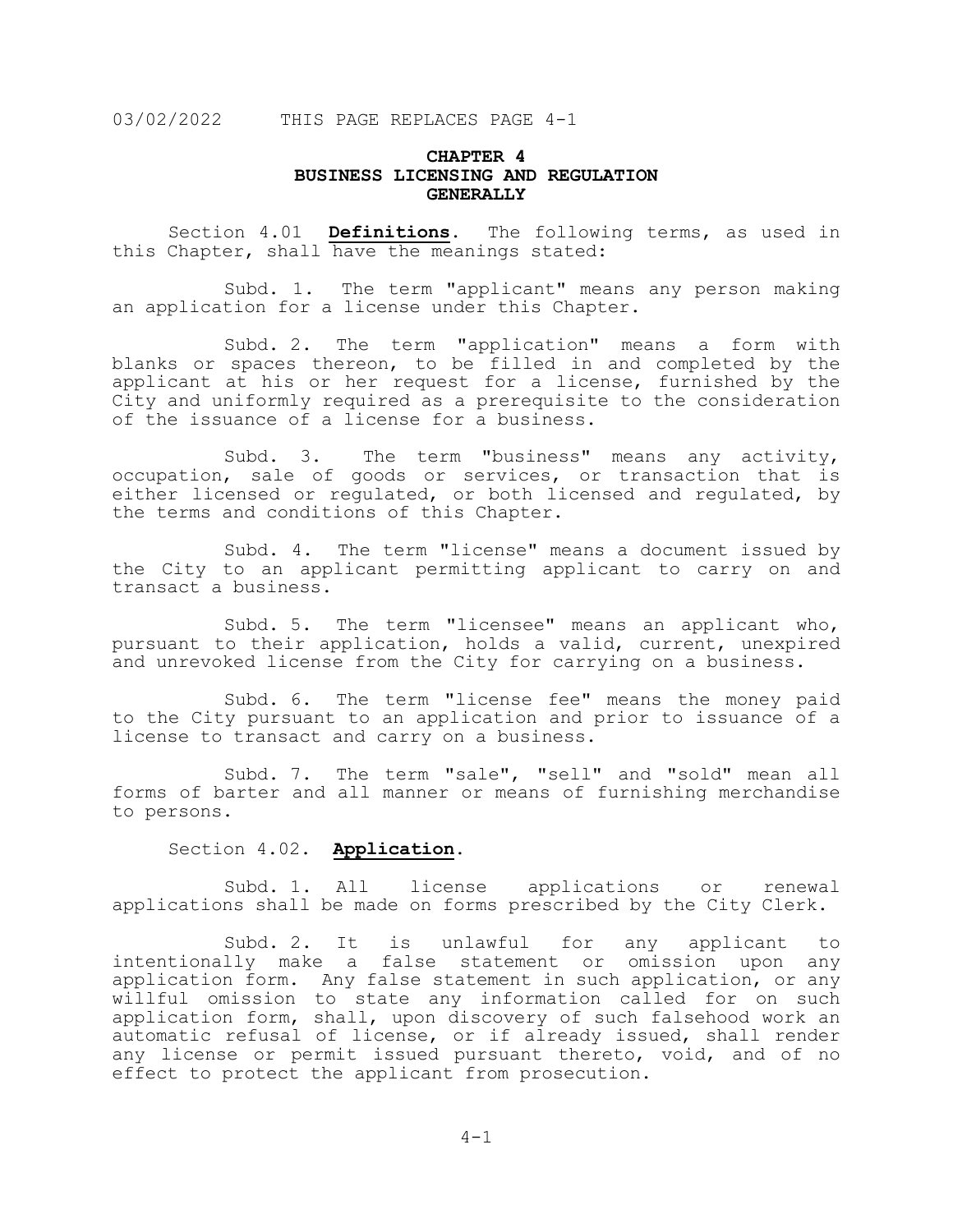#### Section 4.03. **Action on Application for License**.

Subd. 1. **Granting.** The Council may grant any application for the period of the remainder of the then current calendar year or for the entire ensuing license year. The City Council may by resolution delegate to city staff the issuance of any licenses required by the City.

> Source: Ord. 711-2nd Series Effective Date: 11/24/14

Subd. 2. **Issuing.** If an application is granted, the Mayor and City Clerk shall forthwith issue a license pursuant thereto upon payment of the license fee. All licenses shall be on a calendar year basis. If application is made after June 30, then the fee shall be one-half of the annual fee.

Subd. 3. **Transfer.** No license shall be transferable between persons. No license shall be transferable to a different location without prior consent of the Council. It is unlawful to make any transfer in violation of this subdivision.

Subd. 4. **Termination.** Licenses shall terminate only by expiration or revocation.

> Source: Ord. 335-2nd Series Effective Date: 12/28/92

Subd. 5. **Refusal.** The Council may in its sole discretion and for any reasonable cause refuse to grant any application.

Subd. 6. **Duplicate License.** Duplicates of all original licenses may be issued by the City Clerk, without action by the Council, upon licensee's affidavit that the original has been lost, and upon payment of a fee of \$5.00 for issuance of the duplicate. All duplicate licenses shall be clearly marked DUPLICATE.

Subd. 7. **License Suspension or Revocation.** The Council may in its sole discretion and for any reasonable cause, upon notice and hearing, suspend or revoke any license issued pursuant to the Alexandria City Code.

> Source: Ord. 568-2nd Series Effective Date: 9/12/05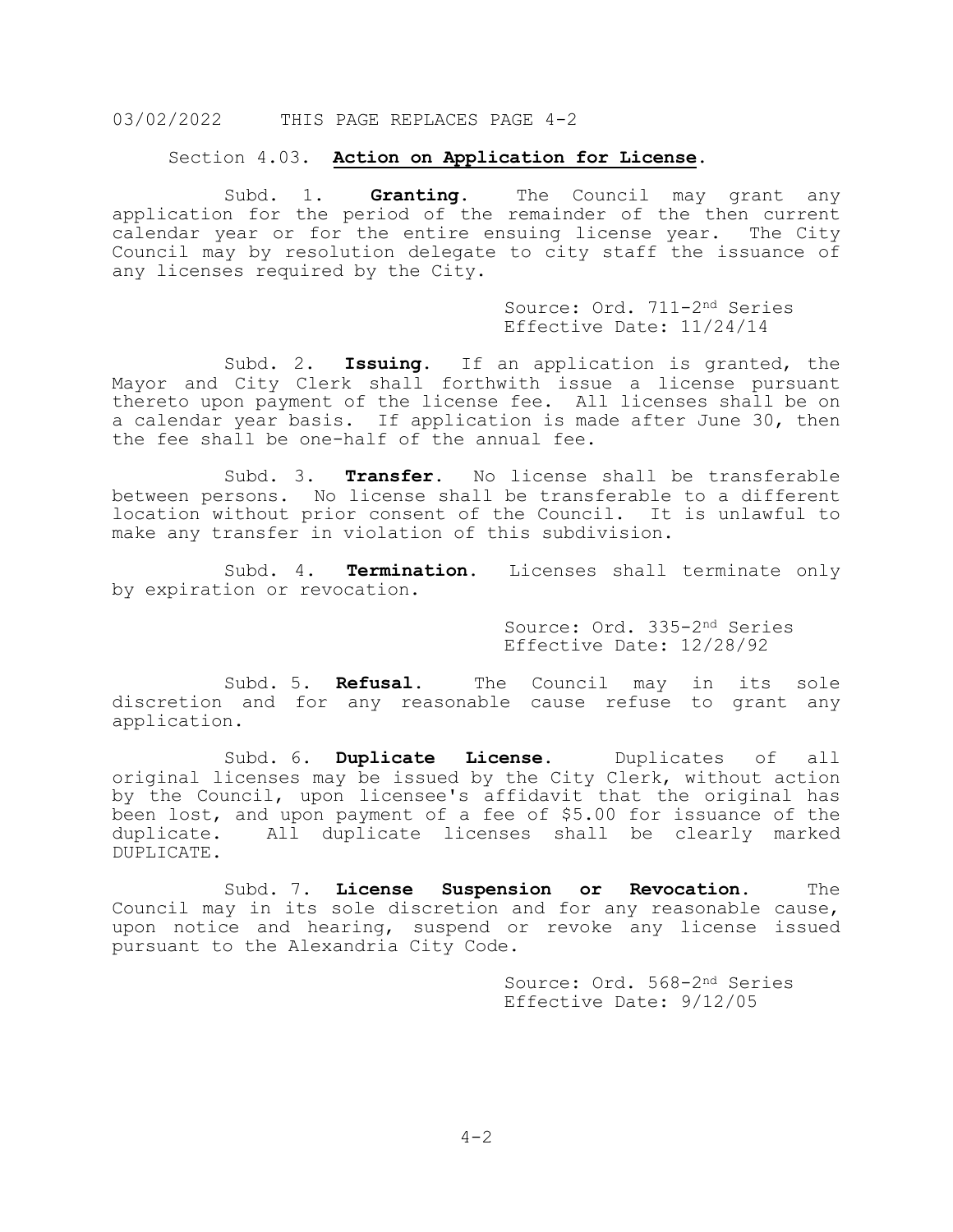Section 4.04. **Carrying or Posting**. All transient merchants, peddlers and solicitors shall at all times when so engaged, carry their license on their person. All other licensees shall post their licenses in their places of business near the licensed activity. All licensees shall display their licenses upon demand by any officer or citizen.

Section 4.05. **Penalty for Property Owners**. It is unlawful for any person to knowingly permit any real property owned or controlled by said person to be used, without a license, for any business for which a license is required by this Chapter.

Section 4.06. **Responsibility of Licensee**. The conduct of agents and employees of a person to whom a license or permit is issued shall be deemed the conduct of the licensee.

(Sections 4.07 - 4.30, inclusive, reserved for future expansion.)

> Source: 335-2nd Series Effective Date: 12/28/92

### Section 4.31. **Body Art Technicians and Establishments.**

Subd. 1. Body Art Technicians and Establishments shall be licensed and regulated by the Minnesota Department of Health in accordance with Minnesota Statute 146B.011.

> Source: 659-2nd Series Effective Date: 8/23/10

Section 4.32. **Dances**. This section is hereby rescinded.

Source: Ord. 768-2nd Series Effective Date: 08/14/17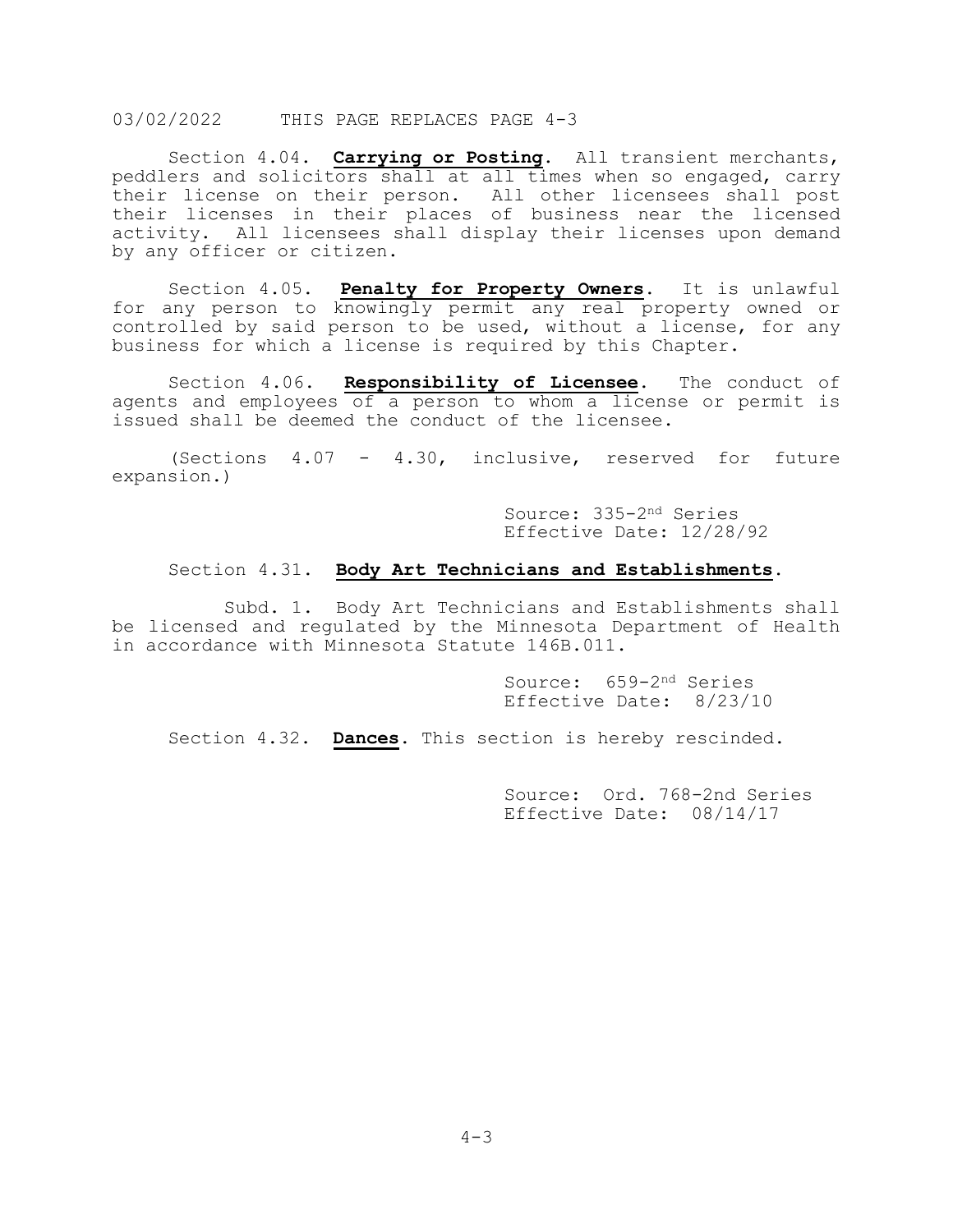#### Section 4.33. **Erotic Dancing.**

Subd. 1. The purpose of this Ordinance is to regulate erotic dance studios to the end that the many types of criminal<br>activities frequently engendered by such studios will be activities frequently engendered by such studios will curtailed. It is recognized however that such regulation cannot de facto approach prohibition, otherwise a protected form of expression would vanish. This section represents a balancing of competing interests: reduced criminal activity through the regulation of erotic dance studios versus the protected right of erotic dancers and patrons.

Subd. 2. **Definitions**. In this section the following definitions shall apply unless the context clearly requires otherwise:

A. Dancer: A person who dances or otherwise performs for an erotic dance studio and who seeks to evoke, arouse or excite the patrons' sexual or erotic feelings or desires;

B. Erotic dance studio: A place of business which emphasizes and seeks, through one or more dancers, to evoke, arouse or excite the patrons' sexual or erotic feelings or desires;

Subd. 3a. **Prima facie evidence of erotic dance studio**. It shall be prima facie evidence that a business is an erotic dance studio when one or more dancers displays or exposes, with less than a full opaque covering; that portion of the female breast lower than the upper edge of the areola.

> Source: Ord. 360-2nd Series Effective Date: 9/12/94

Subd. 3b. **Certain activities prohibited**. No person, firm, partnership, corporation or other entity shall publicly display or expose or permit the public display or exposure, with less than a fully opaque covering, any portion of a person's genitals, pubic area, buttocks or female breast (s) below a point immediately above the top of the areola.

> Source: Ord. 368-2nd Series Effective Date: 3/13/95

Subd. 4 **Erotic dance studio license - application, issuance**.

A. Application for erotic dance studio license shall be made to the City Administrator.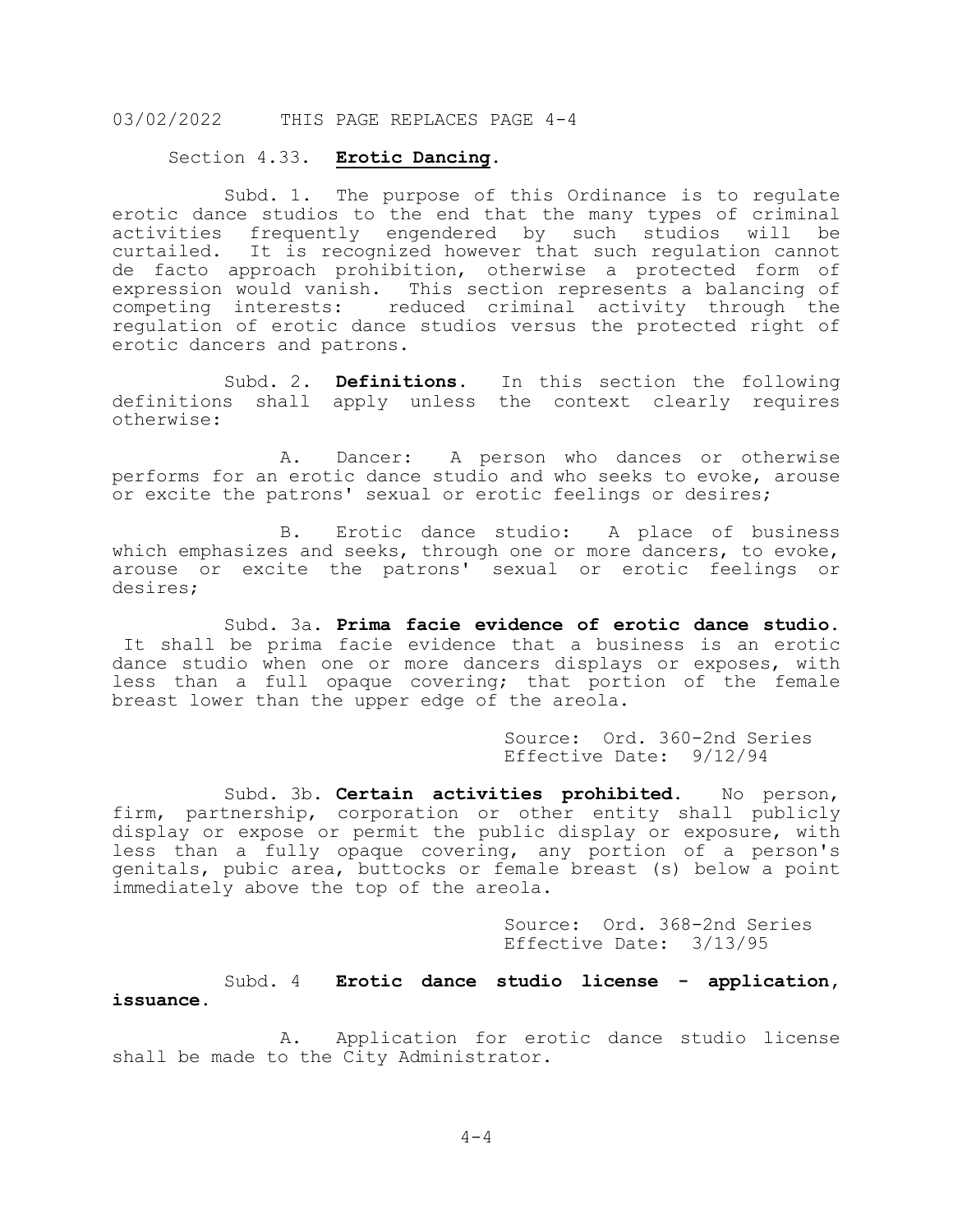B. An application for erotic dance studio license shall be verified and shall contain or set forth the following information:

1. The name, address, telephone number, principal occupation, and age of the applicant;

2. The name, address, and principal occupation, of the managing agent or agents of the business;

3. The business name, business address, and business telephone number of the establishment or proposed establishment together with a description of the nature of the business and magnitude thereof;

4. Whether the business or proposed business is the undertaking of a sole proprietorship, partnership, or corporation. If a sole proprietorship, the application shall set forth the name, address, telephone number, and principal occupation of the sole proprietor. If a partnership, the application shall set forth the names, addresses, occupation, and respective ownership shares of each partner, whether general, limited or silent. If a corporation, the application shall set forth the corporate name, a copy of the articles of incorporation, and the names, addresses, telephone numbers and principal occupations of every officer, director and shareholder who owns more than five percent of the outstanding shares and the number of shares held by each.

5. The names, addresses, telephone numbers and principal occupations of every person, partnership, or corporation having any interest in the real or personal property utilized or to be utilized by the business or proposed business.

C. Each application shall be accompanied by a non-refundable fee of two hundred dollars (\$200.00).

D. Within five (5) days of receipt of an application for erotic dance studio license, the City Administrator shall transmit copies of such application to the Chief of Police.

E. Within five (5) days of receipt of an application for erotic dance studio license, the City Administrator shall issue the license.

F. An erotic dance studio license shall expire on December 31 of the year in which it is issued.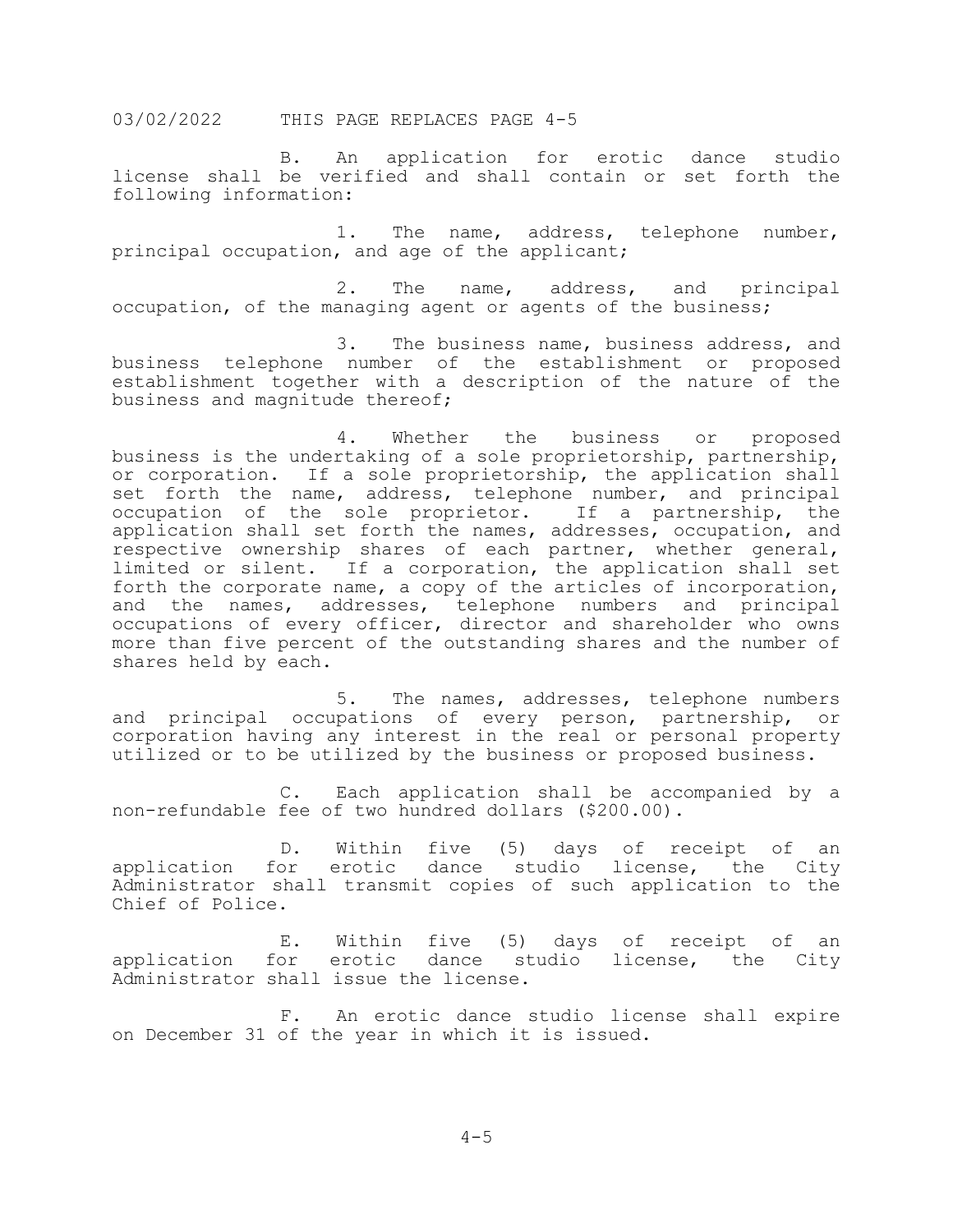G. Upon request by the applicant, the address and telephone number of any individual applicant making application for a license under this subdivision shall be released only to law enforcement for legitimate law enforcement purposes.

Subd. 5. **Erotic dance studio license - renewal, revocation**. An erotic dance studio license may be renewed by following the application procedure set forth in Subdivision 4.

Subd. 6 **Dancer's license**. No person shall dance at an erotic dance studio without a valid dancer's license issued by the City Administrator.

#### Subd. 7. **Dancer's license - application, issuance**.

A. Application for dancers' licenses shall be made to the City Administrator.

B. An application for dancers' licenses shall be verified and shall contain or set forth the following information:

1. The applicant's names, home addresses (current and former), home telephone number, date of birth, and aliases (past and present);

2. The business name and address where the applicant intends to dance.

C. Application shall be accompanied by a non- refundable fee of five dollars (\$5.00).

D. Within five (5) days of receipt of an application for dancer's license, the City Administrator shall issue the license.

E. A dancer's license shall expire on December 31 of the year in which it is issued.

F. A dancer's license shall entitle a dancer to dance only at the business indicated on the dancer's license application.

Subd. 8. **Dancer's license - renewal, revocation**. A dancer's license may be renewed by following the application procedure set forth in Subdivision 7.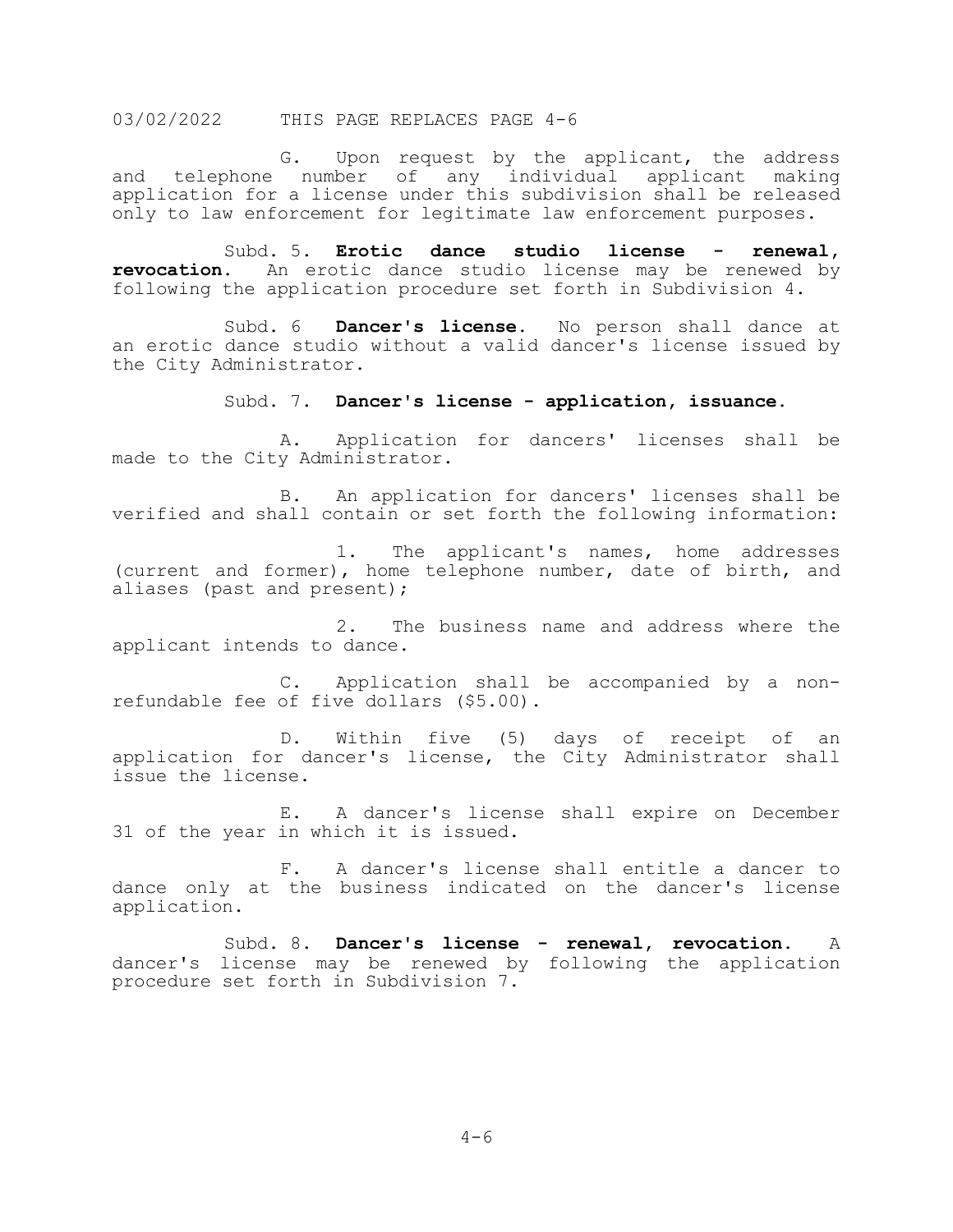#### Subd. 9. **Erotic dance studio regulations**.

A. No person, firm, partnership, corporation, or other entity shall advertise, or cause to be advertised, an erotic dance studio without a valid erotic dance studio license issued pursuant to this section.

B. No later than March 1 of each year an erotic dance studio licensee shall file a verified report with the City Administrator showing the licensee's gross receipts and amounts paid to dancers for the preceding calendar year.

C. An erotic dance studio licensee shall maintain and retain for a period of two (2) years the names, addresses, and ages of all persons engaged, hired or employed as dancers by the licensee.

D. No erotic dance studio licensee shall engage, hire or employ as a dancer a person under the age of eighteen (18) years or a person not licensed pursuant to this ordinance. 09/12/17 THIS PAGE REPLACES PAGE 4-7

E. No person under the age of eighteen (18) years shall be admitted to an erotic dance studio.

F. An erotic dance studio shall be closed between 1:00 A.M. and 11:00 A.M.

G. No erotic dance studio licensee shall serve, sell, distribute, or permit the consumption or possession of upon the premises of the licensee, any controlled substance, or any intoxicating liquor or non-intoxicating malt beverage for which a retail license is required under Minn. Stat. Chapter 340A or any Alexandria City Ordinances.

H. An erotic dance studio licensee shall conspicuously display all licenses required by this ordinance.

I. All dancing shall occur on a platform intended for that purpose which is raised at least two (2) feet from the level of the floor.

J. No dancer shall perform or dance closer than ten (10) feet to any patron.

K. No dancer shall fondle or caress any patron and no patron shall fondle or caress any dancer.

L. No patron shall directly pay or give any gratuity to any dancer.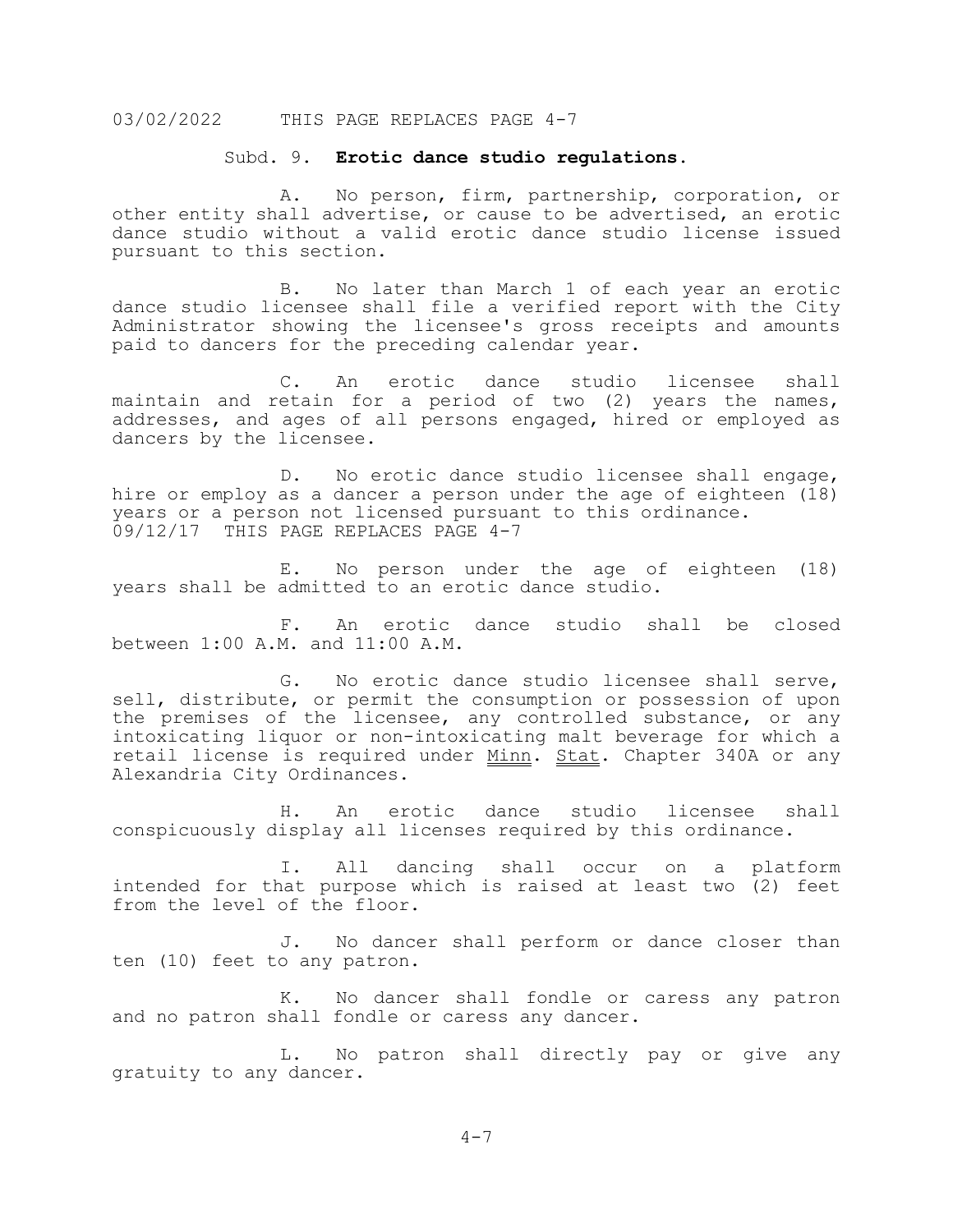M. No dancer shall solicit any pay or gratuity from any patron.

Subd. 10. **Inspections**. All books and records, or copies thereof, required to be kept pursuant to this ordinance shall be open to inspection by the Chief of Police or agents thereof during the hours when the erotic dance studio is open for business. The purpose of such inspection shall be to determine if the books and records meet the requirements of this ordinance.

Subd. 11. **Penalty**. Any person violating this section shall be guilty of a misdemeanor.

Subd. 12. **Severability**. If any term or provision of this ordinance is declared by a court of competent jurisdiction to be illegal or in conflict with any law, the validity of the remaining terms or provisions shall not be affected and the ordinance shall be construed and enforced as if the ordinance did not contain the particular term or provision held to be invalid.

> Source: Ord. 360-2nd Series Effective Date: 9/12/94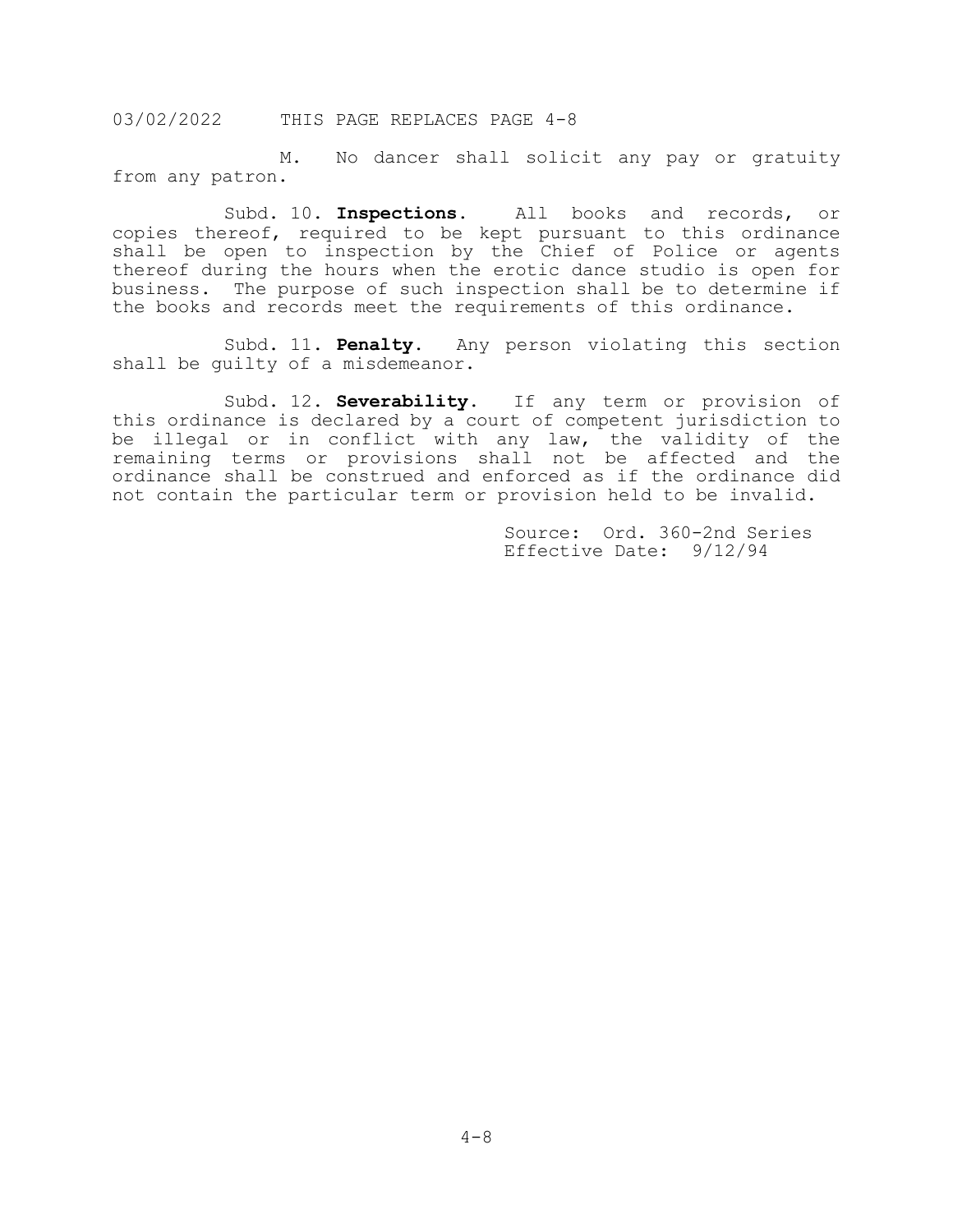### Section 4.34. **Tobacco Licensing and Regulation**.

 Subd. 1. **Purpose**. The City hereby adopts the Minnesota legislature's finding, as stated in Minn. Stat. § 144.39, that: (1) smoking causes premature death, disability, and chronic disease, including cancer and heart disease, and lung disease; (2) smoking related diseases result in excess medical care costs;<br>and (3) smoking initiation occurs primarily in adolescence. The and (3) smoking initiation occurs primarily in adolescence. City also adopts the legislature's desire to prevent young people from starting to smoke, to encourage and assist smokers to quit, and to promote clean indoor air. Because the City recognizes that many persons under the age of 21 years purchase or otherwise obtain, possess, and use tobacco, tobacco products, tobacco related devices, electronic delivery devices, and nicotine and lobelia delivery products and that such sales, possession, and use are violations of State and Federal laws; and pursuant to the mandates contained in state and federal law this ordinance is intended to regulate the sale, possession, and use of tobacco, tobacco products, tobacco related devices, electronic delivery devices, and nicotine and lobelia delivery products for the purpose of enforcing and furthering existing laws and state mandates, and to protect the public against the serious effects associated with the use of tobacco, tobacco products, tobacco related devices, electronic delivery devices, and nicotine and lobelia delivery products.

Subd. 2. **Definitions and Interpretations.** Except as may otherwise be provided or clearly implied by context, all terms shall be given their commonly accepted definitions. The singular shall include the plural and the plural shall include the singular. The masculine shall include the feminine and neuter, and vice-versa. The term "shall" means mandatory and the term "may" means permissive. The following terms shall have the definitions given to them:

 A. Tobacco or Tobacco Products. "Tobacco" means cigarettes; cigars; cheroots; stogies; perique; granulated, plug cut, crimp cut, ready rubbed, and other smoking tobacco; snuff; snuff flour; cavendish; plug and twist tobacco; fine cut and other chewing tobaccos; shorts; refuse scraps, clippings, cuttings and sweepings of tobacco; and other kinds and forms of tobacco, and any product containing, made, or derived from tobacco that is intended for human consumption, whether chewed,<br>smoked, absorbed, dissolved, inhaled, snorted, sniffed, or smoked, absorbed, dissolved, inhaled, snorted, sniffed, ingested by any other means or any components, part, or accessory of a tobacco product. Tobacco excludes any tobacco product that has been approved by the United States Food and Drug Administration (USFDA) for the sale as a tobacco cessation product and sold solely for such an approved purpose.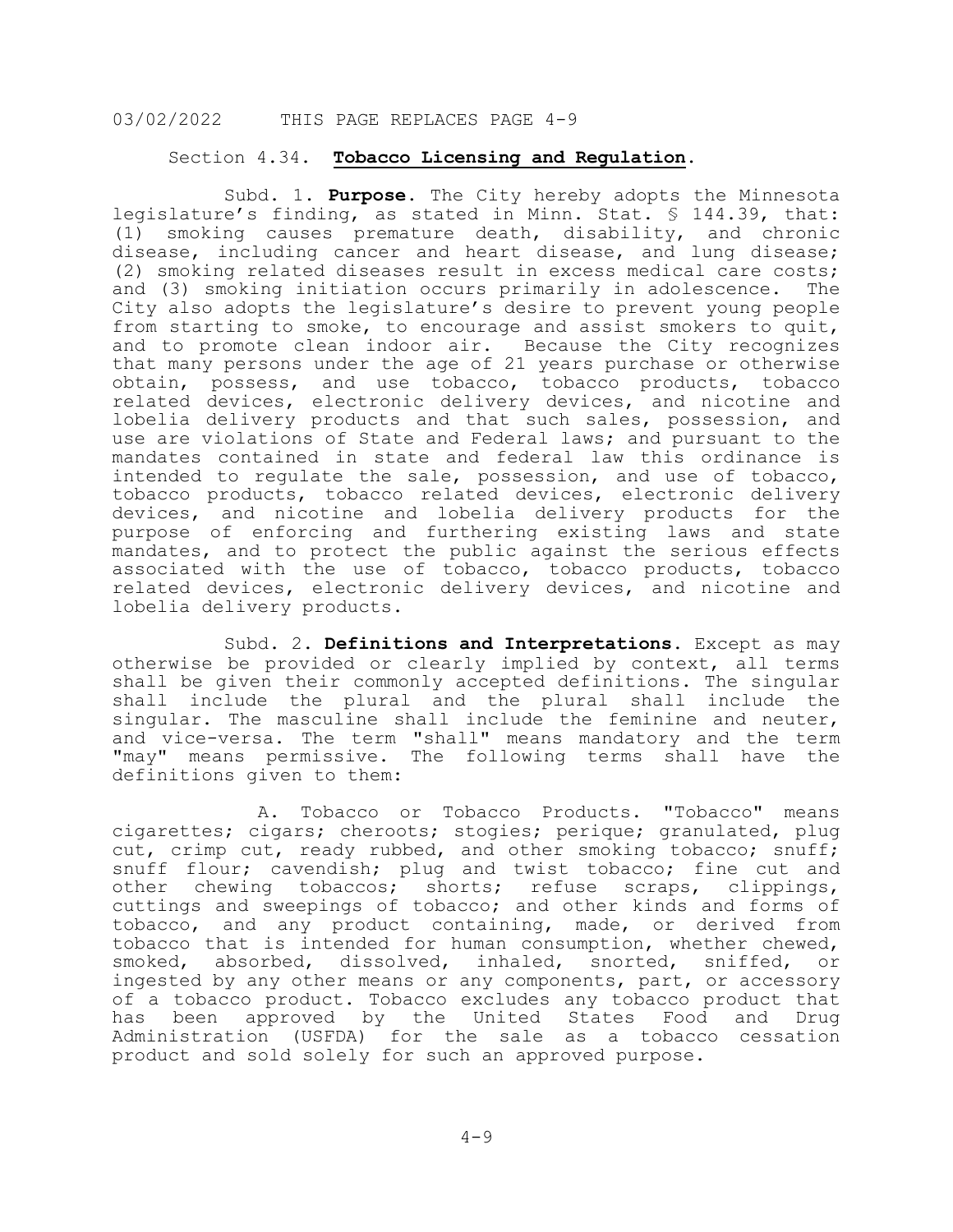B. Tobacco Related Devices. "Tobacco related devices" means cigarette papers or pipes for smoking or other devices intentionally designed or intended to be used in a manner which enables the chewing, sniffing, smoking, or inhalation of vapors of tobacco or tobacco products. Tobacco-related devices include components of tobacco-related devices which may be marketed or sold separately

 C. Self-Service Merchandising. "Self-Service Merchandising" means open displays of tobacco, tobacco products, tobacco related devices, electronic delivery devices, and nicotine and lobelia delivery products in any manner where any person shall have access to the tobacco, tobacco products, tobacco related devices electronic delivery devices, and nicotine lobelia delivery products without the assistance intervention of the licensee or the licensee's employee. The assistance or intervention shall entail the actual physical exchange of the tobacco, tobacco product, tobacco related device, electronic delivery devices, or nicotine and lobelia delivery products between the customer and the licensee or employee. Selfservice merchandising shall not include vending machines.

 D. Vending Machine. "Vending Machine" shall mean any mechanical, electric or electronic, or other type of device which dispenses tobacco, tobacco products, tobacco related devices, electronic delivery devices, or nicotine and lobelia delivery products upon the insertion of money, tokens, or other form of payment directly into the machine by the person seeking to purchase the tobacco, tobacco products, tobacco related device, electronic delivery devices, or nicotine and lobelia delivery products. A device by which licensee or licensee's employee must insert the payment in order to operate the machine is not a vending machine for the purpose of this definition.

 E. Individually packaged. "Individually packaged" shall mean the practice of selling any tobacco or tobacco product wrapped individually for sale. Individually wrapped tobacco and tobacco products shall include, but not be limited to, single cigarette packs, single bags or cans of loose tobacco in any form, and single cans or other packaging of snuff or chewing tobacco. Cartons or other packaging containing more than a single pack or other container as described in this subdivision shall not be considered individually packaged.

 F. Minor. "Minor" shall mean any natural person who has not yet reached the age of eighteen (18) years.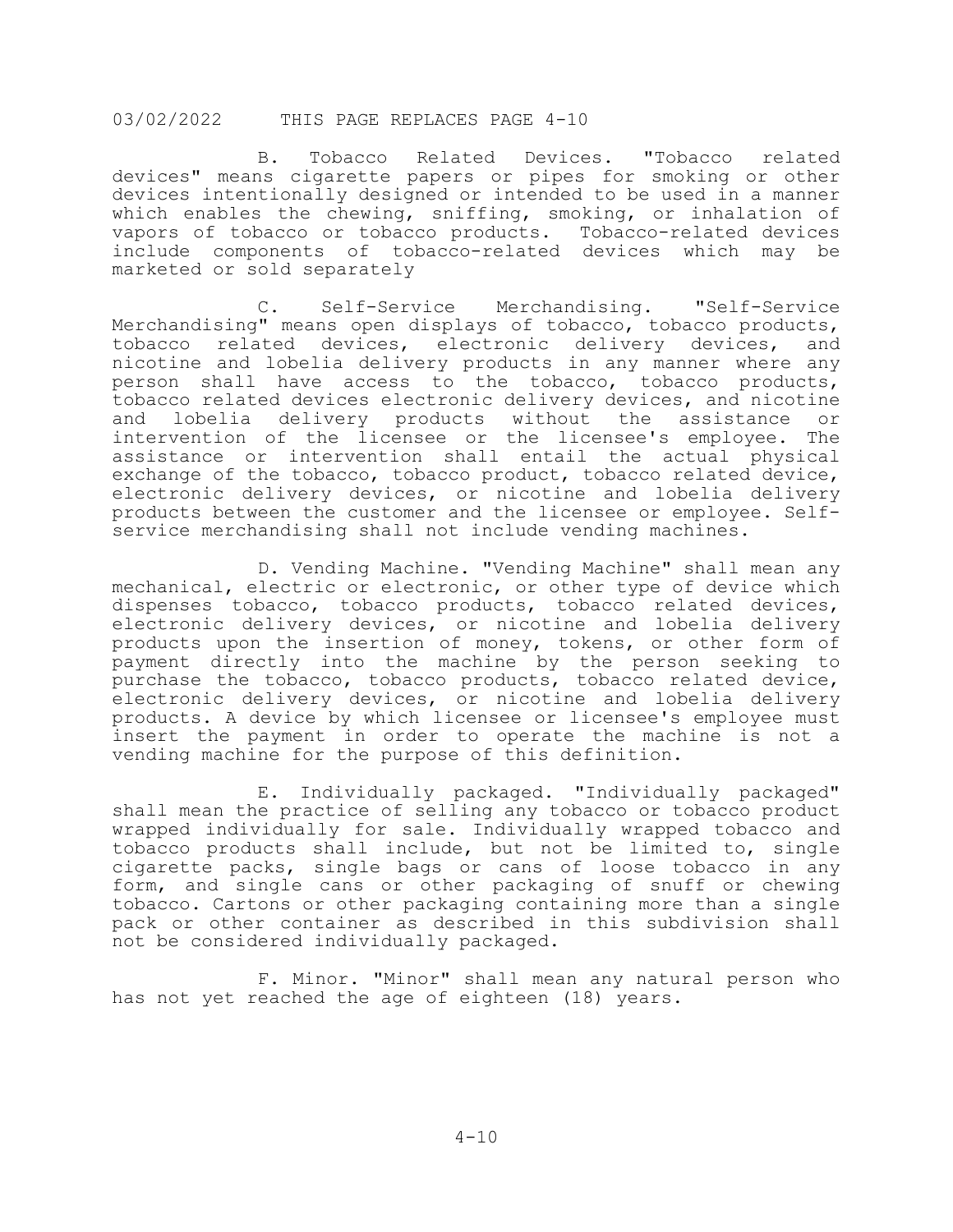G. Retail Establishment. "Retail Establishment" shall mean any place of business where tobacco, tobacco products, tobacco related devices, electronic delivery devices, or nicotine and lobelia delivery products are available for sale to the general public. Retail establishments shall include, but not be limited to, grocery stores, convenience stores, and restaurants.

 H. Moveable Place of Business. "Moveable Place of Business" shall refer to any retail business whose physical location is not permanent, including, but not limited to, any retail business that is operated from a kiosk, other transportable structure, or a motorized or nonmotorized vehicle.

 I. Sale. A "sale" shall mean any transfer of goods for money, trade, barter, or other consideration.

 J. Compliance Checks. "Compliance checks" shall mean the system the city uses to investigate and ensure that those authorized to sell tobacco, tobacco products, tobacco related devices, electronic delivery devices, or nicotine and lobelia delivery products are following and complying with the requirements of this ordinance. Compliance checks shall involve the use of minors as authorized by this ordinance. Compliance checks shall also mean the use of minors who attempted to purchase tobacco, tobacco products, tobacco related devices, electronic delivery devices, or nicotine and lobelia delivery products for educational, research and training purposes as authorized by State and Federal laws. Compliance checks may also be conducted by other units of government for the purpose of<br>enforcing appropriate Federal, State, or local laws and appropriate Federal, State, or local laws and regulations relating to tobacco, tobacco products, tobacco related devices, electronic delivery devices, or nicotine and lobelia delivery products.

 K. Electronic Delivery Device. "Electronic delivery device" means any product containing or delivering nicotine, lobelia, or any other substance intended for human consumption that can be used by a person to simulate smoking in the delivery of nicotine or any other substance through inhalation of vapor from the product. Electronic delivery device includes any component part of a product, whether or not marketed or sold separately. Electronic delivery device does not include any product that has been approved or certified by the United States Food and Drug Administration for sale as a tobacco-cessation product, as a tobacco-dependence product, or for other medical purposes, and is marketed and sold for such an approved purpose.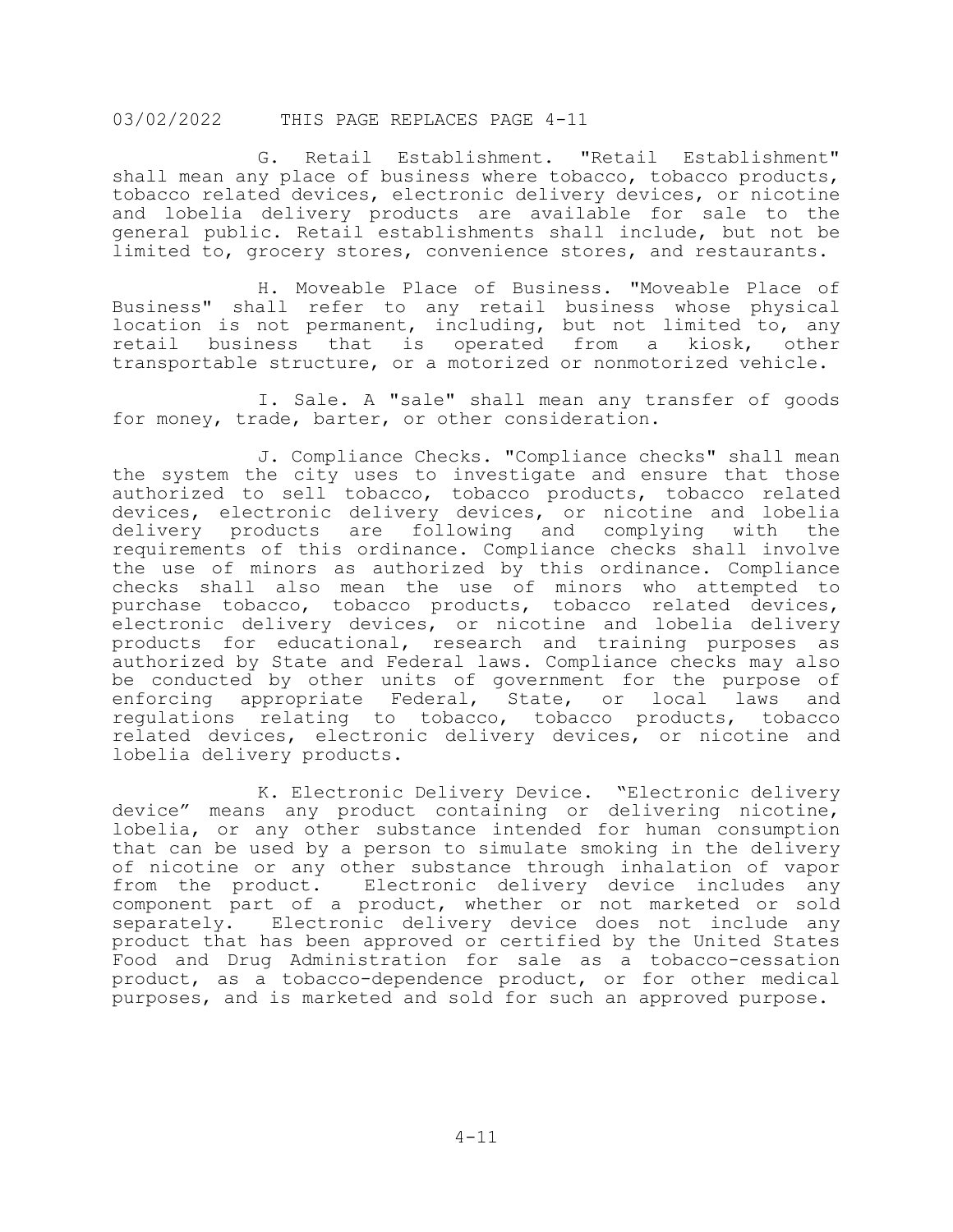L. Child-Resistant Packaging. "Child-Resistant Packaging" is packaging that meets the definition as set forth in Code of Federal Regulations, title 16, section 1700.15(b), as in effect on January 1, 2015, when tested in accordance with the method described in Code of Federal Regulations, title 16, section 1700.20, as in effect on January 1, 2015.

M. Nicotine or Lobelia Delivery Products.<br>Nicotine or Lobelia Delivery Products" are any product. Lobelia Delivery Products" are any product containing or delivering nicotine or lobelia intended for human consumption, or any part of such a product, that is not tobacco or an electronic delivery device as defined in this section, not including any product that has been approved or otherwise certified for legal sale by the United States Food and Drug Administration for tobacco use cessation, harm reduction, or for other medical purposes, and is being marketed and sold solely for that approved purpose.

 Subd. 3. **License.** No person shall sell or offer to sell any tobacco, tobacco products, tobacco related device, electronic delivery devices, or nicotine and lobelia delivery products without first having obtained a license to do so from the city.

 A. Application. An application for a license to sell tobacco, tobacco products, tobacco related devices, electronic delivery devices, or nicotine and lobelia delivery products shall be made on a form provided by the City. The application shall contain the full name of the applicant, the applicant's residential and business addresses and telephone numbers, the name of the business for which the license is sought, and any additional information the City deems necessary. Upon receipt of a completed application, the City Administrator shall forward the application to the City Council for action at its next regularly scheduled council meeting. If the City Administrator shall determine that an application is incomplete, he or she shall return the application to the applicant with notice of the information necessary to make the application complete.

 B. Action. The City Council may either approve or deny the license, or it may delay action for such reasonable period of time as necessary to complete any investigation of the application or the applicant it deems necessary. If the council shall approve the license, the City Administrator shall issue the license to the applicant. If the council denies the license, notice of the denial shall be given to the applicant along with notice applicant's right to appeal the council's decision.

 C. Term. All licenses issued under this ordinance shall be valid for one calendar year from the date of issue.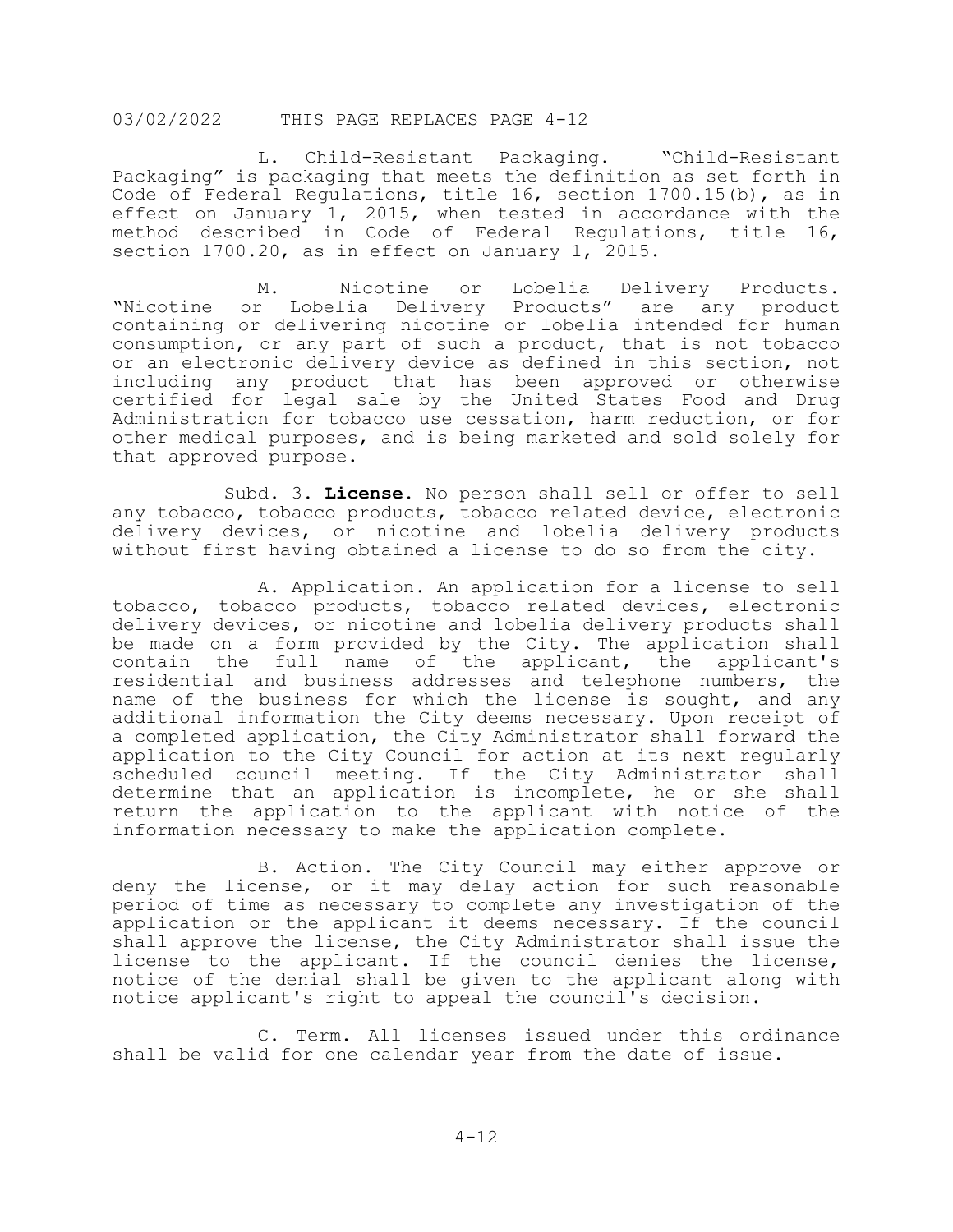D. Revocation or Suspension. Any license issued under this ordinance may be revoked or suspended as provided in Section 4.34, subdivisions 11 or 12 of this ordinance.

 E. Transfers. All licenses issued under this ordinance shall be valid only on the premises for which the license was issued and only for the person to whom the license was issued. No transfer of any license to another location or person shall be valid without the prior approval of the council.

 F. Moveable Place of Business. No license shall be issued to a moveable place of business. Only fixed location businesses shall be eligible to be licensed under this ordinance.

 G. Display. All licenses shall be posted and displayed in plain view of the general public on the licensed premise.

 H. Renewals. The renewal of a license issued under this section shall be handled in the same manner as the original application. The request for a renewal shall be made by the licensee at least thirty days but no more than sixty days before the expiration of the current license. The issuance of a license issued under this ordinance shall be considered a privilege and not an absolute right of the applicant and shall not entitle the holder to an automatic renewal of the license.

I. A determination by the City to deny, suspend, revoke or not renew any license under this section may be appealed to the City Council of Alexandria by filing with the City Administrator a written Notice of Appeal within fifteen (15) days of the date on which notice of the City's denial, suspension, or revocation is mailed to the licensee. In that event, the appeal will be heard by the Council at its next meeting occurring at least fifteen (15) days after the filing of the Notice of Appeal. At any appeal of a determination by the City under this Ordinance, the licensee or applicant, or an attorney representing said party, may appear and make a presentation to the City Council. The licensee or applicant shall present to the City Council the basis for the determination being appealed. After the hearing, the Council may uphold, reverse or modify the prior decision based upon the provisions of this Ordinance and upon the protection of the public health, safety or general welfare. The City Council shall issue written findings and determination within thirty-one (31) days of the hearing, unless the Council extends that time for good cause. A decision of the City Council made following an appeal as set forth herein may be appealed by Writ of Certiorari to the Court of Appeals of the State of Minnesota pursuant to its Rules of Civil Appellate Procedure and Minnesota Statutes.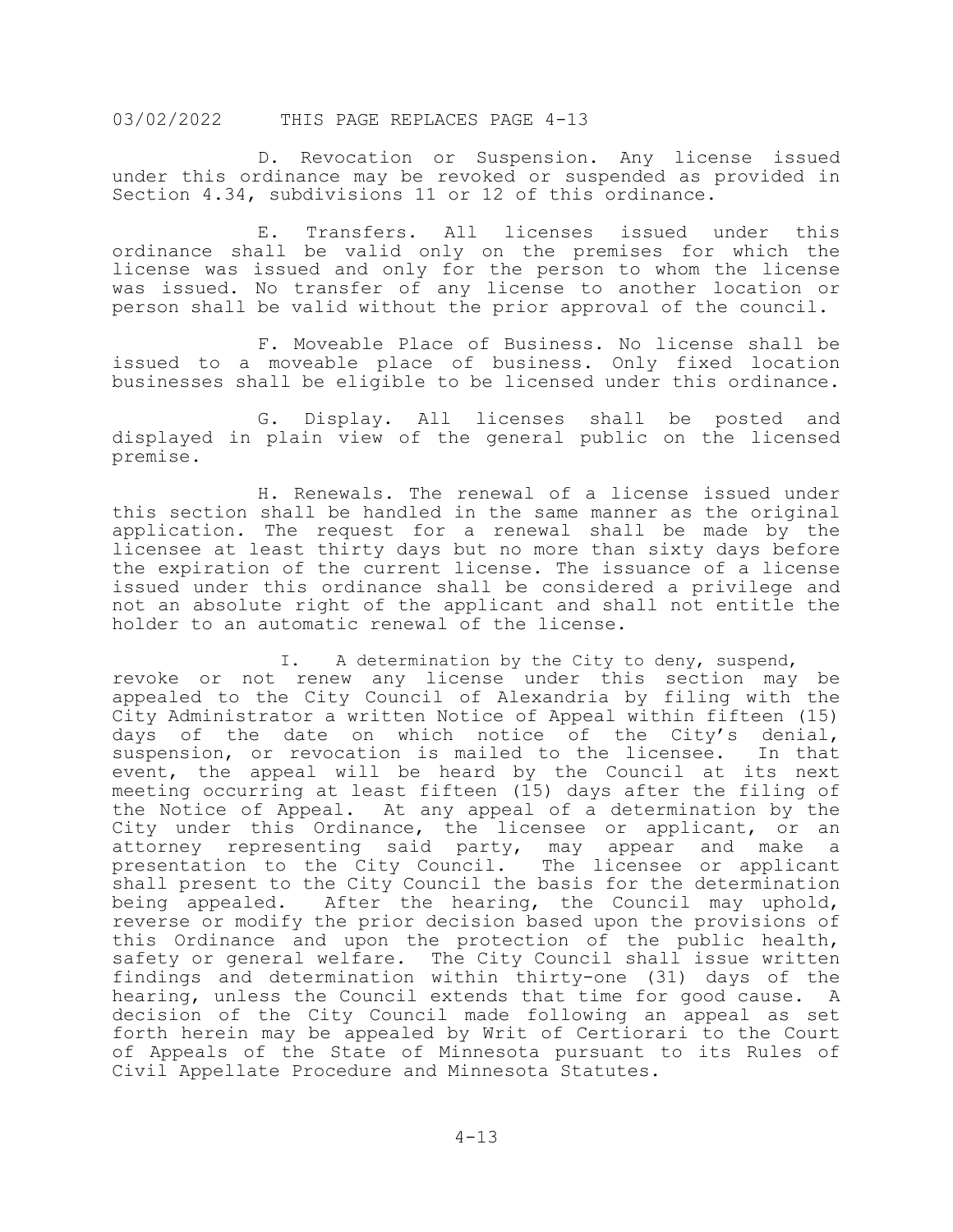Subd. 4. **Fees.** No license shall be issued under this ordinance until the appropriate license fee shall be paid in full. The fee for a tobacco license shall be set by Ordinance of the City Council.

 Subd. 5. **Basis for Denial of License.** The following shall be grounds for denying the issuance or renewal of a license under this ordinance; however, except as may otherwise be provided by law, the existence of any particular ground for denial does not mean that the City must deny the license. If a license is mistakenly issued or renewed to a person, it shall be revoked upon the discovery that the person was ineligible for the license under this section:

A. The applicant is under the age of 21 years.

 B. The applicant has been convicted with the past five years of any violation of a Federal, State, or local law, ordinance provision, or other regulation relating to tobacco or tobacco products, tobacco related devices, electronic delivery devices, or nicotine and lobelia delivery products.

 C. The applicant or any entity under common ownership, operation, or control by the applicant has had a license in the City to sell tobacco, tobacco products, tobacco related devices, electronic delivery devices, or nicotine and lobelia delivery products revoked or has failed four or more compliance checks.

 D. The applicant fails to provide any information required on the application, or provides false or misleading information.

 E. The applicant is prohibited by Federal, State, or other local law, ordinance, or other regulation, from holding such a license.

#### Subd. 6. **Prohibited Sales.**

 A. Persons under 21. No person shall sell, offer to sell or otherwise provide any tobacco, tobacco products, tobacco related device electronic delivery devices, or nicotine and lobelia delivery products to any person under the age of twentyone (21) years.

 B. Self-service Sales. No person shall sell, offer to sell or otherwise provide any tobacco or tobacco related devices, electronic delivery devices, or nicotine and lobelia delivery products in open displays which are accessible to the public without the intervention of a store employee that includes a physical exchange of the tobacco products, tobacco devices,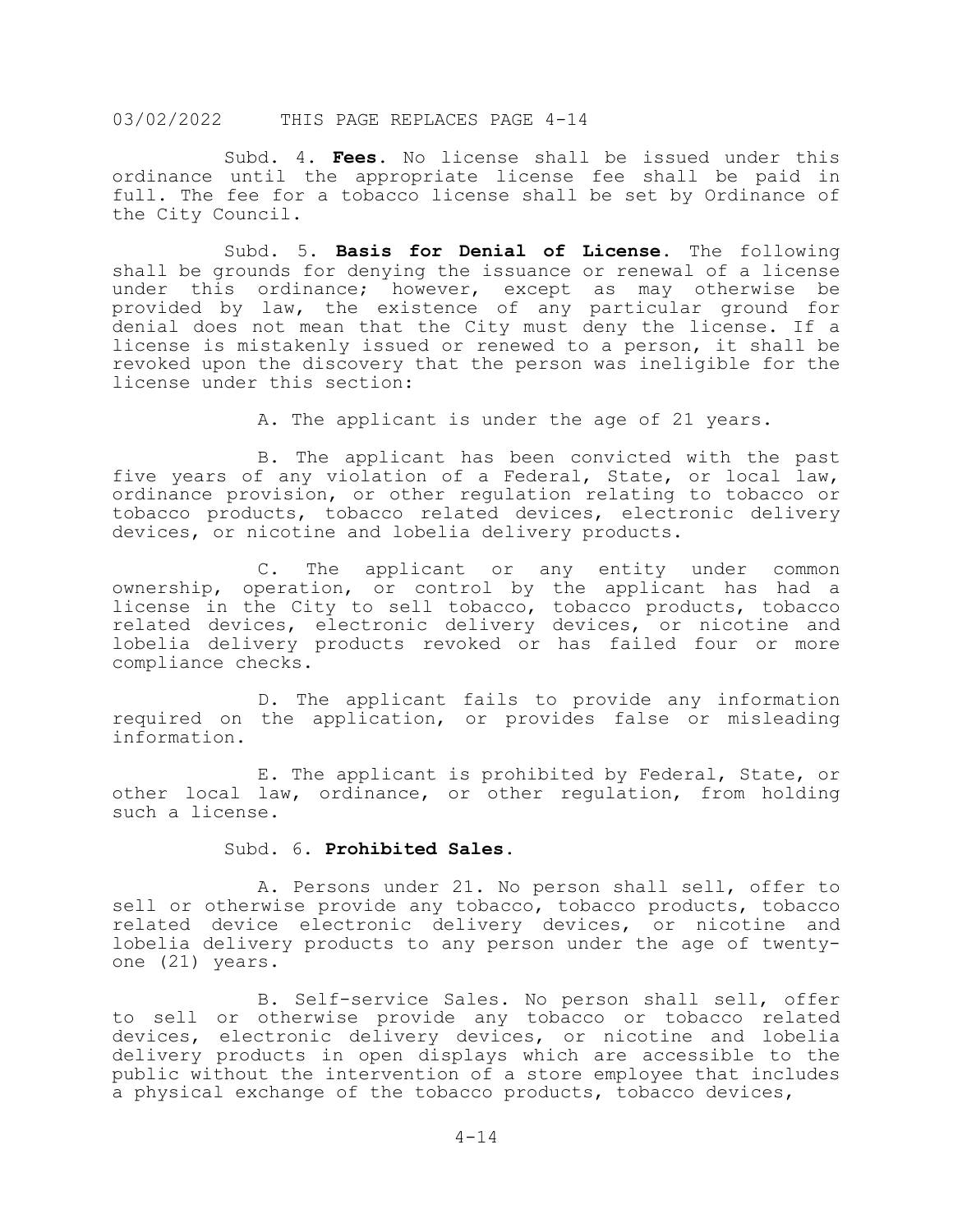electronic delivery devices, or nicotine and lobelia delivery products. This shall not apply to retail establishments which derive at least 90 percent of their revenue from tobacco and tobacco related devices, electronic delivery devices, or nicotine and lobelia delivery products and where the retailer ensures that no person younger than 21 years of age is present, or permitted to enter at any time.

 C. Controlled Substances. No person shall sell, offer to sell or otherwise provide any tobacco, tobacco products, tobacco related device electronic delivery devices, or nicotine and lobelia delivery products containing opium, morphine, jimson weed, bella donna, strychnos, cocaine, marijuana, or other deleterious, hallucinogenic, toxic, or controlled substances except nicotine and other substances found naturally in tobacco or added as part of an otherwise lawful manufacturing process.

 D. Sampling. No person shall distribute any tobacco, tobacco related devises, electronic delivery devices, or nicotine or lobelia products free of charge.

 E. Other Prohibitions. No person shall sell, offer to sell or otherwise provide any tobacco, tobacco product, tobacco related device, electronic delivery device, or nicotine and lobelia delivery product by any other means, to any other person, or in any other manner or form prohibited by Federal, State, or other local law, ordinance provision, or other regulation.

 F. Vending Machines. No person shall allow the sale of tobacco, tobacco products, tobacco related devices, electronic delivery devices, or nicotine or lobelia delivery products by the means of a vending machine unless minors are at all times prohibited from entering the licensed establishment.

#### Subd. 7. **Liquid Packaging.**

 A. The sale of any liquid, whether or not such liquid contains nicotine, that is intended for human consumption and use in an electronic delivery device that is not contained in<br>packaging that is child-resistant is prohibited. All licensees packaging that is child-resistant is prohibited. under this chapter must ensure that any liquid intended for human consumption and use in an electronic delivery device is sold in child-resistant packaging.

 B. A licensee that fails to comply with this section is subject to administrative penalties as defined in Section 4.34, Subdivision 11(B).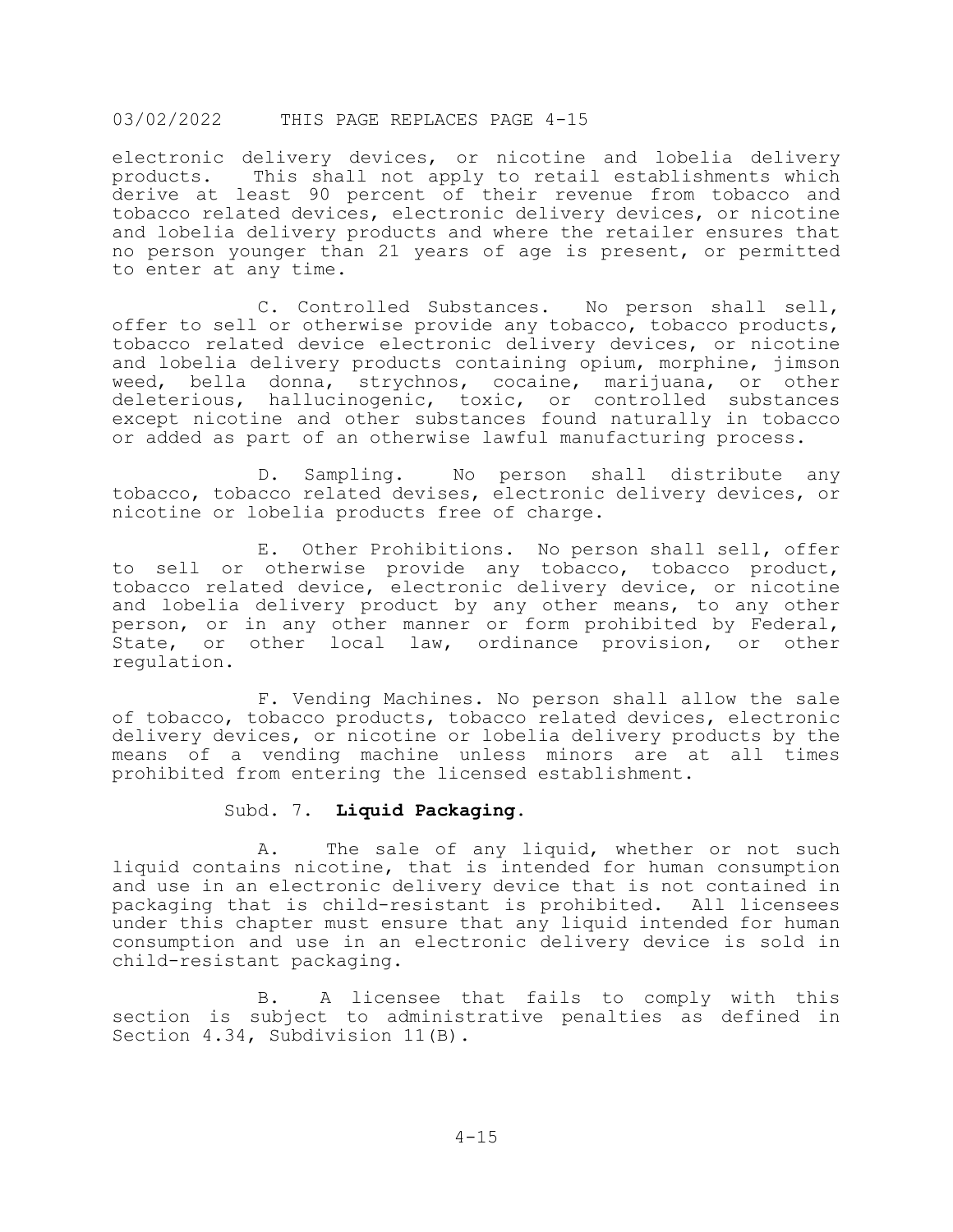Subd. 8. **Kiosk Sales Prohibited.** No person shall sell tobacco, tobacco-related devices, or electronic delivery devices as defined in Minnesota Statutes 609.685, subdivision 1, or nicotine or lobelia delivery products as described in section 609.6855 from a moveable place of business as defined in Section 4.34, Subd. 2(H).

 Subd. 9. **Responsibility.** All licensees under this ordinance shall be responsible for the actions of their employees in regard to the sale of tobacco, tobacco products, tobacco related devices, electronic delivery devices, or nicotine and lobelia delivery production the licensed premises, and the sale of such an item by an employee shall be considered a sale by the license holder. Nothing in this section shall be construed as prohibiting the City from also subjecting the employee to whatever penalties are appropriate under this Ordinance, State or Federal law, or other applicable law or regulation.

 Subd. 10. **Compliance Checks and Inspections.** All licensed premises shall be open to inspection by the City police or other authorized City official during regular business hours. From time to time, but at least once per year, the City shall conduct compliance checks by engaging, with the written consent of their parents or guardians, minors over the age of fifteen (15) years but less than eighteen (18) years, to enter the licensed premise to attempt to purchase tobacco, tobacco products, tobacco related devices, electronic delivery devices, or nicotine and lobelia delivery products. In addition the City may conduct compliance checks by engaging persons who are at least eighteen (18) years of age but less than twenty-one (21) years of age, to enter the licensed premise to attempt to purchase tobacco, tobacco products, tobacco related devices, electronic delivery devices, or nicotine and lobelia delivery<br>products. Persons who are used for the purpose of compliance Persons who are used for the purpose of compliance checks shall be supervised by City designated law enforcement officers or other designated City personnel. Persons under 21 years of age who are used for compliance checks shall not be guilty of unlawful possession of tobacco, tobacco products, tobacco related devices, electronic delivery devices, or nicotine and lobelia delivery products when such items are obtained as a part of the compliance check. No person under 21 years of age who is used in compliance checks shall attempt to use a false identification misrepresenting the person's age, and all persons lawfully engaged in a compliance check shall answer all questions about the person's age asked by the licensee or his or her employee and shall produce any identification, if any exists, for which he or she is asked. Nothing in this section shall prohibit compliance checks authorized by State or Federal laws for educational, research, or training purposes, or required for the enforcement of a particular State or Federal law.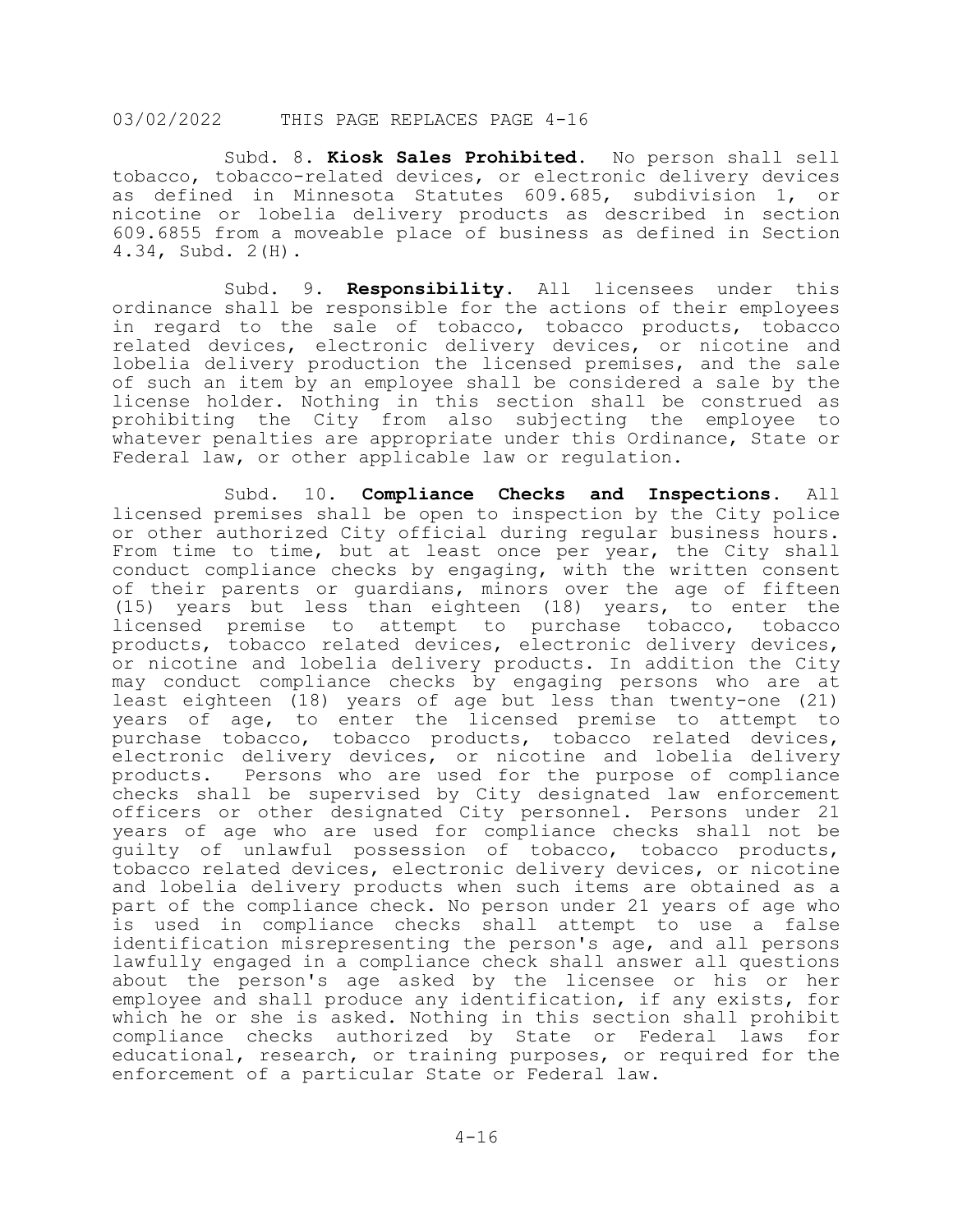Subd. 11. **Other Illegal Acts.** Unless otherwise provided, the following acts shall be a violation of this Ordinance:

 A. Illegal Possession. It shall be a violation of this ordinance for any minor to have in his or her possession any tobacco, tobacco product, tobacco related device electronic delivery device, or nicotine and lobelia delivery product. This subdivision shall not apply to minors lawfully involved in a compliance check.

 B. Illegal Use. It shall be a violation of this ordinance for any minor to smoke, chew, sniff, or otherwise use any tobacco, tobacco product, tobacco related device electronic delivery device, or nicotine and lobelia delivery product.

 C. Illegal Procurement. It shall be a violation of this ordinance for any person under 21 years of age to purchase or attempt to purchase or otherwise obtain any tobacco, tobacco product, tobacco related device, electronic delivery devices, or nicotine and lobelia delivery products and it shall be a violation of this ordinance for any person to purchase or otherwise obtain such items on behalf of a person under 21 years of age. It shall further be a violation for any person to coerce or attempt to coerce a person under 21 years of age to illegally purchase or otherwise obtain or use any tobacco, tobacco product, tobacco related device electronic delivery devices, or nicotine and lobelia delivery products. This subdivision shall not apply to persons under 21 years of age who are lawfully involved in a compliance check.

 D. Use of False Identification. It shall be a violation of this ordinance for any person under 21 years of age to attempt to disguise his or her true age by the use of a false form of identification, whether the identification is that of another person or one on which the age of the person has been modified or tampered with to represent an age older that the actual age of the person.

# Subd. 12. **Violations.**

 A. Misdemeanor Prosecution. The City may prosecute any violation of this subdivision as a misdemeanor. If the City elects to prosecute the license holder, no administrative penalty shall be imposed.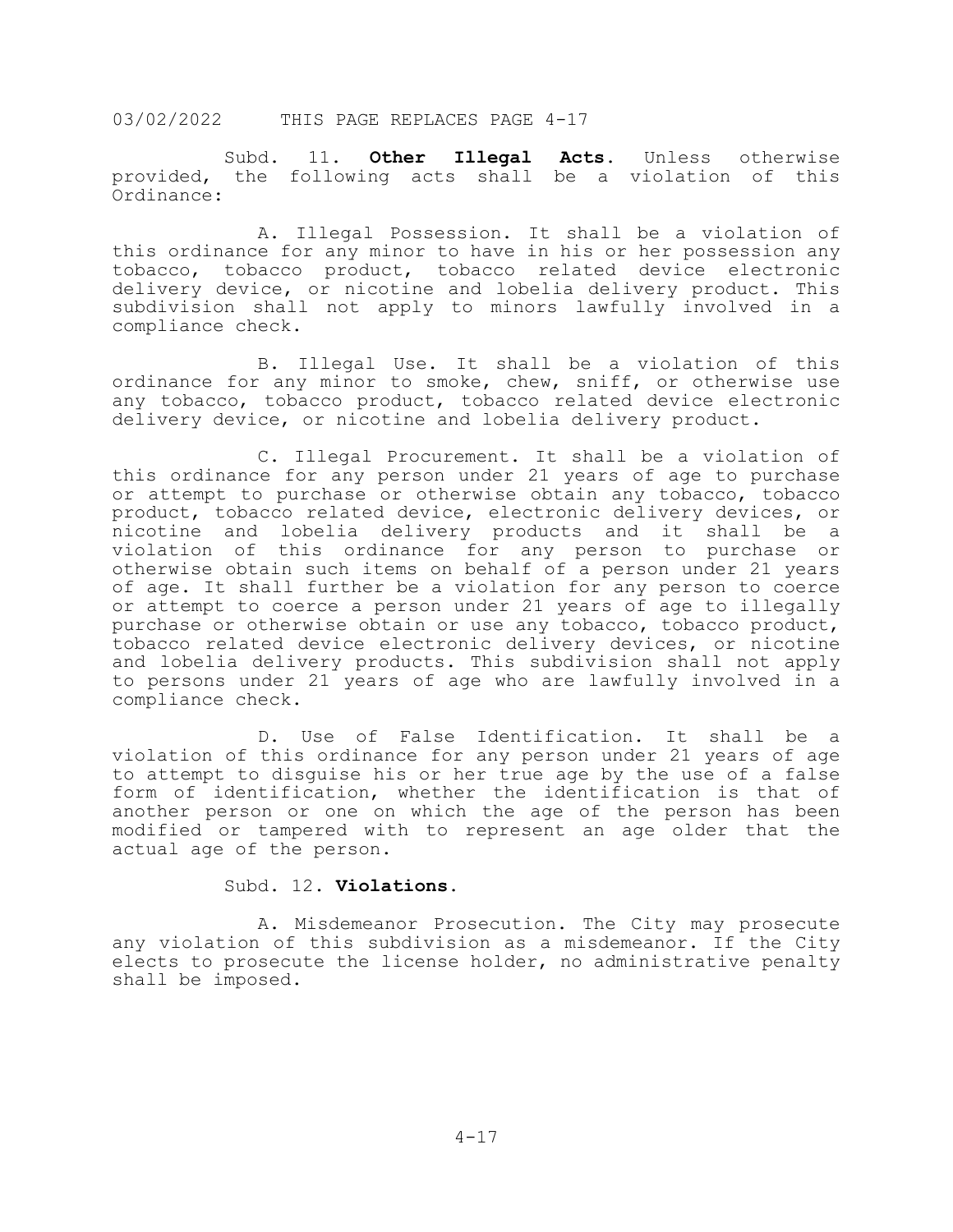- B. Administrative Process.
	- 1. Notice. If the City chooses to proceed with an administrative review of an alleged violation of this section, the alleged violator shall be notified in writing, either personally or by mail, of the nature of the alleged violation, his or her right to a hearing on the alleged violation and the potential penalties for a violation.
	- 2. Hearing. A person, who receives notice of an alleged violation of this section, may request<br>a hearing on the alleged violation. The a hearing on the alleged violation. The<br>hearing request must be in writing and hearing request must be in writing received by the City Administrator within two (2) weeks of the date of the notice. The person requesting the hearing shall be advised of the date, time, and place of the hearing, which will also be published. The hearing shall be recorded. The Mayor shall serve as the Hearing Officer.
	- 3. Decision by the Hearing Officer. The Hearing Officer shall make written findings, which shall be mailed, to the person requesting the hearing and made a part of the hearing record. If the Hearing Officer determines that a violation of this section occurred, the Hearing Officer's findings shall be forwarded to the City Council for determination of the appropriate penalty pursuant to Subdivision 12 of this section.
	- 4. Appeal. Any person found to have violated this section, shall have the right to appeal to Douglas County district court as provided by law.

 C. Continued Violation. Each violation and each day a violation occurs shall constitute a separate offense or violation.

# Subd. 13. **Penalties.**

 A. Licensee. Any licensee found to have violated this ordinance, or whose employee shall have violated this ordinance, shall be charged an administrative fine of \$75 for a first violation of this ordinance; \$200 for a second offense at the same licensed premises within a twenty-four month period; and \$250 for a third or subsequent offense at the same location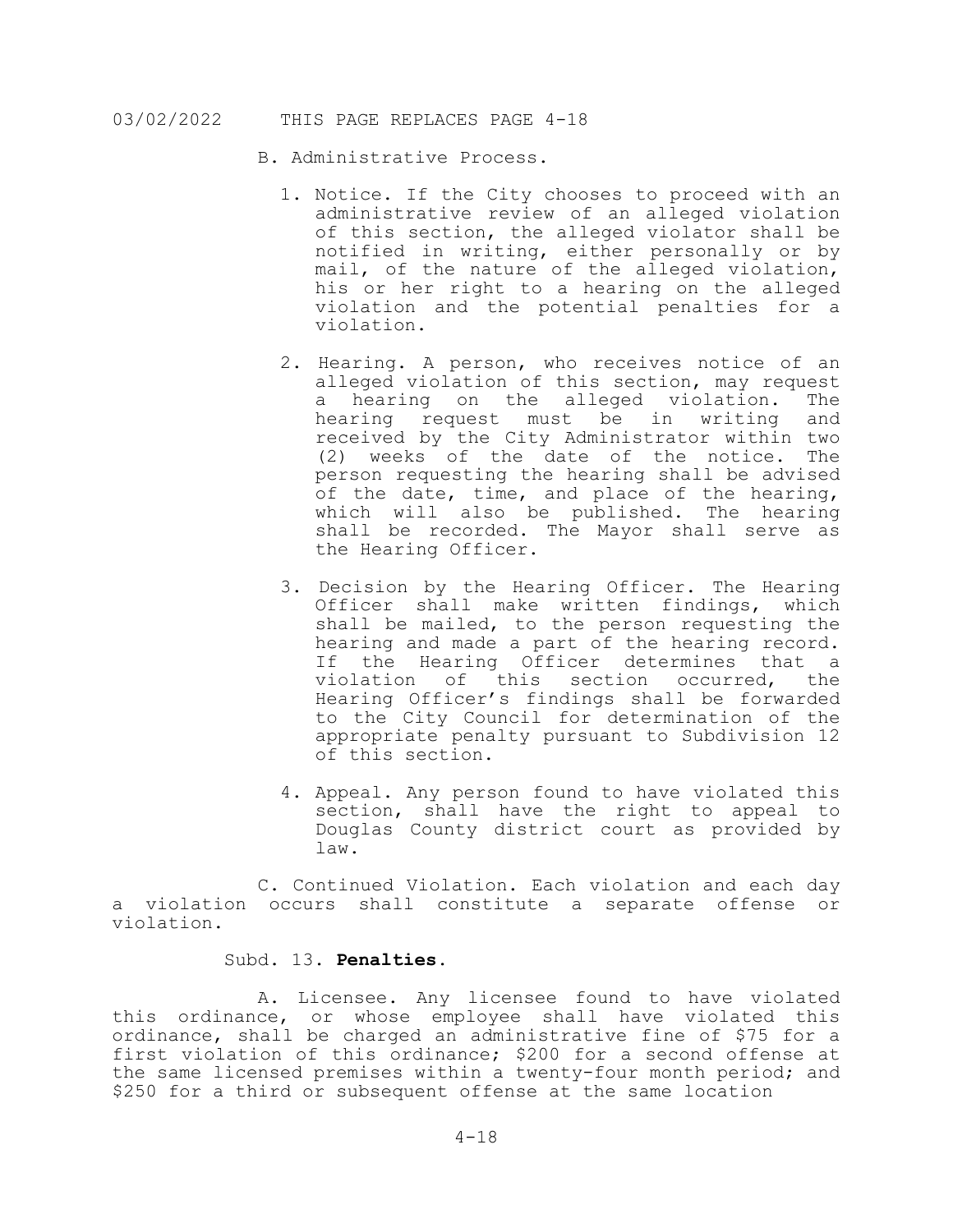within a twenty-four month period. In addition, upon the third or subsequent offense, the City Administrator shall suspend the license for each location owned, operated or controlled by the licensee for not less than seven days or recommend to the City<br>Council that the license be revoked or not renewed. The Council that the license be revoked or not renewed. administrative penalties noted above are the minimum mandatory penalties, which in no way restrict the City from suspending or revoking a license regardless of the lack of prior violations.

 B. Other Individuals. Other individuals, other than minors regulated by 4.34, Subd. 12. D herein, found to be in violation of this ordinance shall be charged an administrative fee of \$50.

 C. Misdemeanor. Nothing in this section shall prohibit the City from seeking prosecution as a misdemeanor for any violation of this ordinance.

 D. Minors. The City of Alexandria recognizes that on April 17, 1997, the Judges of the Seventh Judicial District, Douglas County, adopted a policy regarding standard fines for the use or possession of tobacco by minors.

 Subd. 14. **Exceptions and Defenses.** Nothing in this ordinance shall prevent the providing of tobacco, tobacco products, tobacco related devices, electronic delivery devices, or nicotine and lobelia delivery products to a person under 21 years of age as part of a lawfully recognized religious, spiritual, or cultural ceremony. It shall be an affirmative defense to the violation of this ordinance for a person to have reasonably relied on proof of age as described by State law.

Subd. 15. **Severability and Savings Clause**. If any section or portion of this ordinance shall be found this ordinance shall be found unconstitutional or otherwise invalid or unenforceable by a court of competent jurisdiction, that finding shall not serve as invalidation or affect the validity and enforceability of any other section or provision of this ordinance.

 Subd. 16. **Signage.** All licensees shall post and display in plain view of the general public on the licensed premise, a sign supplied by the City of Alexandria, which shall state that it is illegal to sell tobacco, tobacco products, tobacco related devices, electronic delivery devices, or nicotine and lobelia delivery products to anyone under the age of 21 years, and that the possession and use of such items by minors is also illegal under both state law and local ordinance. Said signs shall be issued to the licensee along with their license.

> Source: Ord. 826-2nd Series Effective Date: 4/27/2020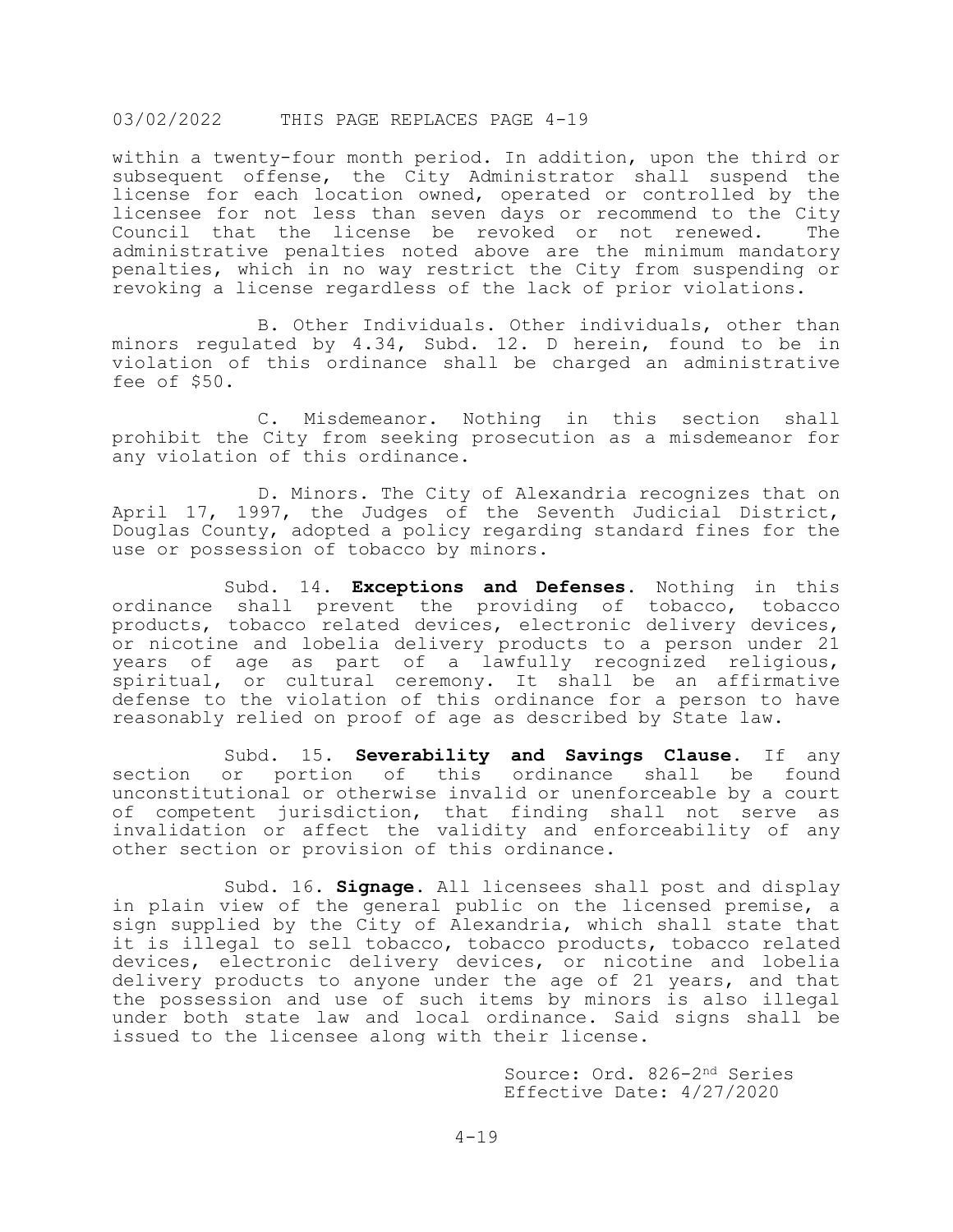Section 4.35. **Transient Merchants.**

Source: Ord. 764-2nd Series Effective Date: 06/12/17

Subd. 1. **Purpose**. This section is not intended to interfere with legitimate business activities or transient merchant as the same are herein defined, whether the same be local or interstate. These provisions are intended only to, as nearly as possible, ferret out the illegitimate or confidence operators and to regulate and control all those who would use their unique presence on property within the City, be it public or private property, either in person or by means of a telephone contact, or use their unique proximity to its residences, for purposes of harassment, nuisance, theft, or other unlawful activities.

> Source: Ord. 764-2nd Series Effective Date: 06/12/17

Subd. 2. **Definition.** The term "transient merchant" as used in this chapter means and includes door-to-door, street-tostreet, place-to-place or temporary vendors without a fixed, determined and permanent location at which the person transacts business, carries on his or her occupation or practices his or her profession, and includes, but is not limited to, persons commonly referred to as peddlers, solicitors, transient merchants or canvassers regardless of whether the said transient merchant shall be operating their business upon public or private property.

> Source: Ord. 764-2nd Series Effective Date: 06/12/17

Subd. 3. **License Required.** It is unlawful for any person to engage in, do, or transact any business without a license therefore from the City. To be eligible as a transient merchant, a person must:

- A. Be at least eighteen (18) years old.<br>B. Not be under sentence or have been d
- Not be under sentence or have been discharged for any gross misdemeanor or felony conviction within the ten (10) years immediately preceding application for a license for any offense that would indicate that the applicant has a history of physical abuse or unfair acts or dealings, including, but not limited to:<br>i) murder, assault, domestic assault, any crim
	- murder, assault, domestic assault, any crime against a vulnerable adult, robbery, kidnapping or criminal sexual conduct;
	- ii) sexual abuse, physical abuse, malicious punishment or maltreatment of a child;
	- iii) neglect or endangerment of a child;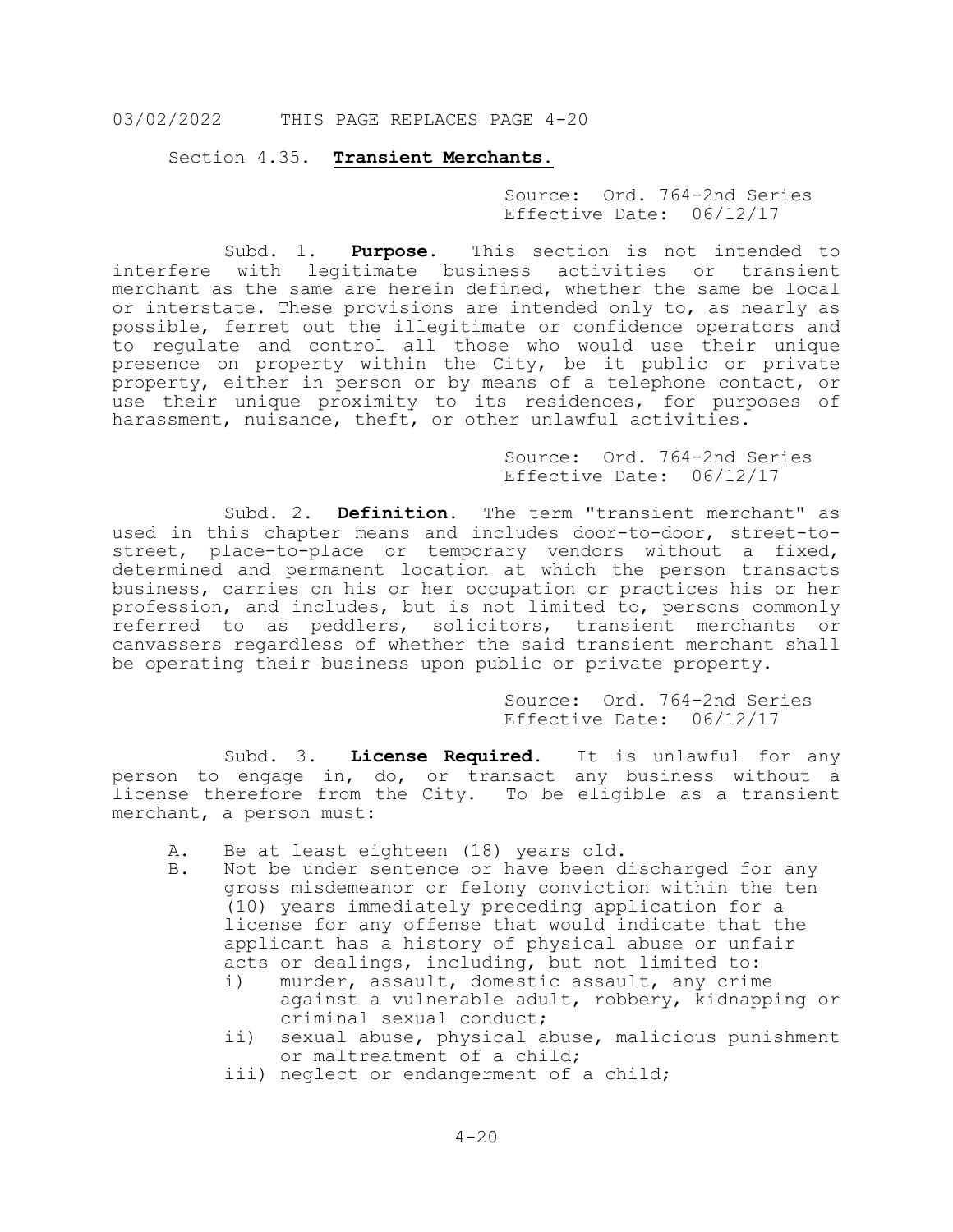- iv) the manufacture, distribution, sale, gift, delivery, transportation, exchange or barter of a controlled substance as defined in Minnesota Statutes chapter 152;
- v) the possession of a controlled substance as defined in Minnesota Statutes chapter 152 in such quantities or under circumstances giving rise to a reasonable inference that the possession was for the purpose of sale or distribution to others;
- vi) theft, fraud, or any related crime;
- vii) trespass, arson, damage to property;
- viii)forgery; or<br>ix) disorderly
- disorderly conduct, terroristic threats, harassment, stalking;
- C. Not have shown by the abuse of alcohol or other drugs that the person is not of the good moral character or fitness required to engage in, do, or transact any business.

Source: Ord. 764-2nd Series Effective Date: 06/12/17

Subd. 4. **License Fee.** A license fee for a transient merchant shall be set by Resolution of the City Council. The transient merchant shall designate on the license application, and the license granted shall reflect, the dates on which the transient merchant shall be licensed to operate in the City of Alexandria.

> Source: Ord. 764-2nd Series Effective Date: 06/12/17

Subd. 5. This subdivision was deleted in its entirety.

Source: Ord. 837-2nd Series Effective Date: 10/26/2020

# Subd. 6. **Conditions of Licensing.**

A. **Separate Licenses.** Each individual engaged as a transient merchant or accompanying a licensee at work must secure a separate license.

> Source: Ord. 764-2nd Series Effective Date: 06/12/17

B. **Practices Prohibited.** It is unlawful for any person, licensed under this Chapter, to: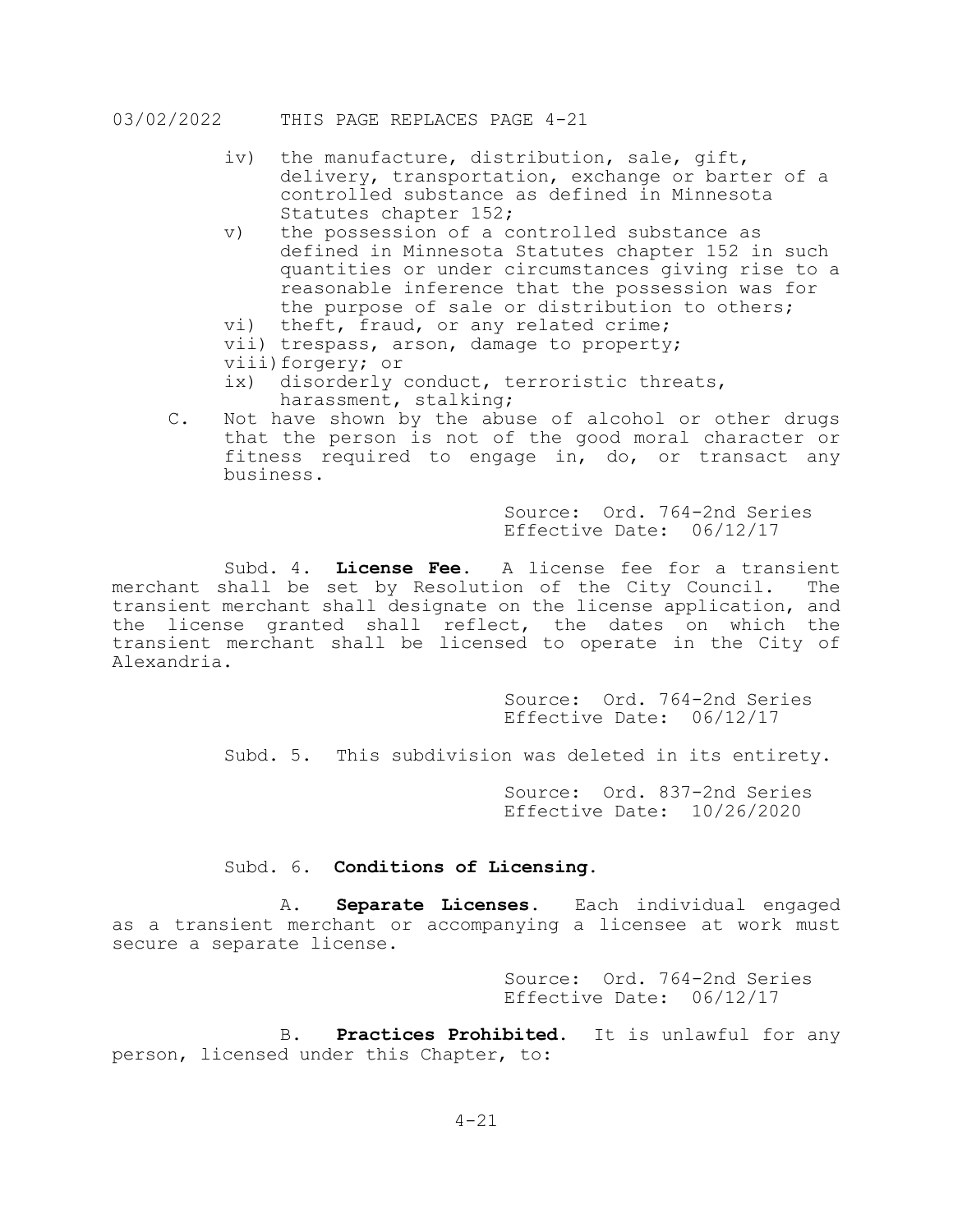- i) call attention to their business or to their merchandise by crying out, blowing a horn, ringing a bell, or by any loud or unusual noise, or by use of any amplifying device;
- ii) conduct their activities in a manner that creates a serious danger to the public health, safety or welfare; or<br>iii) conduct their
- activities in a way that unreasonably annoys, injures or endangers the safety, health, morals, comfort or repose of any considerable number of members of the public.

Commission of any of the foregoing, or of any offense listed in Subdivision 3 of this Section, shall be grounds for revocation of any license granted hereunder.

> Source: Ord. 671-2nd Series Effective Date: 10/11/2011

Subd. 7. **Exceptions.** This Section shall not apply to any sale under court order, nor to any bona fide auction sale, nor to newspaper delivery, nor to sale at wholesale to a retail dealer in the articles sold, nor to the sale of farm or garden products by the person producing the same, nor sales of admissions by local school students to a school function. Nor shall this Section apply to solicitations for philanthropic, religious, and educational charitable causes.

> Source: Ord. 837-2nd Series Effective Date: 10/26/2020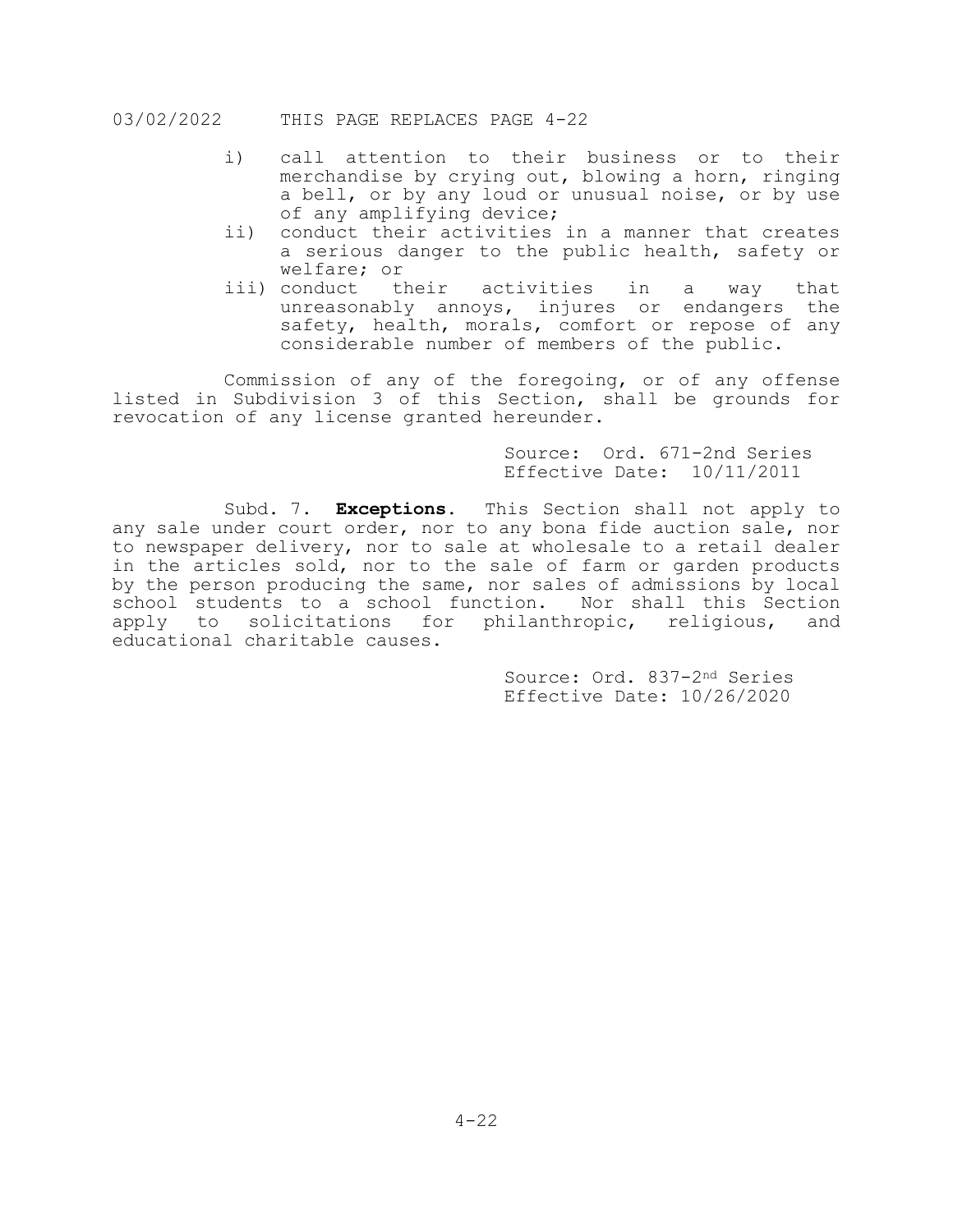### Section 4.35.1 **Mobile Food Trucks/Vendors**

 Subd. 1. **Purpose**. The purpose of this Section is to protect the public health, safety, and general welfare of the community through the establishment of standards to ensure that mobile food trucks/vendors as defined herein are appropriately located, licensed and inspected, do not impede vehicular access, traffic flow or circulation, or create public safety hazards.

# Subd. 2. **General Regulations**:

A. **Definitions.** For the purposes of this Section, the following definitions shall apply:

- 1. Mobile food truck and mobile food truck/vendor shall be defined as any selfpropelled vehicle or fully contained trailer, licensed by the State of Minnesota to operate on public streets and roadways, which vends food (either prepackaged, prepared in the unit, or at a commissary) at retail for immediate consumption by the customer. Said vehicle and/or trailer may also be referred to herein as "unit".
- 2. Commissary shall be defined as a permanent, State-licensed location which services food trucks, including but not limited to the provision of food storage, paper goods and supplies, waste and grease disposal and food preparation.
- 3. Vend or vending shall be defined as the process of the transfer of a food product from the unit operator to a customer. Vending begins when the unit initially stops in a location at which customers can access the unit and continues until the unit leaves that location.

B. **Applicability.** Notwithstanding any contrary provision of any City ordinance, regulation, or rule, mobile food trucks/vendors shall be licensed and located as provided in this ordinance:

> 1. Licenses required. Within the City of Alexandria, no person shall vend from a mobile food truck without first having obtained a license to do so from the City, subject to the following exceptions: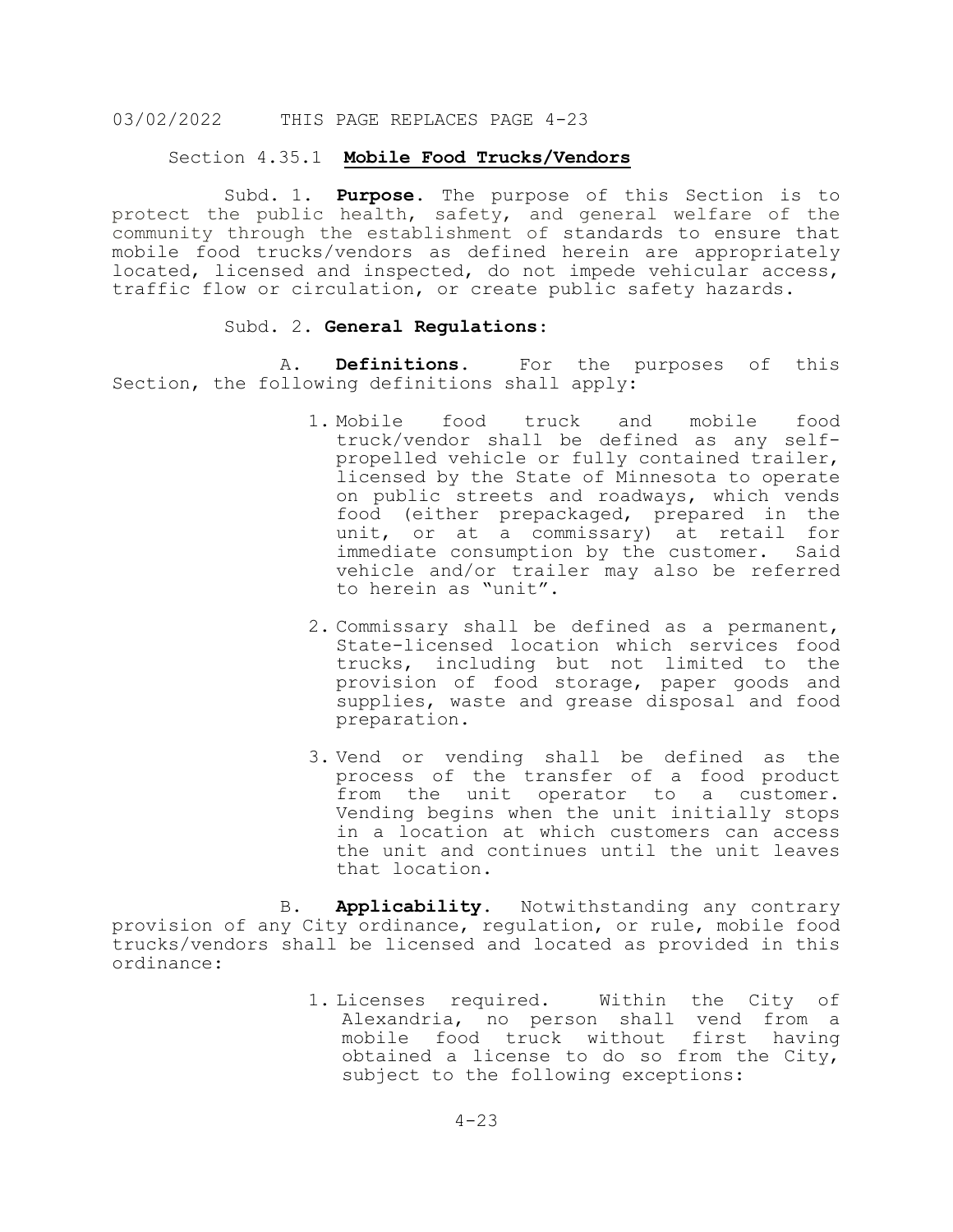- a. Mobile food trucks which are vending under a Special Event Permit issued by the City are allowed to operate under that Special Event Permit as authorized by the organizers/managers of the event, at the location of, and for the duration of the event.
- b. Appropriately licensed caterers are exempted from this Section for catered events.
- c. Food vendors on the Douglas County Fairgrounds while participating in the Douglas County Fair do not need to be licensed pursuant to this Section.
- 2. Fees. The fee for an annual license shall be established from time-to-time by the City Council and shall entitle the operator to vend from one such unit from the date on which the license is issued through December 31st of that year. Each unit must obtain a separate license which shall be displayed on or within the unit, visible from the outside of the unit, whenever the unit is vending.
- 3. Inspections. Applicants must provide evidence of current licensing of the unit by the Minnesota Department of Agriculture, by the Minnesota Department of Health, and/or by Horizon Public Health, (or their successor agencies) as appropriate.
- 4. Insurance. Applicants must provide evidence of liability insurance in which the City is named coinsured which shall provide a limit of coverage as established from time-to-time by the City Council for both bodily injury and for property damage. Written notice of cancellation of such insurance must be given to the City not less than thirty (30) days prior to actual cancellation.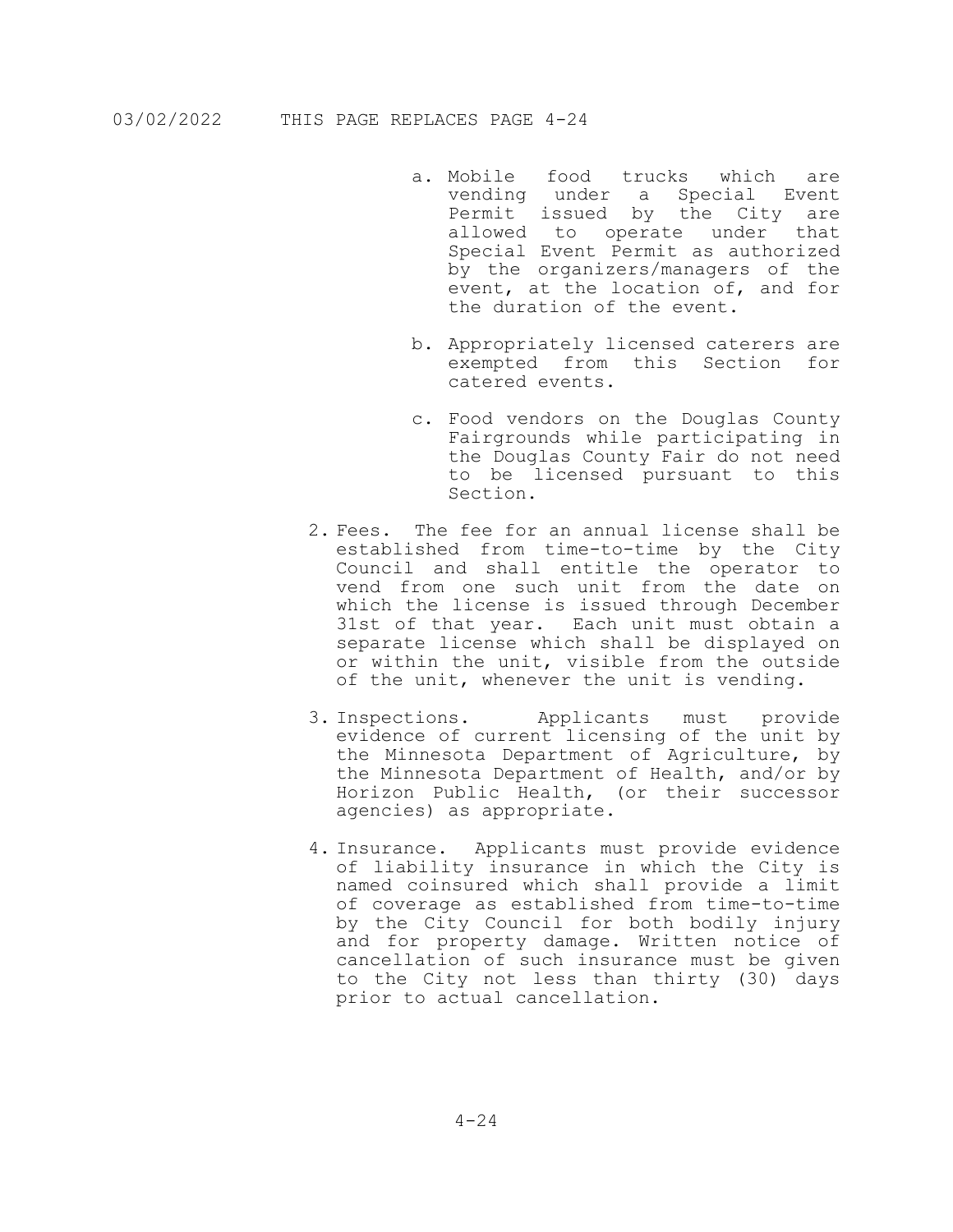5. Restrictions on Vending Activity:

- a. Mobile food trucks/vendors are prohibited from vending activity on Broadway Street in the area bounded by Third Avenue to the north and 22<sup>nd</sup> Avenue to the south, from vending activity on any portion of State Trunk Highway 29 lying within the City, (unless authorized by the State of Minnesota and while operating under a Special Event Permit as described in part B.1.a of this Subdivision), from vending activity in any municipal parking lot, and from vending activity on any public street or private property within 150' of the nearest property line of any restaurant within the City, and from vending activity on private property used or zoned for other than commercial or industrial purposes.
- b. Mobile food trucks/vendors are prohibited from vending activities within 300' of a community event for which the City has issued a Special Event Permit, unless they are specifically authorized by the event sponsor to participate in the event. The terms of the Special Event Permit shall apply.

Source: Ord. 726-2nd Series Effective Date: 06/22/15

c. Subject to subpart (i) below, mobile food trucks/vendors are allowed to operate as an accessory use on private property as<br>expressly authorized by the authorized by owner/manager/agent of the private property, and only for the length of time authorized by the Minnesota Department of Agriculture and/or Horizon Public Health.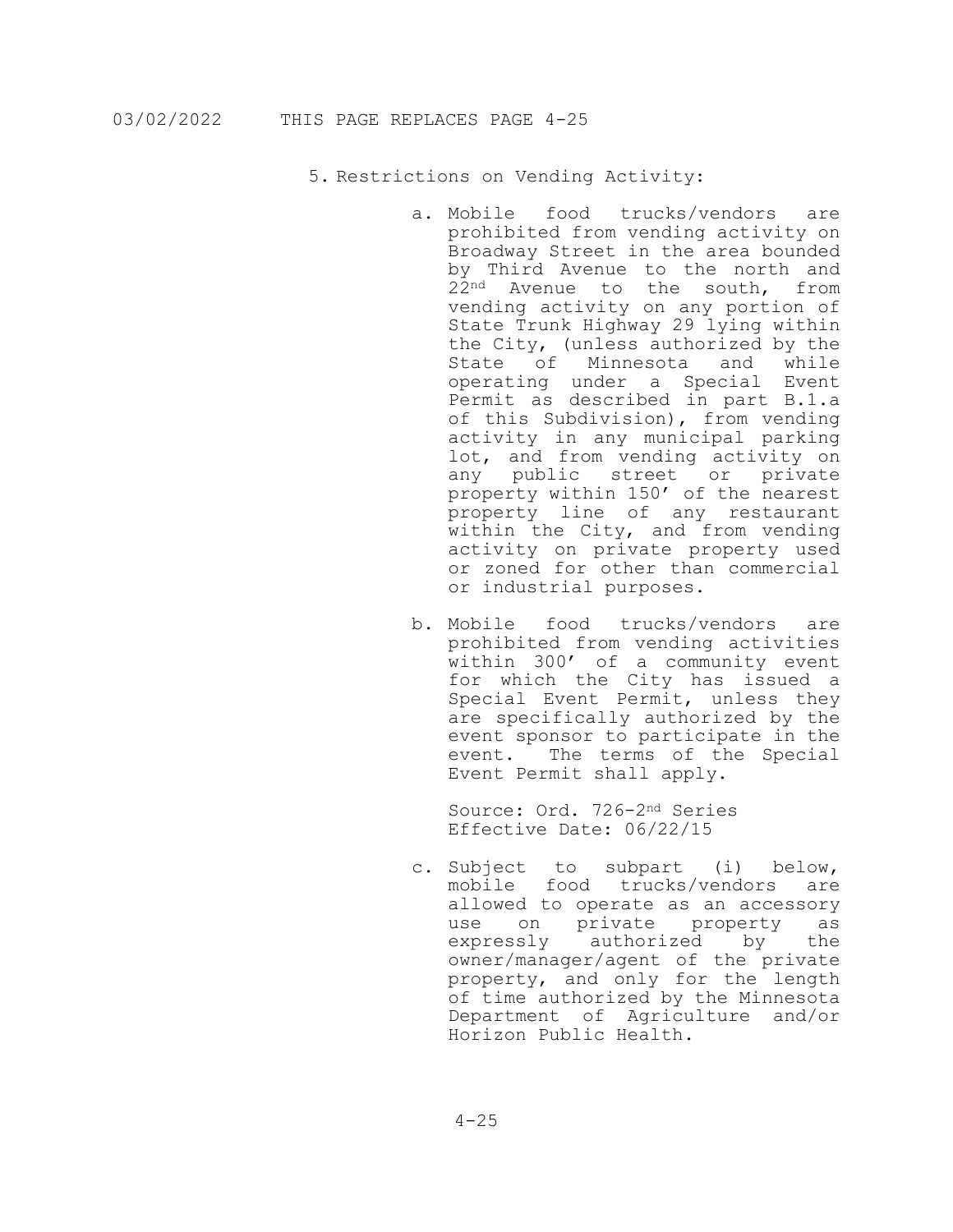(i) From the effective date of this ordinance until November 1, 2020 the requirement that a mobile food truck be an "accessory use" is waived for any owner of a vacant restaurant site, provided that: (a) the vacancy is the result of fire or other disaster; (b) the site had been used as a restaurant within 120 days prior to the owner's application for a mobile food truck license; and (c) the restaurant owner owns or operates the mobile food truck to be used on the vacant site.

Source: Ord. 829-2nd Series Effective Date: 06/08/2020

- d. Mobile food trucks/vendors are allowed to vend on public streets between the hours of 8:00 a.m. to 10:00 p.m. inclusive, and on private property between the hours<br>of 7:00 a.m. to 10:00 p.m. of 7:00 a.m. to 10:00 inclusive, on all days of the week.
- 6. Location or placement:
	- a. On public streets and in City public parks no unit shall occupy more than two (2) parking spaces.
	- b. In no case shall a unit vend while occupying a traffic lane, parked on a sidewalk, or in any location which obstructs or impedes traffic.
	- c. The unit shall vend only from the side of the vehicle away from moving traffic and as near as possible to the curb or side of the street.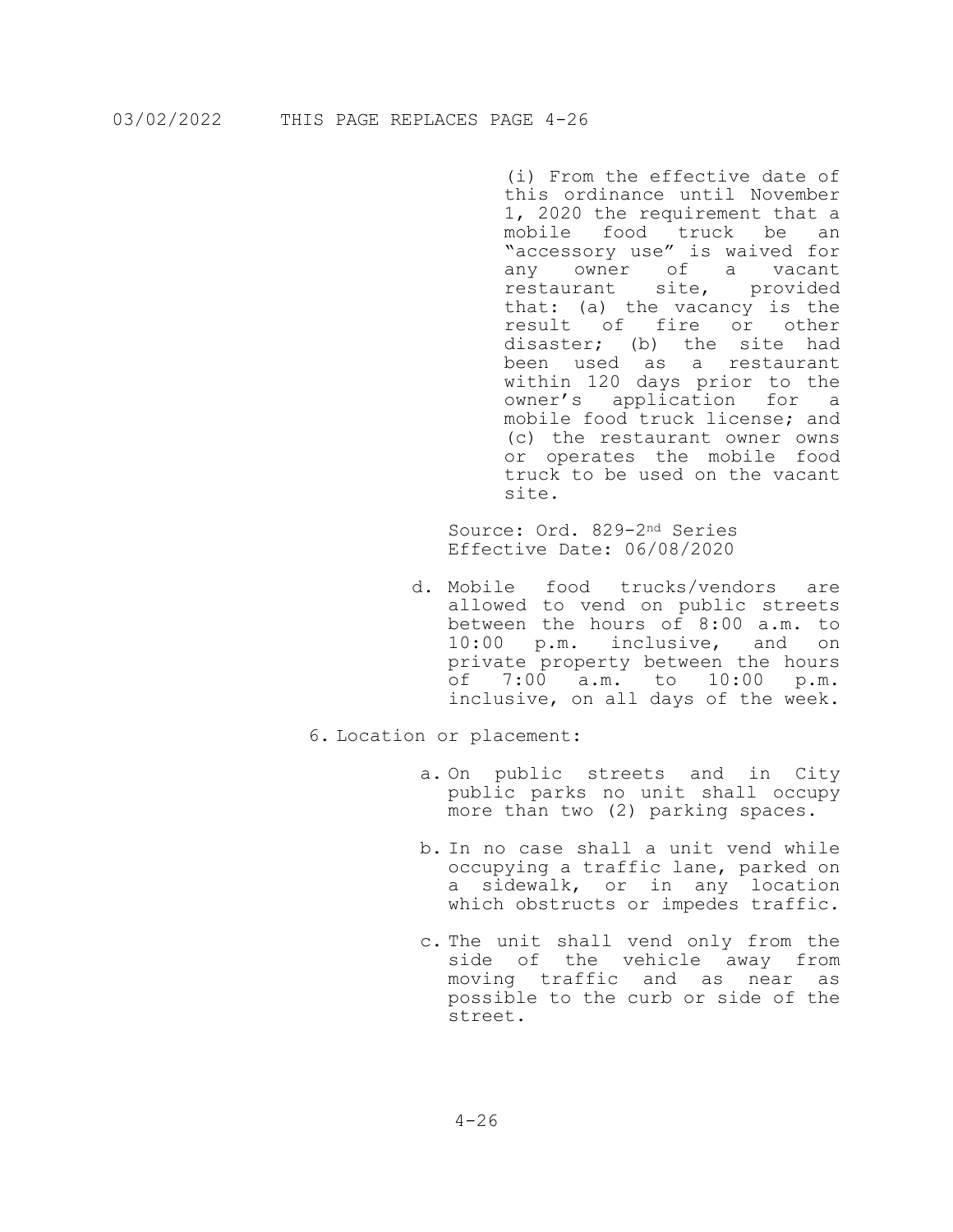- d. The unit shall not vend to any person standing in the traveled portion of any public roadway.
- e. On public streets, no unit shall vend within sixty (60) feet of the intersection of two or more public streets, nor within thirty (30) feet of a driveway which enters onto a public street.
- f. No unit shall vend while the unit is in motion.
- g. Connection of the unit to public utilities is not permitted.
- h. There shall be no overnight parking of food trucks on the public right of way.
- 7. Dimensions. No mobile food truck shall exceed 32' feet in length (overall length for a self-propelled vehicle; trailer length including the towing vehicle for self- contained trailers) or ten (10) feet in height.
- 8. Signs and Appurtenances:
	- a. Mobile food trucks/vendors shall not employ or utilize any signs that are not attached directly to the vehicle/trailer. Signs may not project above the unit, nor more than six (6) inches from the side of the unit. No flashing, strobing or intermittent lighting is allowed.
	- b. No external seating shall be provided or utilized except as may be provided by the owner, manager, or agent of any private property on which the unit may be properly located.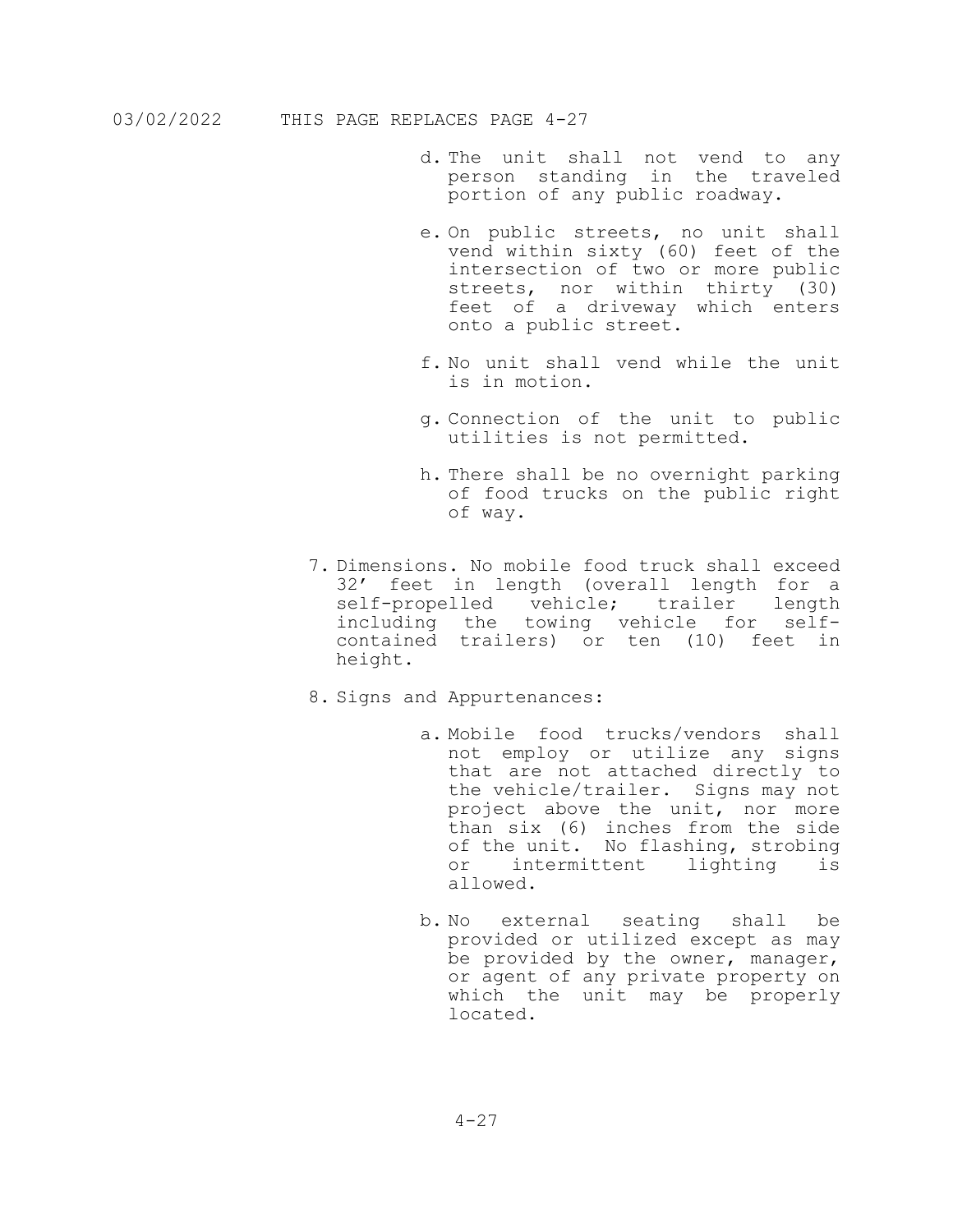- c. Any generator used by the unit must be self-contained within or on the<br>unit, screened from view, and unit, screened from view, operate at no more than 70 decibels.
- d. While vending, operator may not call attention to the unit by crying out, blowing a horn, ringing a bell, or playing music or other sounds discernible beyond the unit. Amplified sound is not permitted outside of the unit.
- e. Waste receptacle(s) must be provided by the unit operator and the vending site must be cleaned of all litter and garbage generated by the unit and customers before the unit leaves the location.

Subd. 3**. Enforcement.** Any violation of this Section, including but not limited to the vending operation of a mobile food truck within the City without a license issued pursuant to this Section, shall be a misdemeanor punishable by up to a \$1000.00 fine and/or ninety (90) days in jail.

> Source: Ord. 726-2nd Series Effective Date: 06/22/15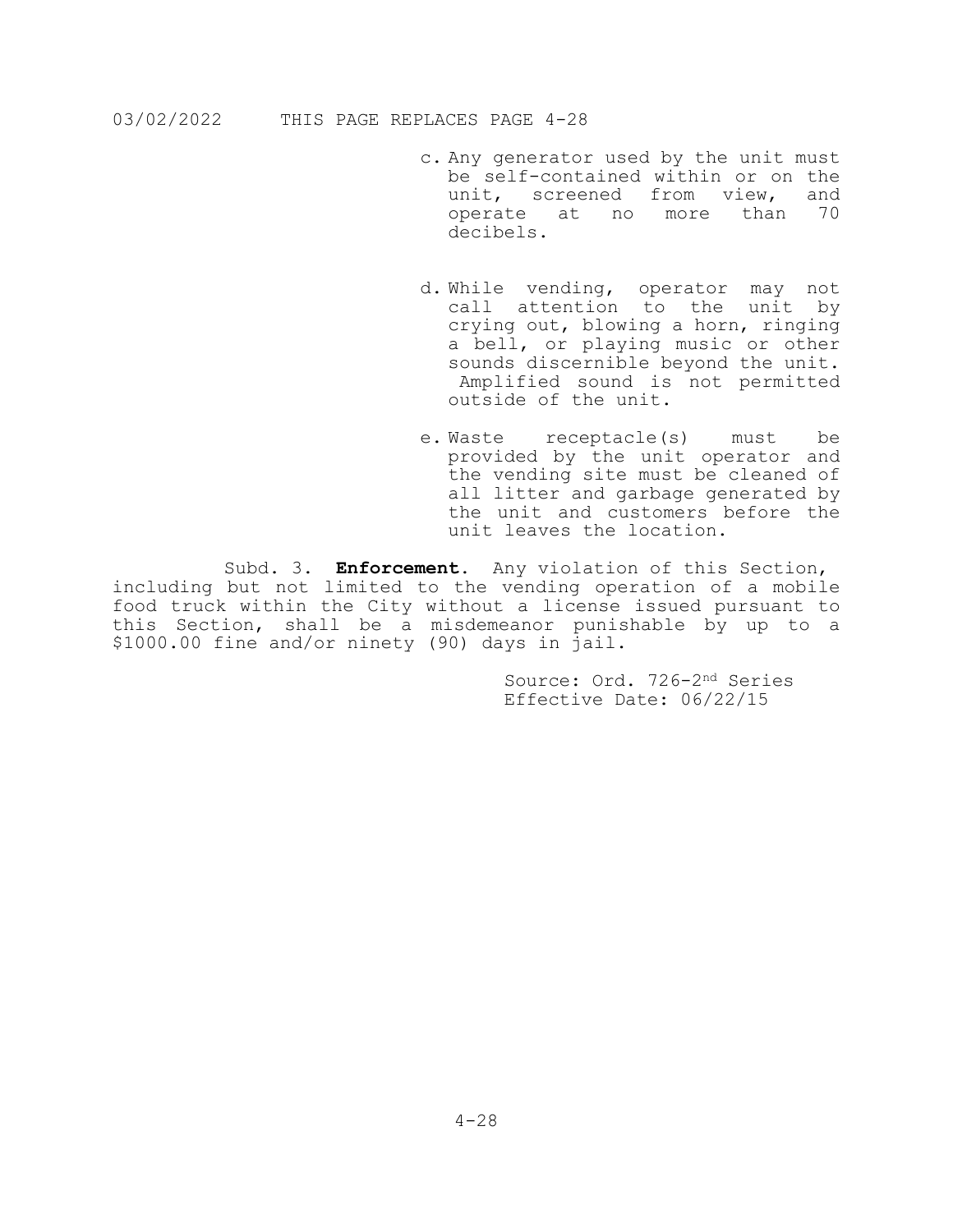### Section 4.36 **Taxicabs**

 Subd. 1. **Definitions**. The following terms, as used in this Section, shall have the meanings stated:

A. A "taxicab" is a vehicle driven by mechanical power. The term "taxicab" will include any motor vehicle for hire designed to carry seven persons or less, operated upon any highway in this City or on call or demand, accepting or soliciting passengers indiscriminately for transportation for hire between points along streets or highways as may be directed by the passenger or passengers so being transported.

B. The term "driver" means the person driving and having physical control over a taxicab, whether they be the licensee or in the employ of the licensee.

Subd. 2. **License Required for Taxicab Vehicle.** No person will operate or permit to be operated for hire upon the streets of the City of Alexandria any taxicab as hereinafter defined, without first obtaining a license from the City of Alexandria in the manner hereinafter provided and paying the required license fees.

Subd. 3. **License Fee.** The annual taxicab vehicle license fee, per vehicle, and taxicab drivers license fee shall be set by Resolution of the City Council. It is unlawful for any licensee to operate or permit the operation of a vehicle unless the license fee therefore shall have been paid to the City.

Subd. 4. **License Issuance and Display and Vehicle Marking**. All licenses shall be issued for specific vehicles, except as otherwise herein provided. License tags, including number and year for which issued, shall be plainly visible from the front of the vehicle. Both sides of every licensed taxicab, when in use, shall be plainly and permanently marked as such with a painted sign or attachment showing the full or abbreviated name of the licensed operator.

Subd. 5. **Licensed Required for Taxicab Drivers.** No person will drive or operate a taxicab in the City of Alexandria unless duly licensed as hereinafter provided.

Subd. 6. **Application for Taxicab Driver License.** Every applicant for an initial license and renewal license as a driver of a taxicab or motor vehicle for hire will file a verified application with City of Alexandria on a form provided for that purpose. Such application will set forth that the applicant meets the following requirements: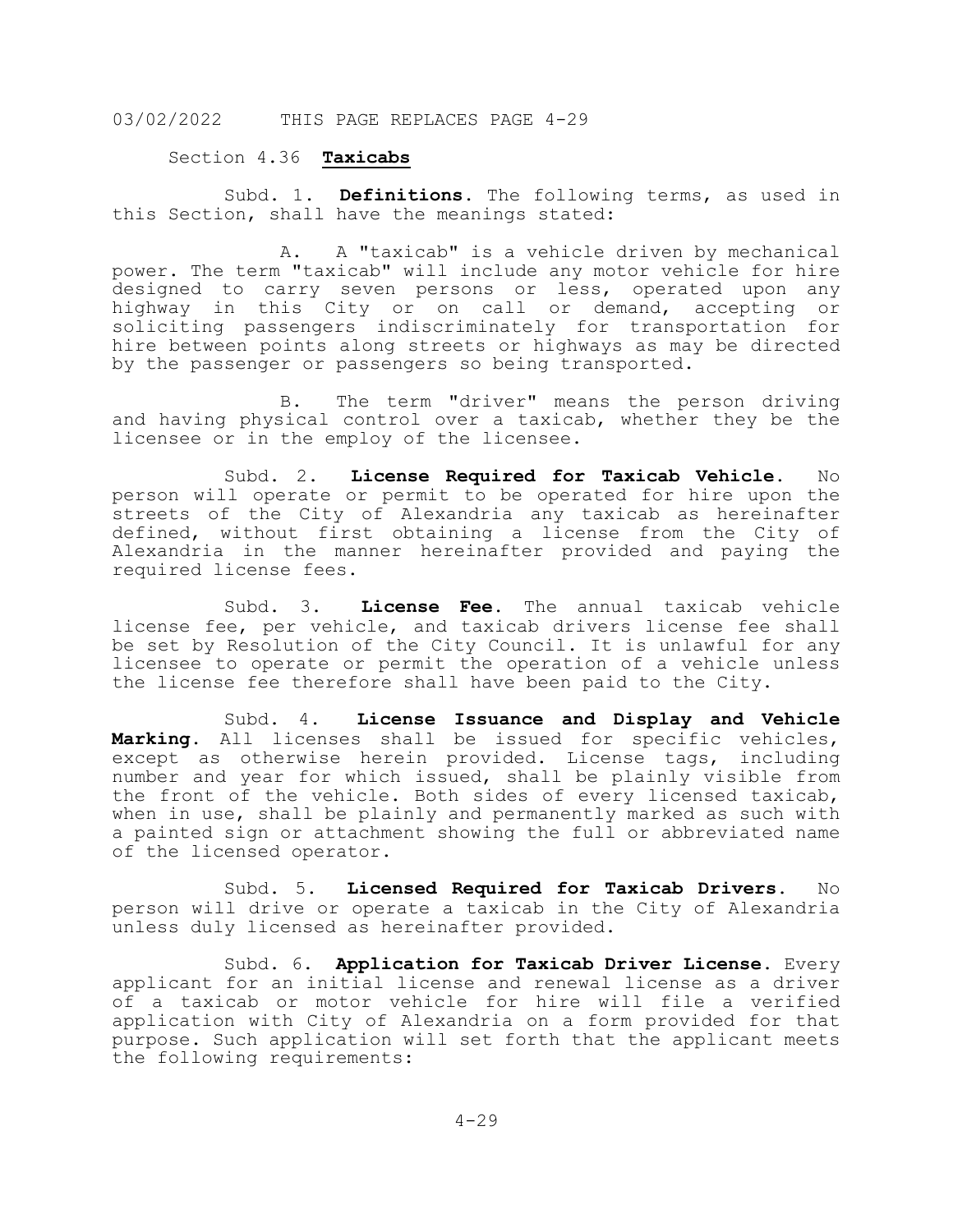A. is a citizen of the United States or an alien admitted for permanent residence, or who has otherwise obtained work authorization from the U.S. Immigration and Naturalization Service

B. is the holder of a valid Minnesota driver's license authorizing operation of the licensed vehicle

C. is able to speak, read and write the English language

D. is eighteen years of age or over

E. has obtained and provided a doctor's certificate indicating the applicant is free from any infirmity, physical or mental, which would render the applicant unfit for<br>the safe operation of the licensed vehicle. Said medical the safe operation of the licensed vehicle. doctor's certificate shall be in the form provided by the City, and must be provided every three years after the date the initial license was issued. In lieu of a medical doctor's certificate, the City shall accept from the applicant a current Minnesota Commercial Driver's License (CDL) as proof of fitness. The City reserves the right to require a follow-up medical doctor's certificate if the City receives a substantiated report that a licensed taxicab driver is not free from an infirmity, physical or mental, which would render the licensee unfit for the safe operation of the license vehicle.

> Source: Ord. 723-2nd Series Effective Date: 05/11/15

F. has no felony convictions in this State or elsewhere in the last ten (10) years; no gross misdemeanor convictions in this State or elsewhere within the last five (5) years; no misdemeanor convictions in this State or elsewhere in the last three (3) years involving alcohol-related driving offenses, theft, damage to property, check forgery, the use or threat of use of force, possession or sale of a controlled substance, prostitution or indecent conduct; no convictions in this State or elsewhere of three (3) or more traffic code violations within the preceding twelve (12) months. For purposes of this ordinance, traffic code ordinances will be defined pursuant to Minnesota Statutes, Chapter 169 and Minnesota Statutes, Chapter 171. The applicant's verified status must be maintained during the entire licensing period.

A person who has been convicted of a crime, as defined in this ordinance will not be disqualified from obtaining taxicab driver's license if the person can show competent evidence of sufficient rehabilitation and present fitness to perform the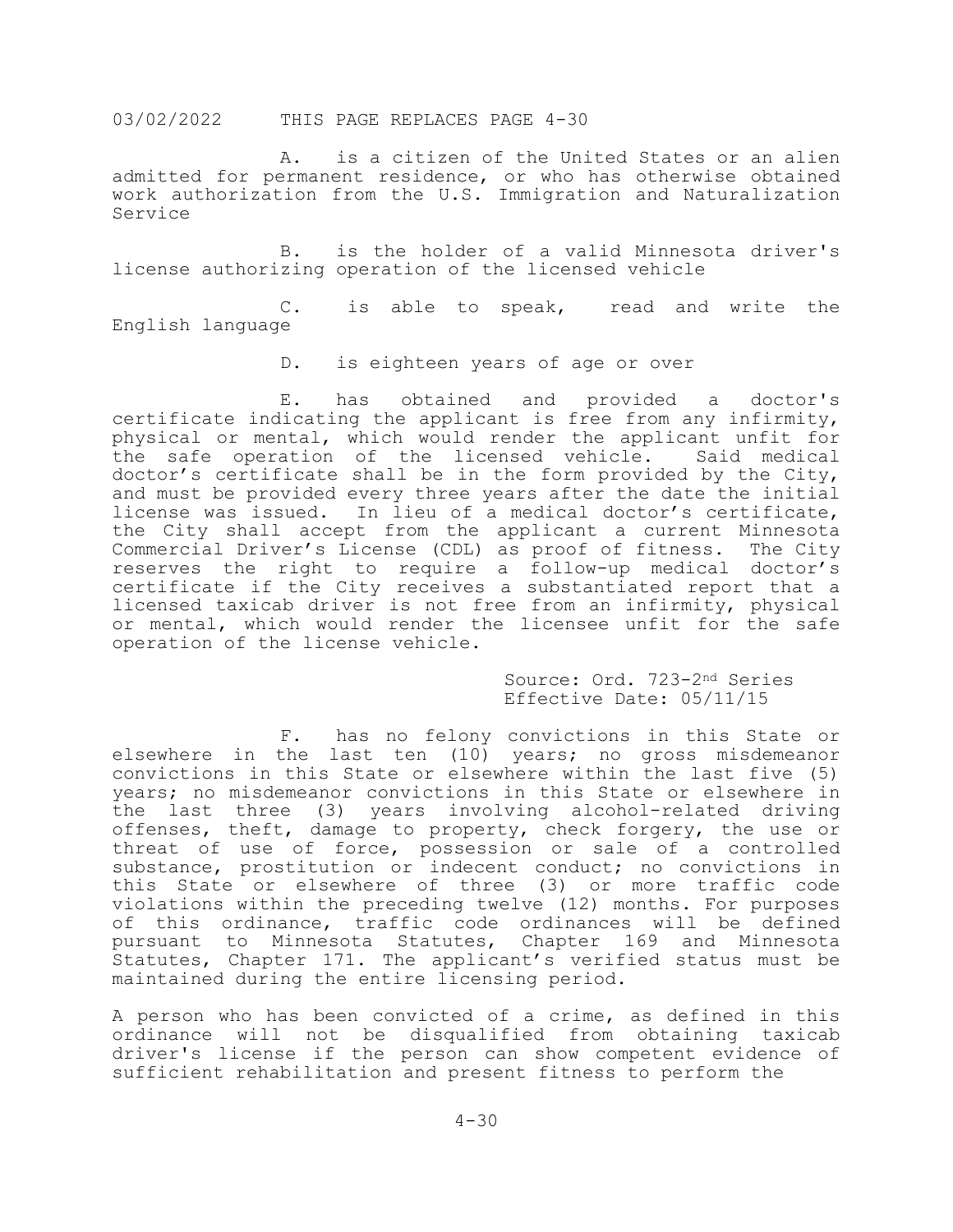duties of the public employment sought or the occupation for which the license is sought pursuant to Minnesota Statutes §364:03. Sufficient evidence of rehabilitation may be established by the production of:

- 1. A copy of the local, state, or federal release order
- 2. Evidence showing that at least one year has elapsed since release from any local, state, or federal correctional institution without<br>subsequent conviction of a crime; and subsequent conviction of a crime; evidence showing compliance with all terms and conditions of probation or parole; or
- 3. A copy of the relevant department of<br>corrections discharge order or other discharge order or documents showing completion of probation or parole supervision.

In addition to the documentary evidence presented, the licensing or hiring authority will consider any evidence presented by the applicant regarding:

- 1. The nature and seriousness of the crime or crimes for which convicted
- 2. All circumstances relative to the crime or crimes, including mitigating circumstances or social conditions surrounding the commission of the crime or crimes
- 3. The age of the person at the time the crime or crimes were committed
- 4. The length of time elapsed since the crime or crimes were committed
- 5. All other competent evidence of rehabilitation and present fitness presented, including, but not limited to, letters of reference by persons who have been in contact with the applicant since the applicant's release from any local, state, or federal correctional institution.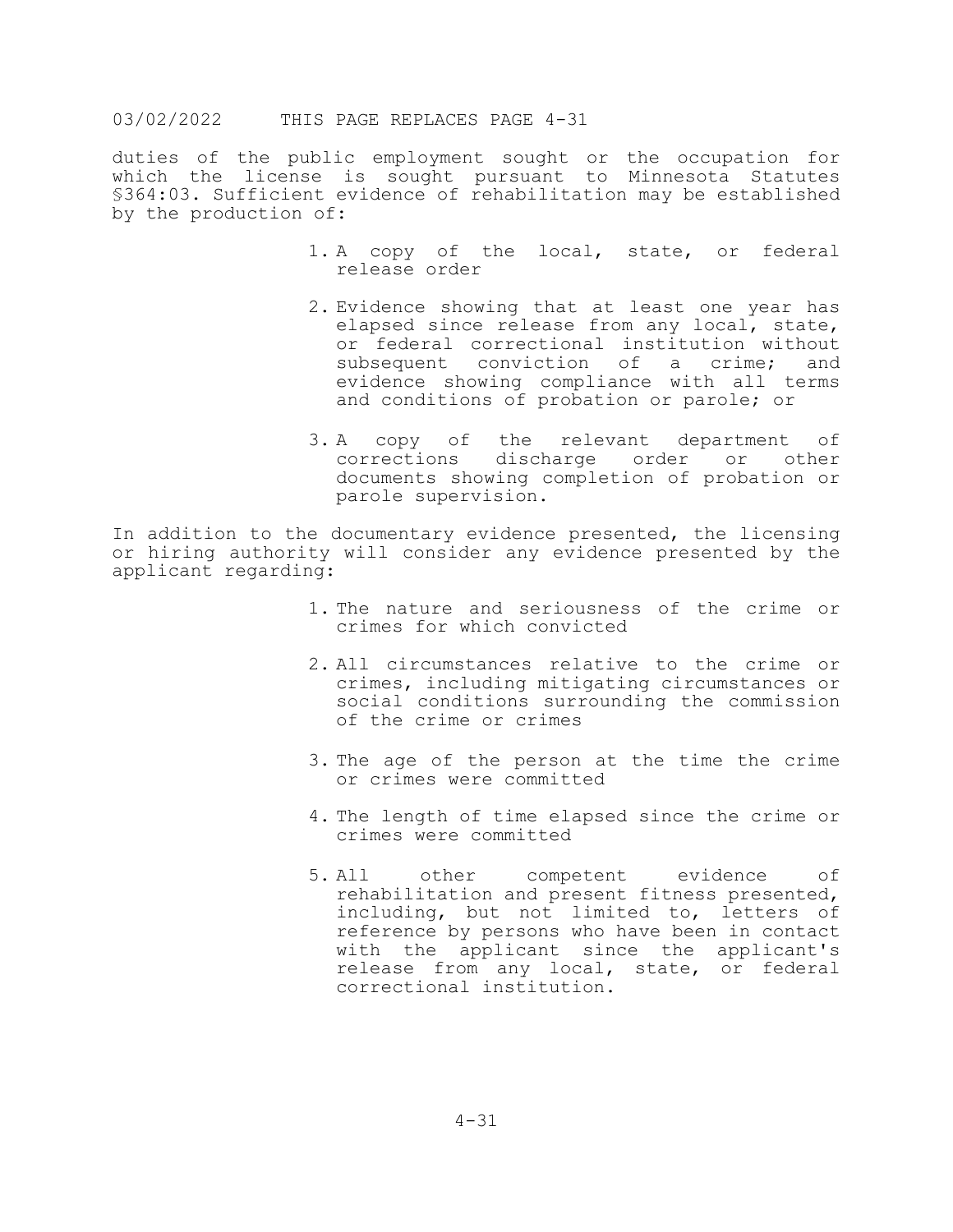G. At the time of filing said initial application or renewal application, the applicant will exhibit to the Alexandria Police Department the driver's license issued to the applicant by the State of Minnesota. Prior to issuance or renewal of a Taxicab Driver License, the Alexandria Police Department shall conduct a driving record and criminal background history investigation to verify any qualifying or disqualifying factors set forth in this subdivision 6. The Alexandria Police Department shall communicate to the City Council only whether or not their investigation revealed a driving record or criminal history that would prevent the issuance of the license. No such driving record and criminal background history investigation will be conducted without the applicant's informed consent, but if an<br>applicant fails or refuses to provide informed consent, no applicant fails or refuses to provide informed consent, Taxicab Driver License will be issued. The City Council shall issue a Taxicab Driver License to an applicant who fulfills all the requirements of this Section, pays the applicable fees, and does not have a disqualifying driving record or criminal background history**.** Upon issuance of the license, the Alexandria Police Department will issue a card with the name and photograph of the holder of the Taxicab Driver's License, along with the license term. This card shall be displayed in the vehicle where it can be seen by passengers.

Subd. 7. **License Term.** All initial licenses issued pursuant to this section will be issued until December 31 of the current year. All taxicab vehicle and taxicab drivers' licenses shall be renewed annually.

Subd. 8. **Insurance Required.** Before a taxicab license is issued by the City, and at all times effective during such period, the licensee shall have and maintain public liability and bodily injury insurance in the amount of Fifty Thousand Dollars (\$50,000) for any one person and One Hundred Thousand Dollars (\$100,000) for two or more persons in any one accident, as well as Five Thousand Dollars (\$5,000) property damage insurance. Such insurance shall cover all passengers carried by the insured licensee and shall be for public taxicab purposes. All such policies shall contain a clause providing for ten days' written notice to the City Administrator before cancellation and a memorandum of such insurance shall be furnished to the City before a license is issued.

Subd. 9. **Rates.** Each applicant shall file with the City Administrator, before a taxicab license is issued or renewed, a schedule of proposed maximum rates to be charged by the applicant during the license period for which the application is made. The schedule of proposed maximum rates, or a compromise schedule thereof, shall be approved by the City Council before granting the license. Such schedule shall be posted in a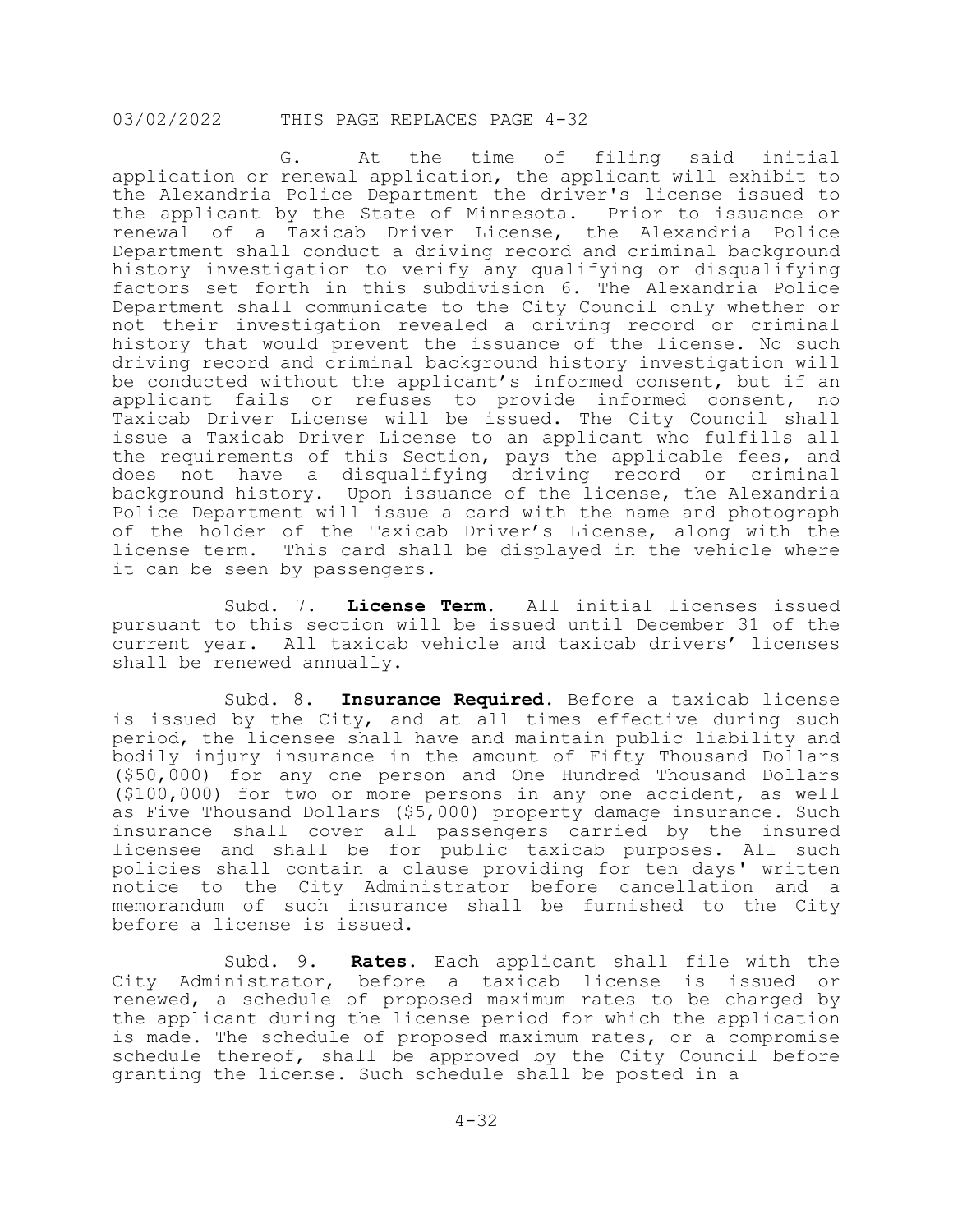conspicuous place in the taxicab in full view of passengers riding therein. A taxicab licensee may petition the City Council for a review of rates during the license period, and the City Council may consider such petition and authorize new rates effective at any time. No taxicab licensee shall charge rates in excess of maximum rates approved by the City Council.

A. No driver of any licensed taxicab shall carry any other than the passenger first employing the taxicab without the consent of such passenger.

Subd. 10. **Vehicle Requirements; Inspection.** As a condition for the issuance of a taxicab vehicle license, the applicant shall file with the City Administrator, a certificate signed by a competent and experienced mechanic acceptable to the City of Alexandria showing that each taxicab vehicle has been inspected within a period of 30 days prior to the application and found to be in proper mechanical condition and safe for the transportation of passengers.

A. A similar certificate may be required by the City of Alexandria on a semi-annual basis for all vehicles which continue to be licensed during the licensing period.

B. The Chief of Police of the City of Alexandria shall have the authority to make inspections of taxicabs any time during the period the license is issued. If the Chief of Police determines that a taxicab vehicle does not meet the requirements of this section for an original license or does not comply with state law at any time during the license period, the Chief of Police may suspend the license for any vehicle found to be unfit or unsuitable, and the license shall remain suspended until such time as the vehicle can successfully pass all reasonable inspection requirements of the City.

C. All taxicab vehicles licensed by the City of Alexandria must be maintained in a clean and well-painted condition.

D. All vehicles must be equipped with inside door handles easily operated.

E. Composition. Automobiles licensed as a taxicab shall have at least four (4) doors and vans licensed as taxicabs shall have at least three (3) doors so as to permit easy ingress and egress by the passengers.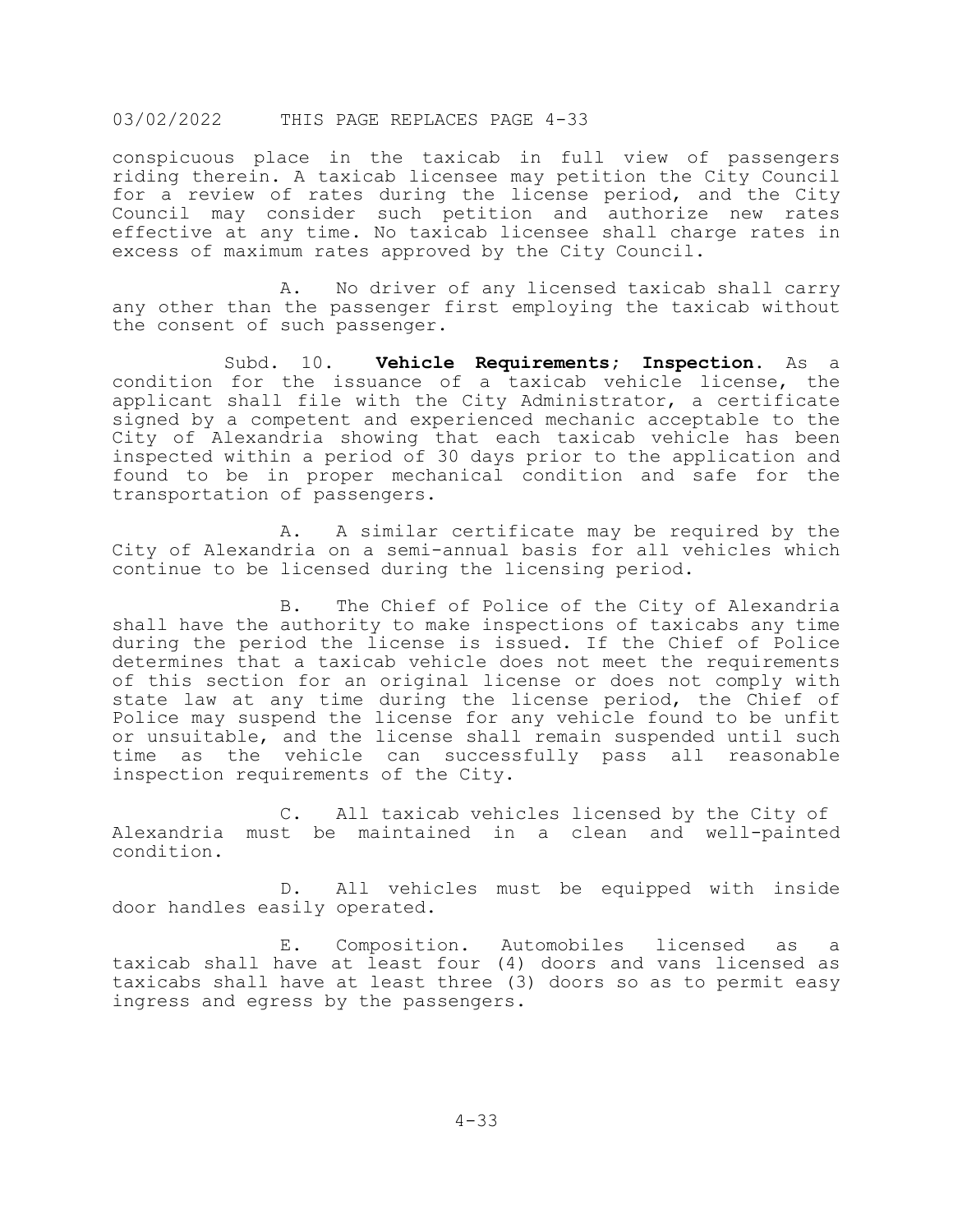Subd. 11. **Service Required.** Every licensee shall provide service between the hours of 5:00 a.m. and 2:00 a.m., seven days a week, in the City of Alexandria. Every licensee socion ways a messity on the services between the hours of 2:01 a.m. and 5:00 a.m., seven days a week, to such customers who call and arrange for such service not less than six hours in advance of the requested service. If the licensed operator cannot respond to a call within a reasonable period of time, they shall notify the prospective passengers as to the length of the delay before the call can be answered and give the reason therefore.

Subd. 12. **Delivery and Procurement of Liquor Prohibited.** No taxicab operator within the City of Alexandria shall make deliveries of intoxicating liquor or non-intoxicating malt liquor for any person within the City limits of Alexandria, nor shall any taxicab driver procure intoxicating liquor or nonintoxicating malt liquor for the purpose of making delivery of the intoxicating or non-intoxicating malt liquor to another. Each violation of this ordinance shall be a misdemeanor.

Subd. 13. Upon any transfer of ownership of any taxicab, the City may, where the transferor indicates that the vehicle is no longer to be operated as a taxicab, validate by appropriate endorsements thereon such license for use on another taxicab to be designated by such transferor. The provision of the foregoing sentence will also apply where the licensee will produce satisfactory evidence that such taxicab has through destruction or otherwise ceased to be used as a taxicab. Upon any transfer of ownership of any taxicab where the transferor indicates that such vehicle is to continue in use as a taxicab, the City may, by appropriate endorsements thereon validate such license in the hands of the transferee. Upon the death of any person owning a vehicle licensed hereunder, the City may, upon receipt of satisfactory evidence of such death, at the request of the deceased's personal representative, validate by appropriate endorsement thereon such license in the hands of the person in whose name title to such taxicab will have vested by reason of such death. In no event, however, will any transfer be made as hereinbefore contemplated unless and until the transferee in all other respects complies with the terms and provisions of this ordinance.

Subd. 14. **Revocation.** A taxicab driver's license or taxicab vehicle license may be revoked, suspended or not renewed at any time for cause pursuant to the provisions of this chapter upon notice and hearing by the City Council.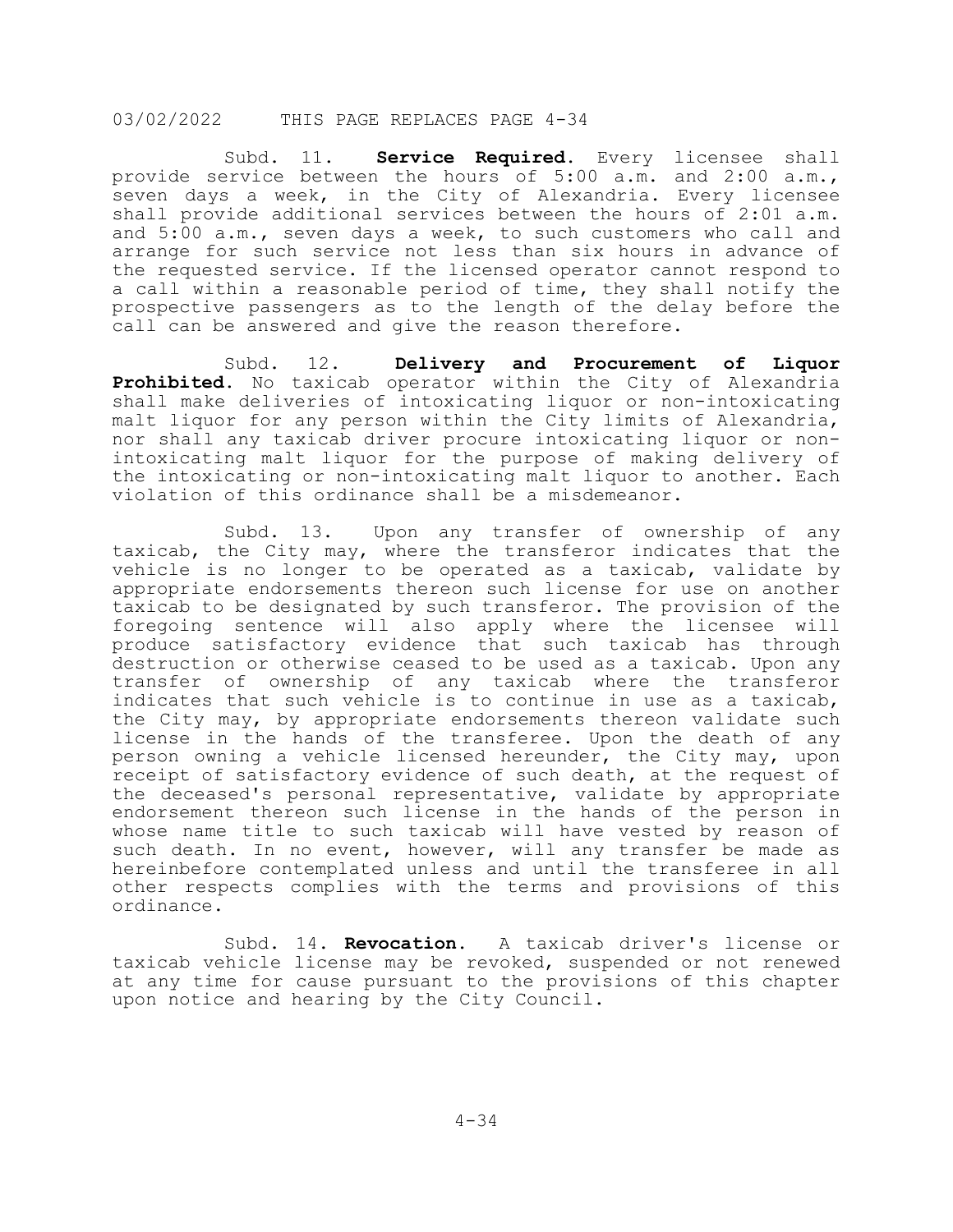A. Any time that a licensee's Minnesota driver's license is suspended, revoked or canceled, his or her taxicab driver's license will likewise be immediately suspended, revoked or canceled. No person will operate a taxicab without a valid Minnesota driver's license.

B. Any person holding a taxicab driver's license whose Minnesota driver's license is suspended, canceled or revoked for any reason will immediately surrender his or her taxicab driver's license to the Alexandria Police Department. The taxicab driver's license will be returned to the licensee upon reinstatement of the Minnesota driver's license or issuance of a limited license authorizing operation of a taxicab; provided, however, that suspension, cancellation or revocation of a Minnesota driver's license due to refusal to submit to a legally required blood alcohol test under the state implied consent statute will be grounds for the revocation, non-issuance or nonrenewal of the taxicab driver's license.

C. Any licensed taxicab driver whose Minnesota driver's license has been revoked and who has been issued a limited license authorizing the operation of a taxicab will immediately notify the Alexandria Police Department of the same. At that time, the licensee will furnish to the Alexandria Police Department a copy of the limited license and a written statement containing a schedule of the days and hours of each day during which he or she will be driving a taxicab during the term of the limited license. No deviation from the schedule will be permitted. In addition, the licensee will personally furnish to the Alexandria Police Department copies of all trip sheets for all shifts worked during the term of the limited license. The limited license documentation and trip sheets must be furnished weekly, i.e., every Monday by 12:00 noon, to the Alexandria Police Department.

D. Any person holding a taxicab driver's license will notify the Alexandria Police Department immediately whenever he or she is convicted of an alcohol-related driving offense, whether or not it involves the operation of a taxicab.

E. Refusal to take and/or failure to pass a standard breathalyzer test administered pursuant to Minn. Stat. § 169.123 while on duty will be grounds for revocation of a taxicab driver's license.

F. Failure to comply with the provisions of this section will be grounds for revocation of a taxicab driver's license.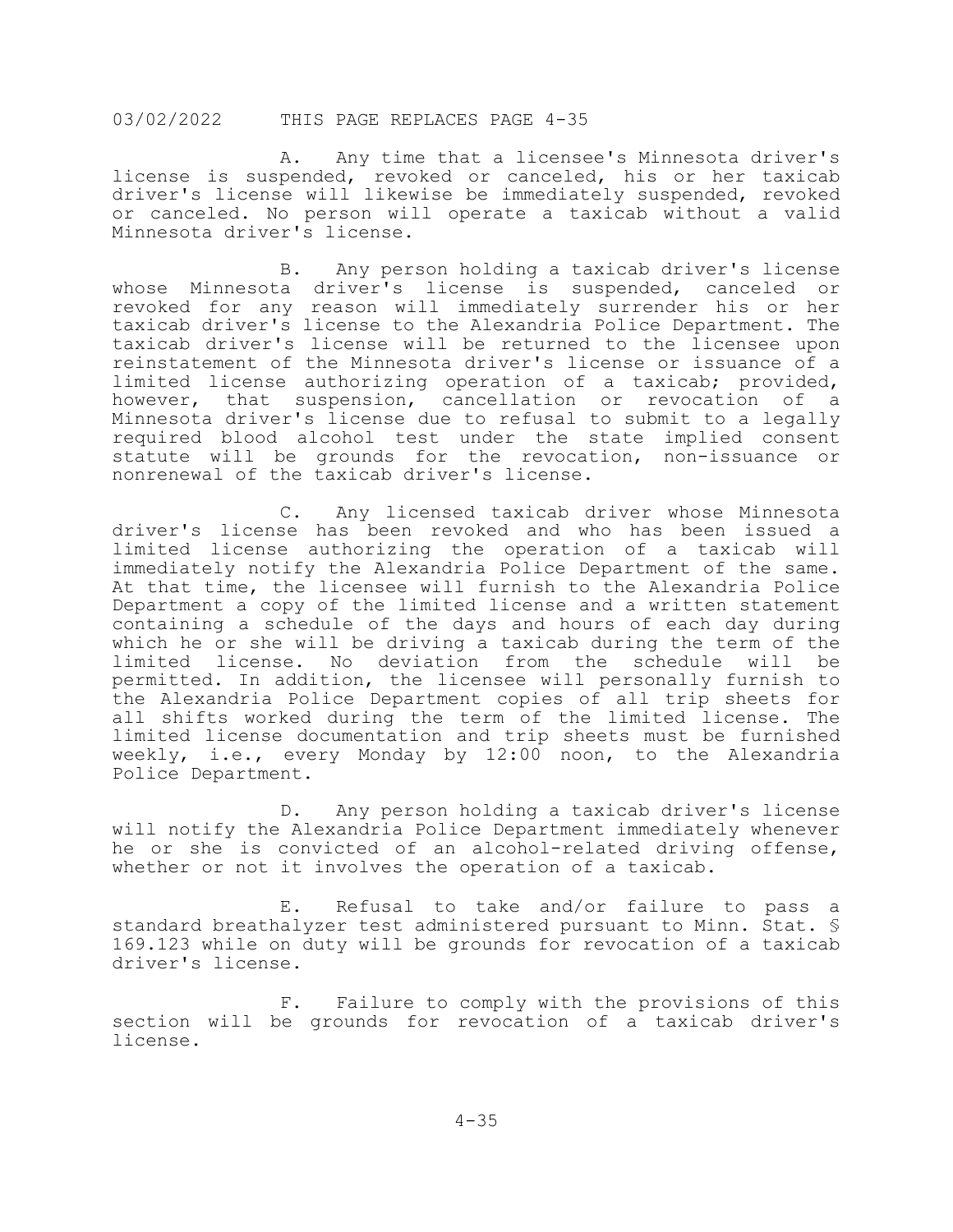Subd. 15. **Appeals.** A determination by the City to deny, suspend, revoke or not renew any license under this section may be appealed to the City Council of Alexandria by filing with the City Administrator a written notice of appeal within fifteen (15) days of the date on which the City mails such determination to the applicant or licensee. In that event, the appeal will be heard by the Council at its next meeting occurring at least fifteen (15) days after the filing of the Notice of Appeal. At any appeal of a determination by the City under this Ordinance, the licensee or applicant, or an attorney representing said party, may appear and make a presentation to the City Council. The licensee or applicant shall present to the City Council the basis for the determination being appealed. If the appeal is based on the results of a driving record or criminal history background investigation, the licensee or applicant may present to the City Council evidence of rehabilitation as set forth in Subdivision 6.F of this Section. After the hearing, the Council may uphold, reverse or modify the decision of the City based upon the provision of this Ordinance and upon the protection of the public health, safety or general welfare. The City Council shall issue written findings and determination within thirty-one (31) days of the hearing, unless the Council extends that time for good cause. A decision of the City Council made following an appeal as set forth herein may be appealed by Writ of Certiorari to the Court of Appeals of the State of Minnesota pursuant to its Rules of Civil Appellate Procedure and Minnesota Statutes.

> Source: Ord. 710-2nd Series Effective Date: 11/24/14

Subd. 16**.** Upon the occurrence of any disqualifying circumstances described in Subd. 6, a license may be suspended or revoked at the City's discretion. In addition, upon such an occurrence or the existence of pending charges of disqualifying crimes, the licensee shall immediately notify the City of the circumstance. The failure to give notice shall be grounds for suspension or revocation of the license.

> Source: Ord. 864-2nd Series Effective Date: 2/28/2022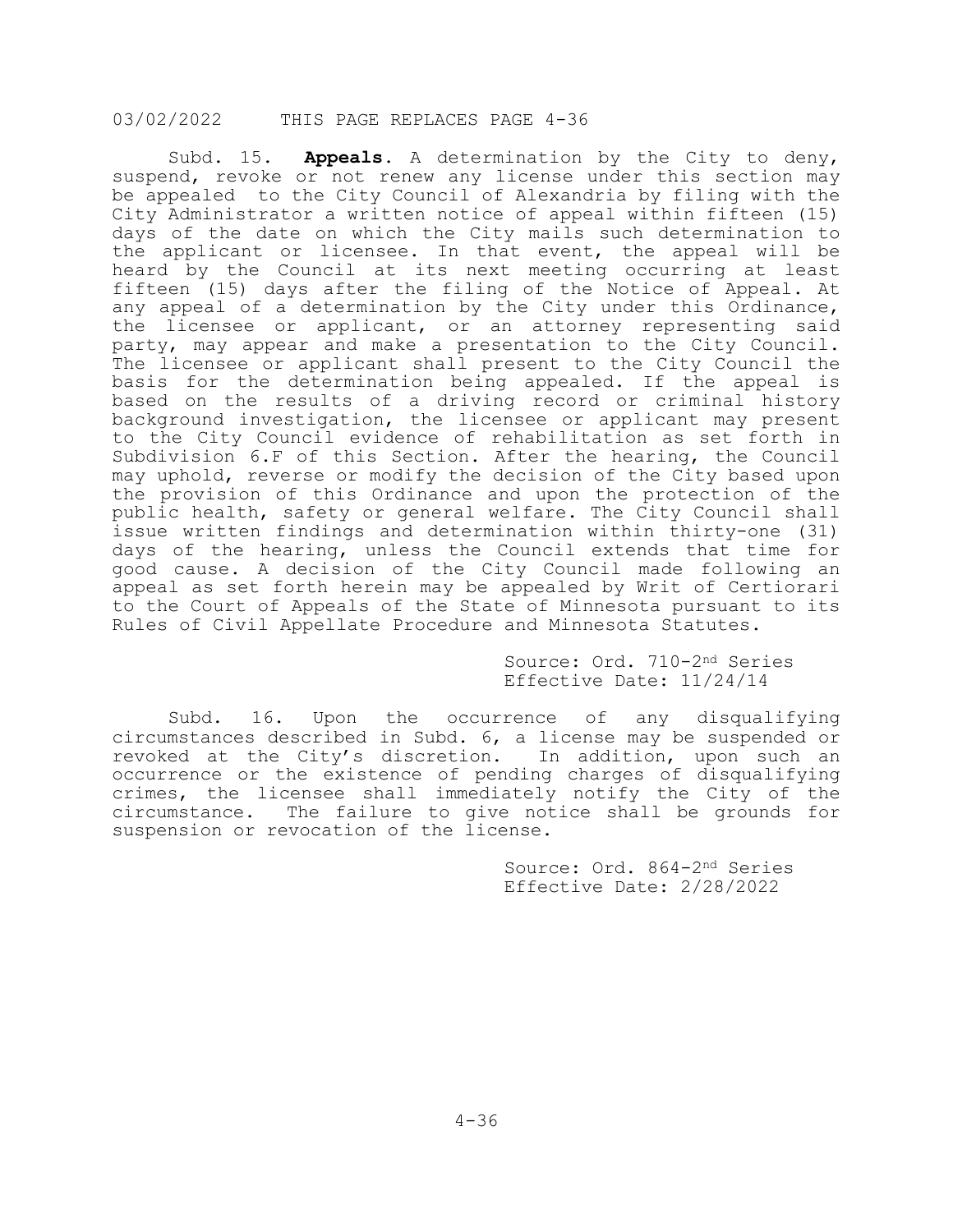#### Section 4.37. **Motorized Vehicle Races and Events.**

Subd. 1. **License Required.** It is unlawful for any person, firm, corporation or other organization to sponsor, conduct or operate motorized vehicle races or competitive events within the City of Alexandria, or within two miles of the City of Alexandria without first having obtained a license therefore from the City of Alexandria.

Subd. 2. **License Fee.** The license fee for events shall be set annually by resolution of the Alexandria City Council.

Subd. 3. **License Terms and Conditions.** A separate license shall be required for each day of a scheduled race or event and all events shall be subject to the following conditions:

A. No license shall authorize motorized vehicle racing or events between the hours of 10:45 p.m. and 9:00 a.m.

B. All vehicles participating in the activity or event shall be equipped with sound muffling equipment to minimize the impact of noise resulting from the race or event.

C. All racing or events shall be conducted within a defined geographic area which shall be clearly identified and secured.

D. All racing or events shall be conducted to comply with the Rules of the Minnesota Pollution Control Agency for Noise Pollution Control, Minn. Rules 7030.0010 through 7030.1060.

Subd. 4. **License Application.** The application for a license for a race, activity, or event shall be on forms prescribed by the Alexandria City Council and shall include, but not be limited to the following information and data:

A. Name, address and description of the sponsoring person, firm, corporation or organization;

B. The federal and state employer identification<br>the sponsoring person, firm, corporation or number of the sponsoring person, firm, corporation organization;

C. The name, home address and telephone numbers of all officers, directors and the supervising official responsible for the conduct of the race, activity, or event;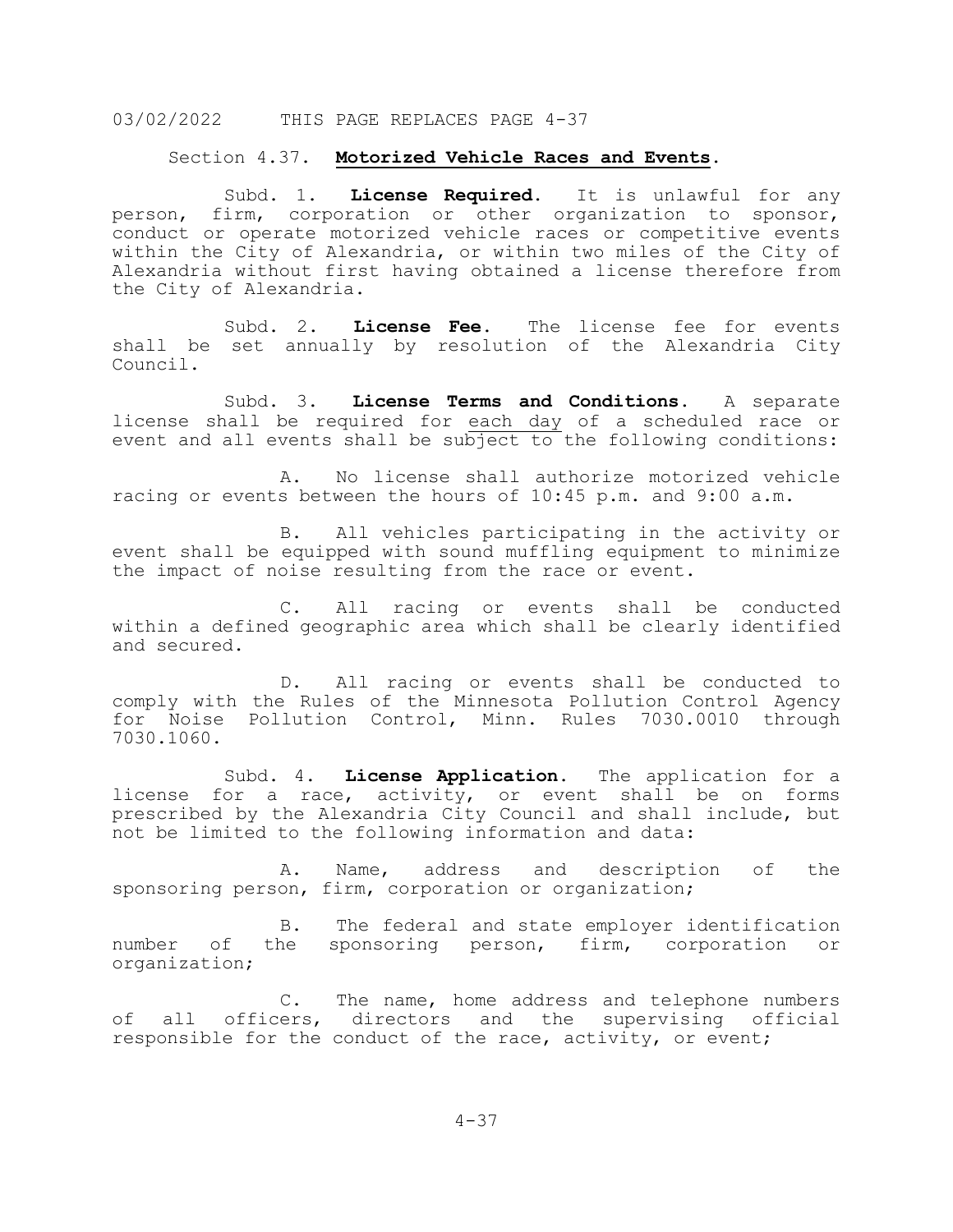D. A description of the proposed race, activity or event;

E. The date(s) for which each license is sought;

F. The location for the conduct of the race, activity or event;

G. If the applicant is not the owner of the real estate upon which the race, activity, or event is to be held, a copy of the lease or rental agreement between the sponsoring person, firm, corporation or organization and the owner of the real estate.

Subd. 5. **Immediate Revocation.** If during the course of a race or event there occurs conduct which violates the terms and conditions of the grant of the license, the license shall be immediately revoked, and the Police Department of the City of Alexandria shall be authorized to immediately terminate the racing or event for which the license was granted.

Subd. 6. **Future Licenses.** Any violation of the terms and conditions for the grant of the license authorized by this section shall immediately revoke any license to the person, firm, corporation or organization for any and all future licensed races or events. Any licensee whose license is revoked under the terms of this Subdivision 6 may request reconsideration for the grant of future licenses by the Alexandria City Council.

Subd. 7. **Individual Officer's Responsible.** The individual offices, directors and managers of the sponsoring firm, corporation or organization shall be personally responsible for each and every violation of the term of the license.

Subd. 8. **Criminal Penalties.** Any violation of this Ordinance involving the failure to obtain a license or a violation of the terms for which the license is granted, is a misdemeanor, and upon conviction of the individual, the officer, director or manager shall be subject to a fine of not more than \$700 or<br>imprisonment for a term not to exceed 90 days or both. In all imprisonment for a term not to exceed 90 days or both. cases, the City shall be entitled to collect the costs of prosecution to the extent permitted by law. Each act of violation and each day a violation occurs or continues shall constitute a separate offense.

Subd. 9. **Effective Date.** This ordinance shall become effective from and after its passage and publication.

> Source: Ord. 462-2nd Series Effective Date: 5/14/01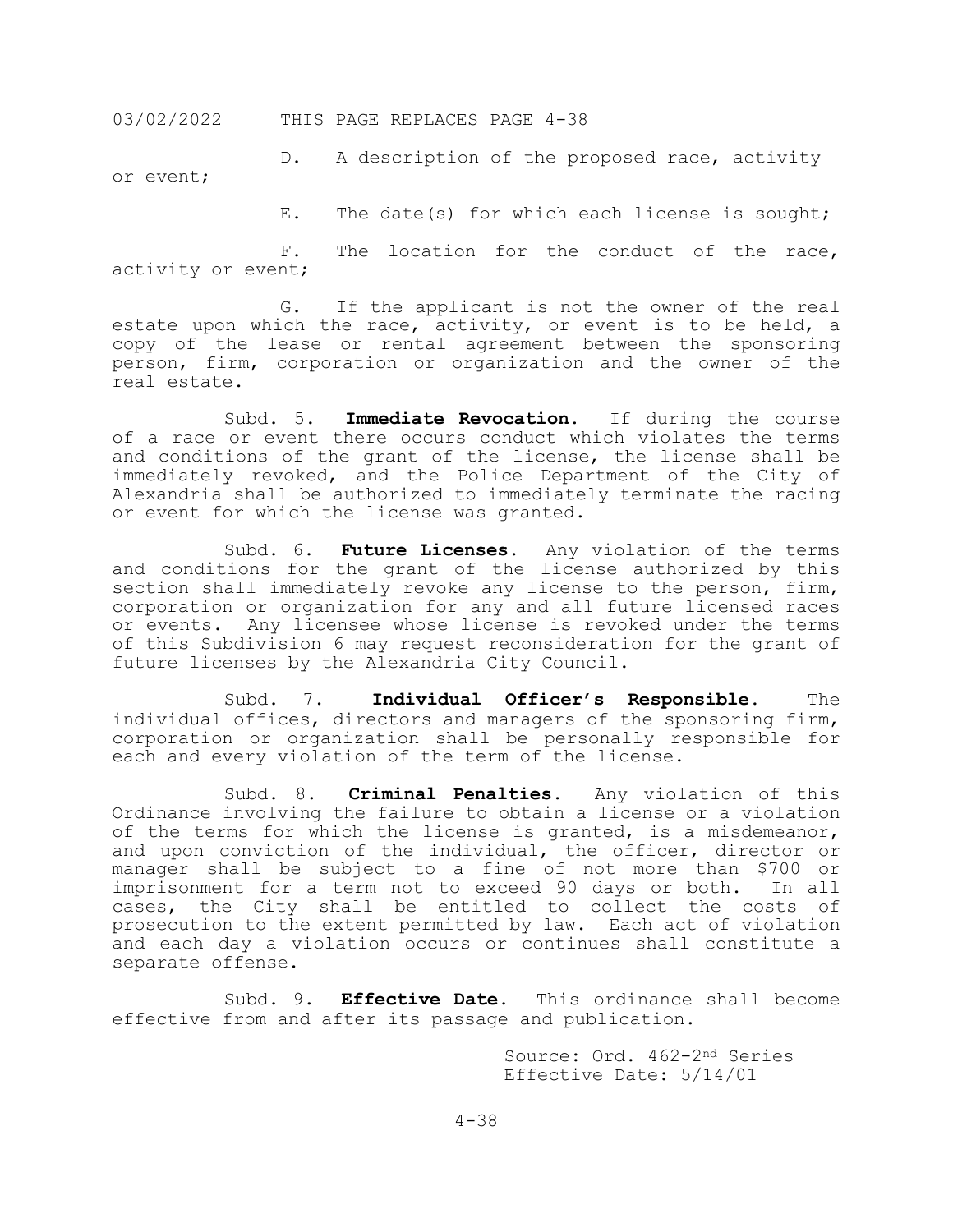Section 4.38. **Fireworks Sales**.

Subd. 1. **License Required.** It is unlawful for any person to engage in the sale of fireworks permitted by Minn. Stat. § 624.20. subd. 1(c) without first having obtained a license therefore from the City.

Subd. 2. **License Application.** The applicant shall submit an application for a consumer fireworks license on a form prepared by the Alexandria City Council. Information required as part of the license application includes, but is not limited to the following information:

A. Name, address and telephone number of the applicant.

B. Address where the fireworks will be sold.

C. A description of the fireworks to be sold.

D. Estimated quantity of the fireworks that will be stored on the premises.

E. Description of the premises and facility from which the fireworks are proposed to be sold.

F. Approval of the property owner, if different from the applicant.

G. Prior to the issuance of a license, the premises must be inspected and approved by the City Fire Marshal.

Subd. 3. **Conditions of License.** Any license issued to sell consumer fireworks shall be subject to the following conditions:

A. The license is not transferable, either to a different person or location.

B. The license must be publicly displayed on the licensed premises.

C. The premises are subject to inspection by City employees including police officers during normal business hours.

D. The premises for which a license will be issued must be located in a zoning district permitting retail sales.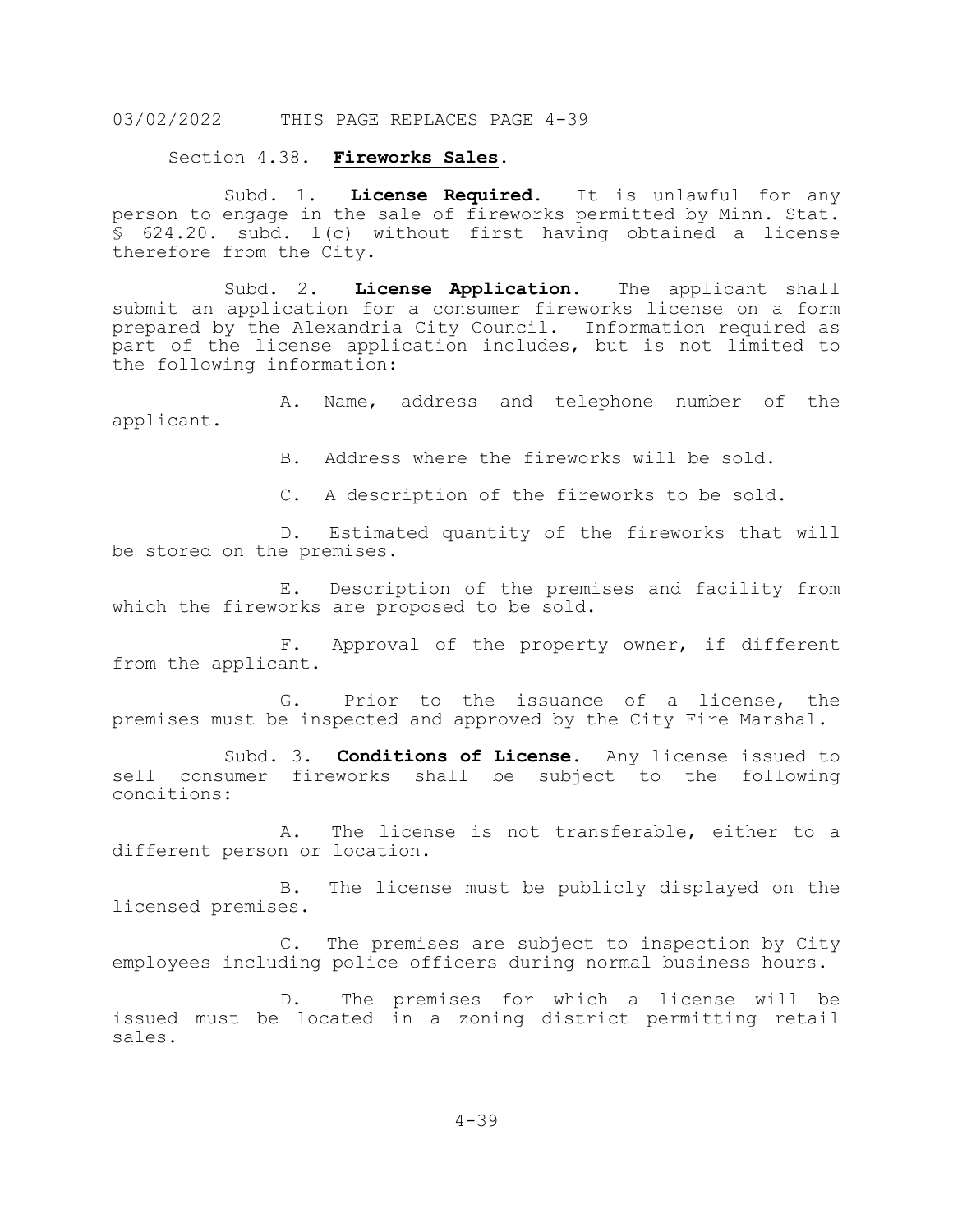E. Storage of consumer fireworks on the premises must be in compliance with the Uniform Fire Code.

F. The premises must be in compliance with the Uniform Fire Code and Uniform Building Code.

Subd. 4. **License Fee.** The annual license fee for fireworks sales shall be set by Resolution of the City Council.

Subd. 5. **Practices Prohibited.** It is unlawful for any seller of fireworks to violate any governmental regulation relating thereto, including the requirements of Minn. Stat. § 624.20 related to permitted consumer fireworks.

Subd. 6. **Insurance Requirement.** Each applicant shall submit with their application a certificate of insurance in a company approved by the City showing public liability insurance with limits of at least \$10,000/20,000 for personal injury and \$500,000 for property damage.

Subd. 7. **License Denial, Suspension and Revocation.** A consumer fireworks license may be denied, suspended, or revoked in accordance with Section 4.38 of the Alexandria City Code.

> Source: Ord. 491-2nd Series Effective Date: 7/22/02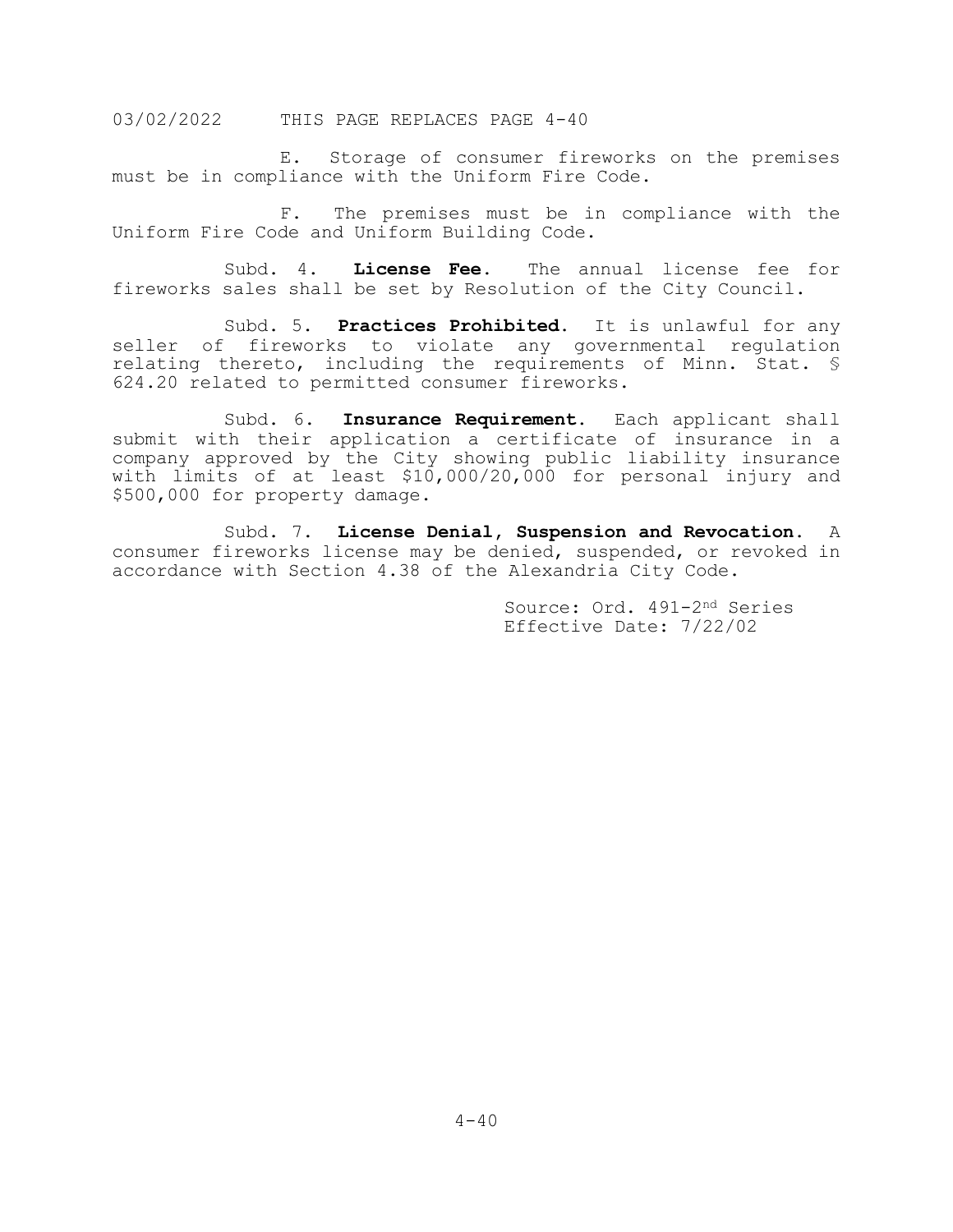#### Section 4.41. **Sign and Awning Hangers.**

Subd. 1. **License Required.** It is unlawful for any person to engage in the business of hanging signs or awnings without first having obtained a license therefor from the City.

Subd. 2. **License Fee.** The annual license fee for sign and awning hangers shall be set by Resolution of the City Council.

Subd. 3. **Practices Prohibited.** It is unlawful for any sign or awning hanger to violate any governmental regulation relating thereto.

Subd. 4. **Insurance Requirement.** Each applicant shall submit with their application a certificate of insurance in a company approved by the City showing public liability insurance with limits of at least \$10,000/20,000 for personal injury and \$5000 for property damage.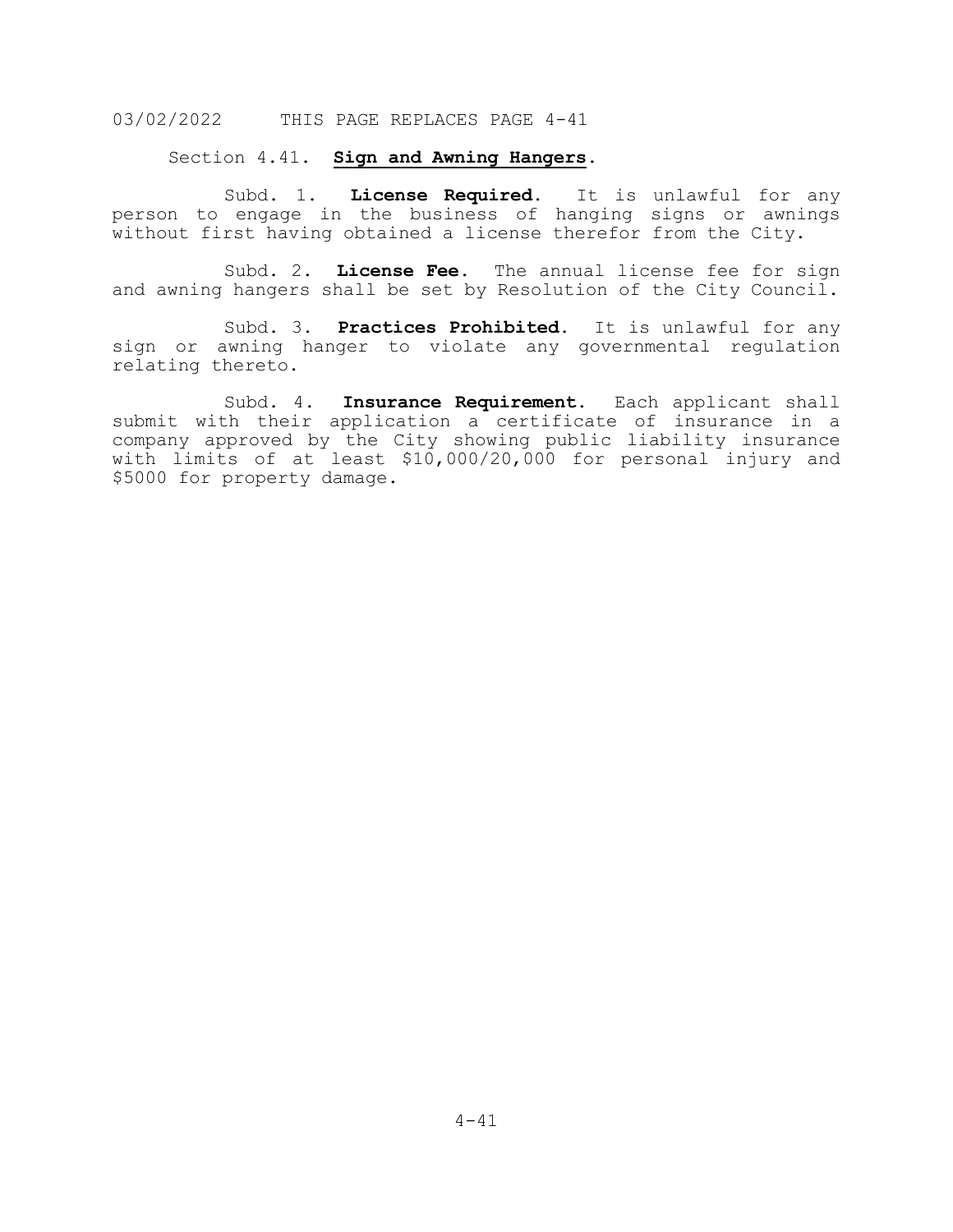### Section 4.46 **Excavators.**

Subd. 1. **License Required.** It is unlawful for any person to excavate in or under any public or private property without a license therefor from the City.

Subd. 2. **License Fee.** The annual license fee for an excavator shall be set by Resolution of the City Council.

Subd. 3. **Agreement.** Excavations may be made in public property only by licensed excavators acting under a written agreement with the City. Such agreement shall provide that the excavator must pay any damages to water mains, sewer mains or other public property of any kind or nature whatsoever.

Subd. 4. **Insurance Requirement.** Each applicant shall submit with their application a certificate of insurance in a company approved by the City showing public liability insurance with limits of at least \$10,000/20,000 for personal injury and \$5000 for property damage.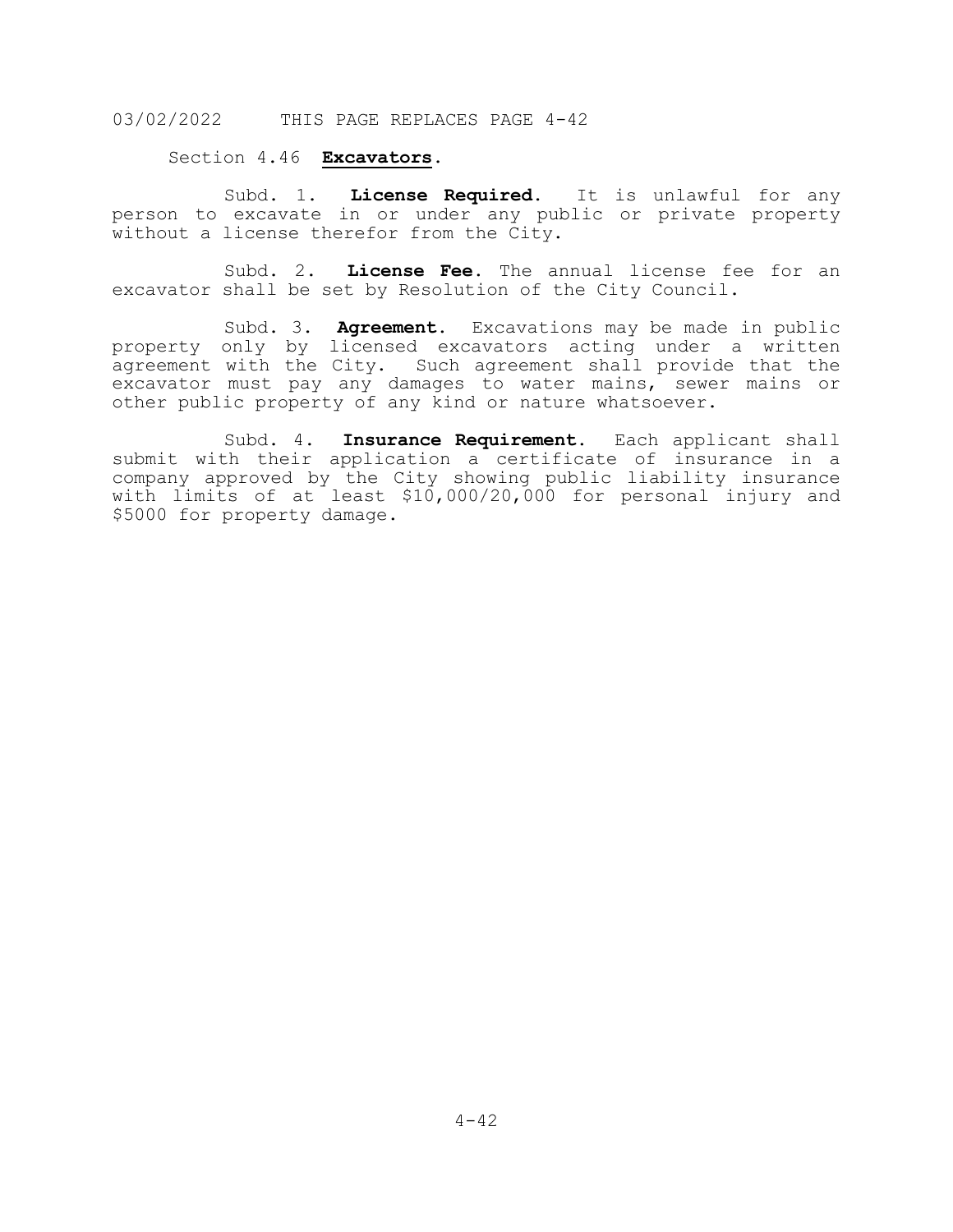#### Section 4.49. **Massage Therapy.**

Subd. 1. **Definitions.** The following words and terms when used in this Chapter shall have the following meanings unless the context clearly indicates otherwise.

A. "Operate" means to own, manage, or conduct.

B. "Within the City" includes physical presence as well as telephone referral situations, such as a "phone-amessage" type operations, in which the business premises, although not actually located within the City, serves as a point of assignment of employees who respond to requests for services from within the City.

C. "Massage" means the method of treating the superficial parts of the human body by rubbing, pressing, stroking, kneading, tapping, pounding, vibrating, or stimulating with the hands or any instrument.

D. "Sanitary" shall mean free from pathogenicmicroorganisms.

E. "Adequate" or "approved" shall mean acceptable to the City Health Officer or the officer's agents following the officer's determination as to the conformance with public health practices and standards.

#### Subd. 2. **License Required.**

A. **Massage Therapy License**. It shall be unlawful for any person to operate a massage business within the City unless such business is currently licensed under this<br>Section. This ordinance shall not apply to the following This ordinance shall not apply to the following individuals while engaged in the personal performance of the duties of their respective professions:

1. Physicians, surgeons, chiropractors, osteopaths, acupuncturists, occupational therapists, or physical therapists who are duly licensed to practice their respective professions in the State of Minnesota.

2. Massage therapists who are hired or employed by a medical professional licensed under Chapters 147 or 148 or a dental professional licensed under Chapter 150A, who provides treatment exclusively on the premises of that medical or dental professional.

3. Nurses who are registered under the laws of this State.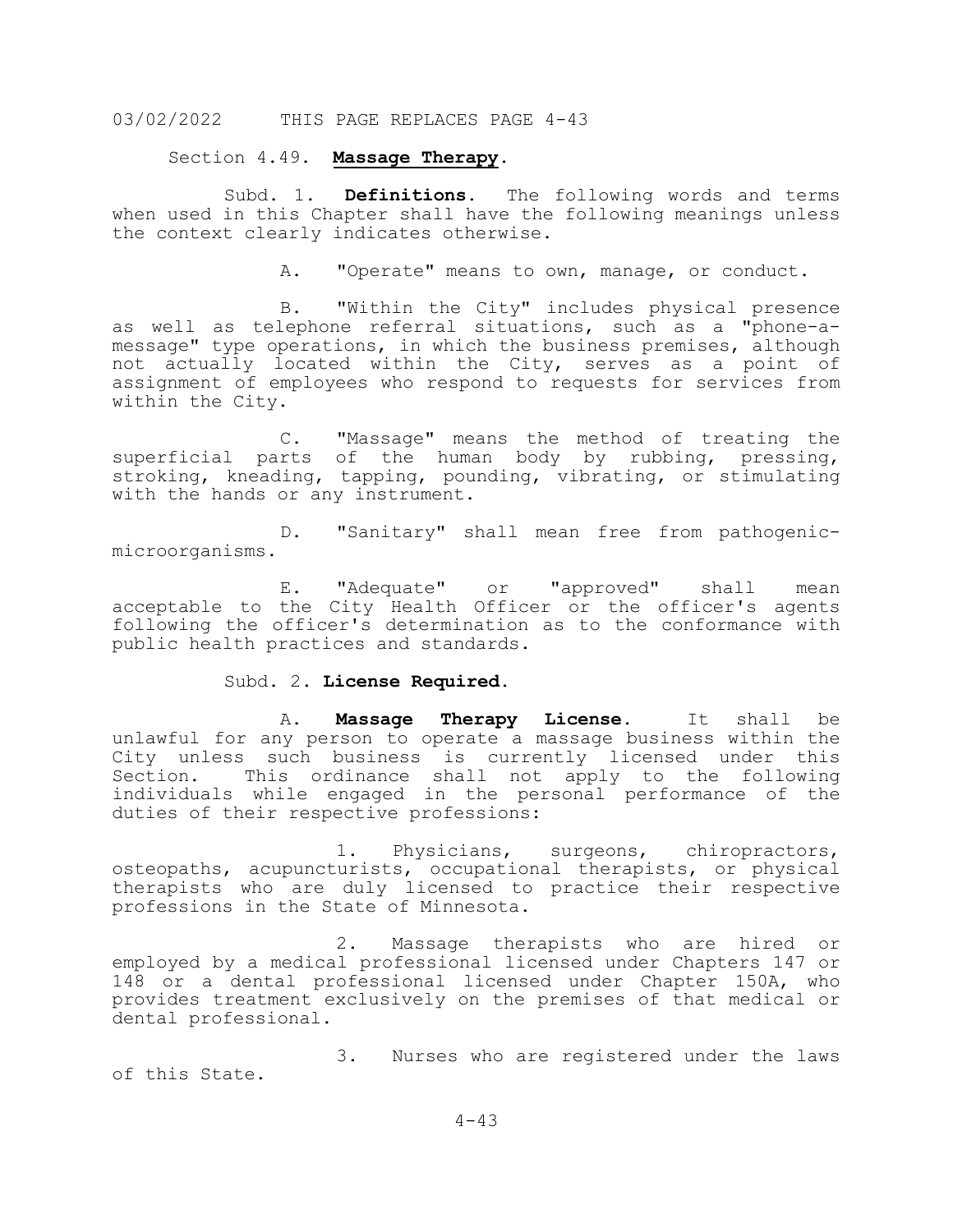4. Barbers and beauticians who are duly licensed under the laws of this State, except that this exemption shall apply solely to the massaging of the neck, face, scalp and hair of the customer or client for cosmetic or beautifying purposes.

B. Individual massage therapist License. It shall be unlawful for any person to perform massage services within the City unless currently licensed under this Section.

Subd. 3. **Application.** Every application for a license under this Section shall be filed with the City Clerk. Each application shall be made on a form supplied by the City and shall contain the following information:

#### A. **Business Licenses.**

1. Whether the applicant is a natural person, a corporation, a partnership, or other form of organization.

2. If the applicant is a natural person:

a. The true name, place and date of birth, and street resident address and phone number of the applicant.

b. Whether the applicant is a citizen of the United States or is otherwise legally authorized to work in the United States.

c. Whether the applicant has ever used or has been known by a name other than their true name; and if so, what was such name or names and information concerning dates and places where used.

d. The name of the business if it is to be conducted under a designation, name or style other than the full individual name of the applicant. In such case, a copy of the certification as required by M.S.A. Chapter 333, certified by the Clerk of District court, shall be attached to the application.

e. The street addresses at which applicant has lived during the preceding five years.

f. The kind, name and location of every business or occupation the applicant has been engaged in during the preceding five years.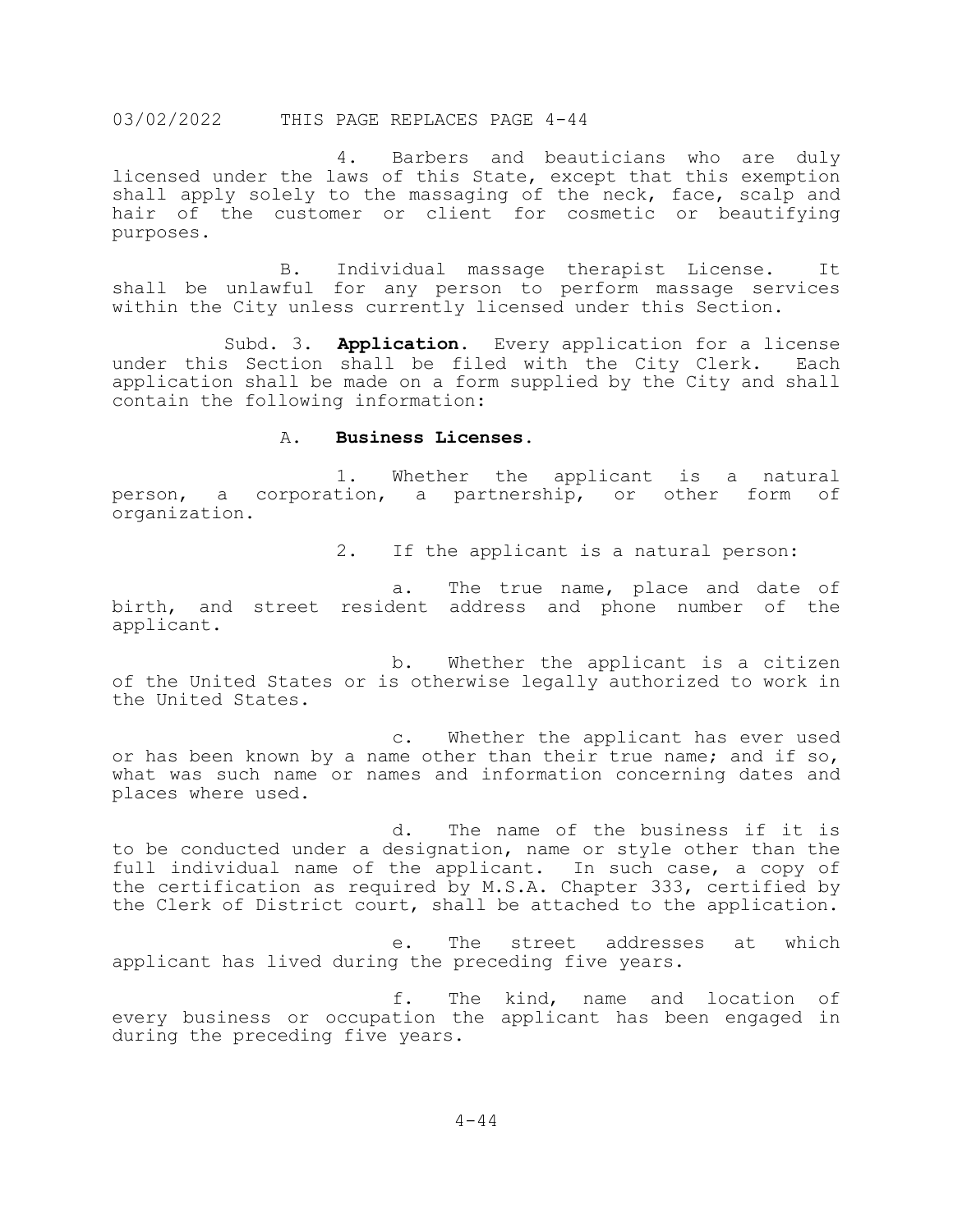g. The names and addresses of applicant's employer(s) and partner(s), if any, for the preceding five years.

h. Whether the applicant has ever been convicted of any felony or crime. If so, the applicant shall furnish information as to the time, place and offense for which convictions were had.

applicant.

i. The physical description of the

j. Whether the applicant has any training or experience in performing massage services.

3. If the applicant is a partnership:

a. The names and addresses of all partners and all information concerning each partner as is required of an individual applicant in Subparagraph 2 above.

b. The name of the managing partner(s) and the interest of each partner in the business.

c. A true copy of the partnership agreement shall be submitted with the application. If the partnership is required to file a certificate as to a trade name under the provisions of M.S.A. Chapter 333, a copy of such certificate, certified by the Clerk of District Court, shall also be attached.

4. If the applicant is a corporation or other organization:

a. The name; and if incorporated, the state of incorporation.

b. A true copy of the Certificate of Incorporation, Articles of Incorporation or Association Agreement, and By-Laws shall be attached to the application. If a foreign corporation, a Certificate of Authority, as described in M.S.A. Chapter 303, shall also be attached.

c. The name of the manager or proprietor or other agent in charge of the business to be licensed and all information concerning said person(s) as is required in Subparagraph 2 above.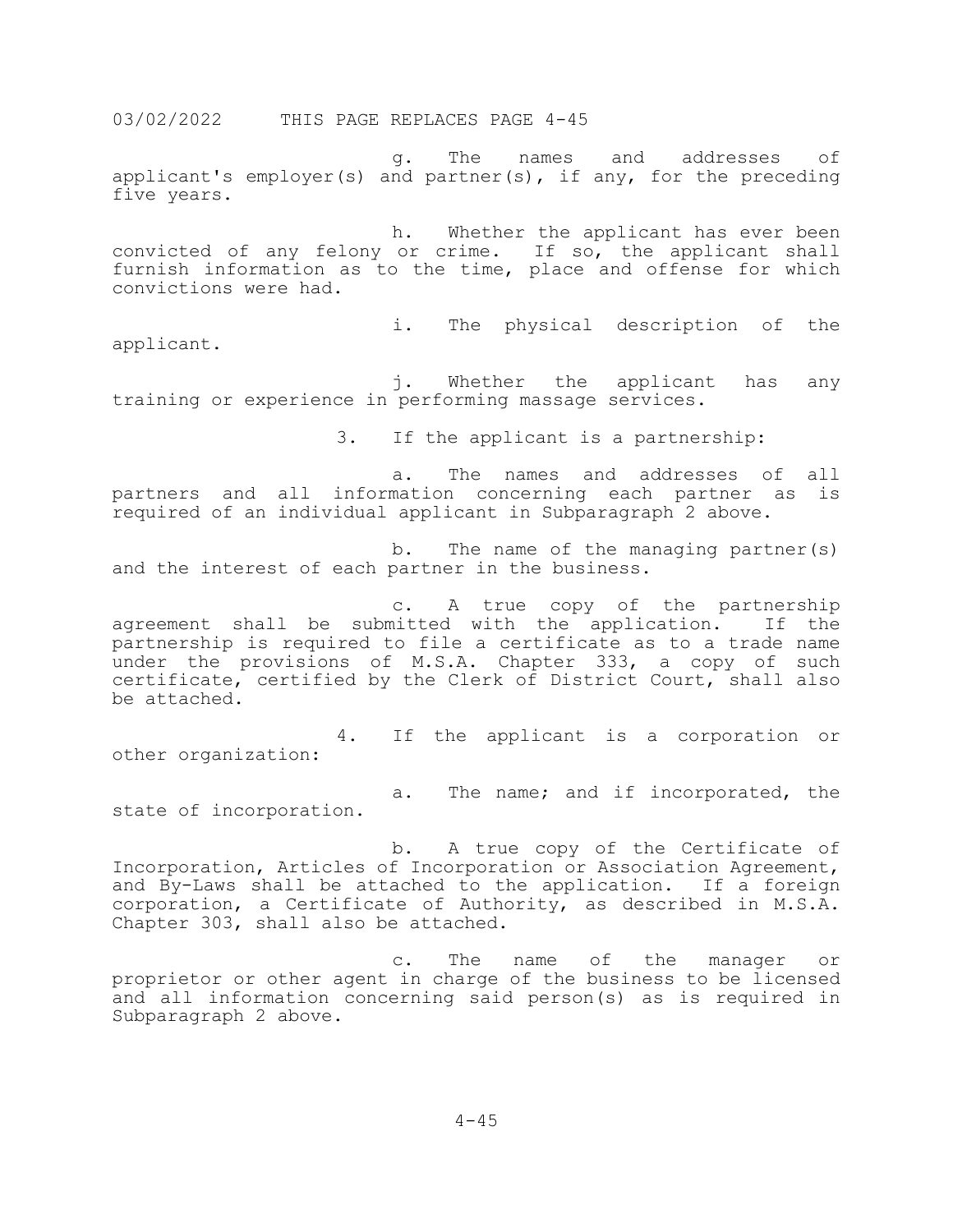d. A list of all parties who control or own an interest in excess of five percent in such corporation or organization or who are officers of the corporation or organization and all information concerning said person(s) as is required in Subparagraph 2 above.

5. Whether the applicant is licensed in other communities to run similar businesses; and if so, where.

6. The names of those individuals to be licensed and working for the applicant who may work in the City of Alexandria.

7. Whether the applicant has previously been denied a massage therapist license.

8. The names, residences, and business addresses of three residents of Douglas County, of good moral character, not related to the applicant or financially interested in the premises or business, who may provide a reference as to the applicant's or manager's character.

9. The location of the business premises.

10. Such other information as the City Council may require.

B. Personal Service License. All the information requested under Subd. 3 A, Subparagraphs 1, 2, 5, 7, 8 and 10 shall be required of applicants for a personal service license.

C. Any falsification of information on the license application shall result in the denial of said license.

D. It shall be the continuing duty of each licensee to properly notify the City Clerk of any change in the information or facts required to be furnished on the application for license. This duty shall continue throughout the period of such license and failure to comply with this section shall constitute cause for revocation or suspension of such license.

Subd 4. **Execution of Application.** All applications for license, whether business or personal services, shall be signed and sworn to. If the application is that of a natural person, it shall be signed and sworn to by such person; if by a corporation, by an officer thereof; if by a partnership, by one of the partners; and if by an unincorporated association by the manager or managing officer thereof.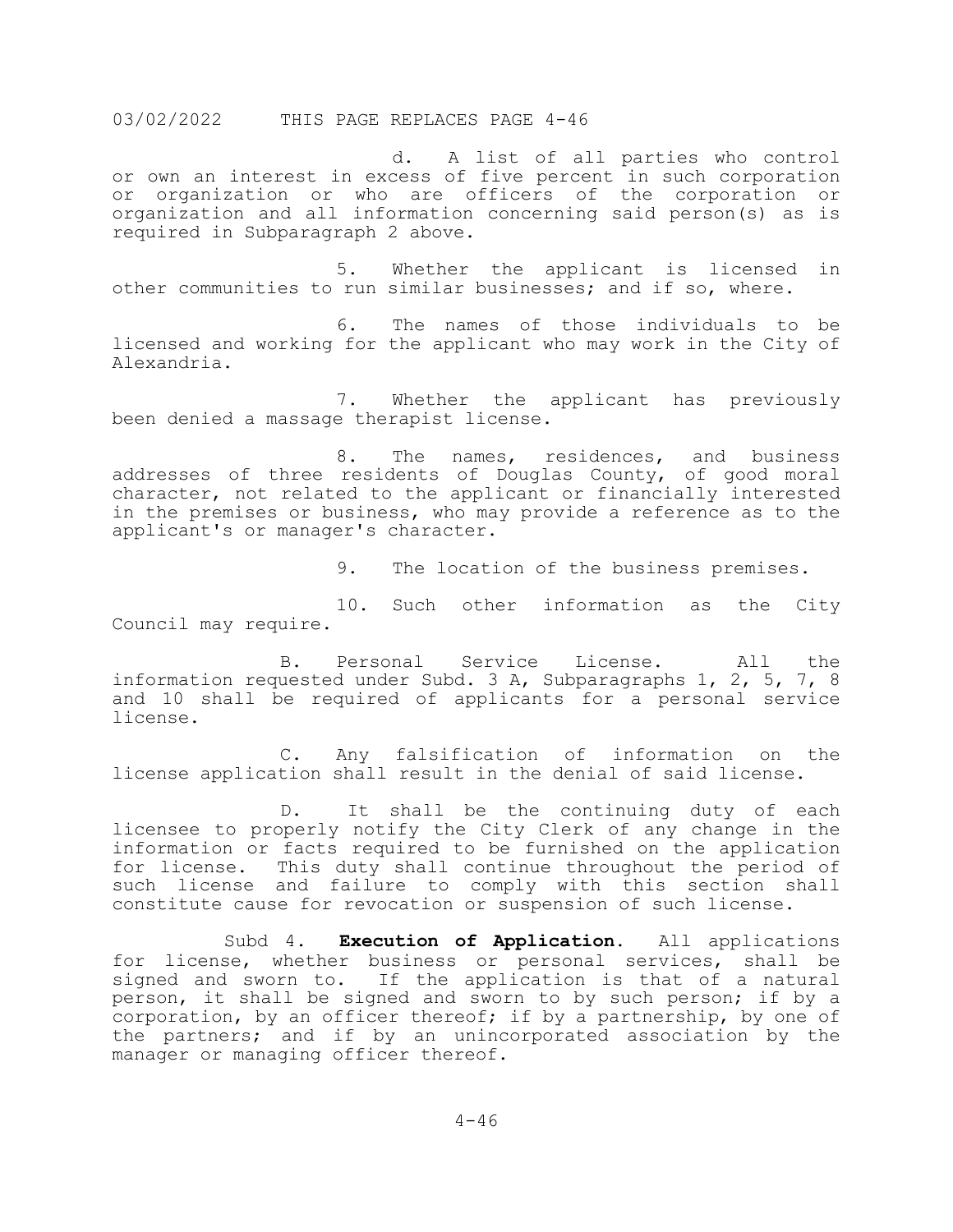# Subd. 5. **Fees.**

A. **License Fees.** Each application for a license shall be accompanied by payment in full of the required license fee. The fee for an individual massage therapy license, and for a business license shall be set by Resolution of the City Council. Upon rejection of any application for a license, the City shall refund the amount paid. No other refunds shall be made.

B. **Investigation Fees.** At the time of each original application for a business license, there shall be paid in full an investigation fee of \$200.00. No investigation fee shall be refunded.

Subd. 6. **Persons Ineligible for a License.** No license shall be issued to an applicant who (1) is under 18 years of age, (2) is not a United States citizen or otherwise legally authorized to work in the United States, (3) has been convicted of any violent crime, as that term is defined in Minn. Stat. § 609.1095, Subd. 1(d); any sex crime, as that term is defined in Minn. Stat. § 609.3457, subd. 4; or any violation of Minn. Stat. §§ 609.2241, 609.282, 609.284, 609.322, 609.324, 609.3242, 609.3243; or any violation of any similar ordinance or law of the United States or any other state.

#### Subd. 7. **Granting of Licenses.**

#### A. **Business Licenses.**

1. All applications shall be referred to the Chief of Police and to such other City Departments as the City Clerk shall deem necessary for verification and investigation of the facts set forth in the application. The Chief of Police and other consultants shall make a written recommendation to the City Council as to issuance or non-issuance of the license. The City Council may order and conduct such additional investigation as it deems necessary.

Subd. 8. **License Not Transferable.** Each license shall be issued to the applicant only and shall not be transferable to another holder. No licensee shall loan, sell, give or assign a license to another person.

### Subd. 9. **Conditions of License.**

A. **Business License.** No business licensee shall solicit business or offer or agree to perform massage services, nor shall his or her employee(s) solicit business or offer or agree to perform massage services, within the City while under suspension or revocation by the City Council.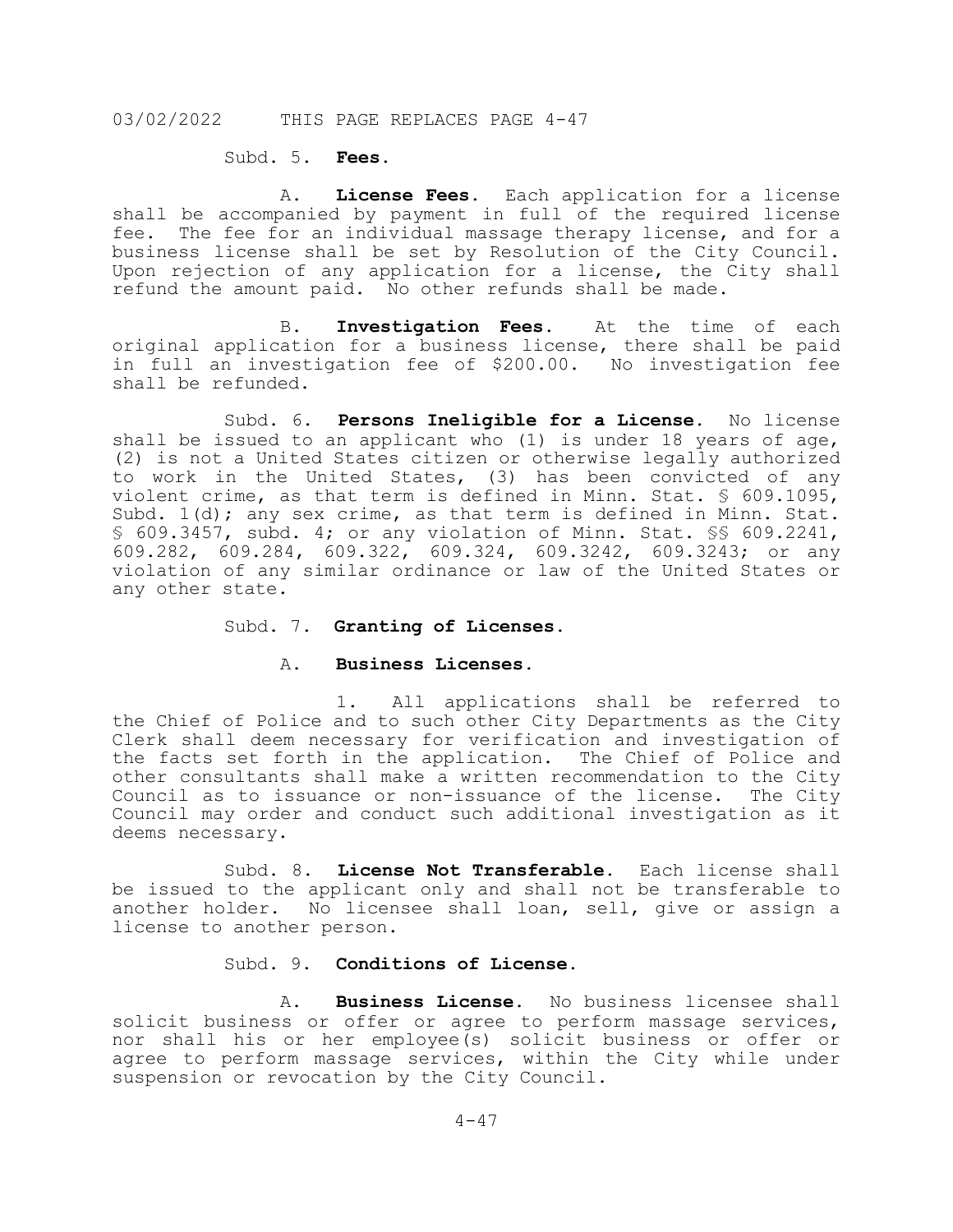#### Subd. 10. **Suspension or Revocation of License.**

A. The City Council may suspend or revoke a license issued under this Chapter upon finding a violation of any of the conditions set forth in Subd. 9 or any provision upon violation of any other state stature regulating massage services. Any conviction for any crime listed in Subdivision 6 of this section shall result in the revocation of any license issued hereunder. The following shall also be considered cause for revocation:

1. It shall be grounds for revoking a license granted to any person, partnership or corporation under this ordinance if they fail to comply with any of the ordinances of the City of Alexandria or statutes of the State of Minnesota.

2. It shall be grounds for revoking a license granted to any person, partnership or corporation under this ordinance if the owner, manager, lessee, or any of the employees are found to be in control or possession of any alcoholic beverages or narcotic drugs and controlled substances on the premises, possession of which is illegal as defined by Minnesota Statutes or City of Alexandria Ordinances.

#### Subd. 11. **Construction and Maintenance of Premises.**

A. All massage therapy rooms and all restrooms and bathrooms used in connection therewith shall be constructed of materials which are impervious to moisture, bacteria, mold or fungus growth. The floor-to-wall and wall-to-wall joints shall be constructed to provide a sanitary cove with a minimum radius of one inch.

B. All restrooms used in connection with massage therapy rooms shall be provided with mechanical ventilation with 2 cfm per square foot of floor area, a minimum of 15 foot candles of illumination, a hand washing sink equipped with hot and cold running water under pressure, sanitary towels and a soap dispenser.

C. Each massage therapy establishment shall have a janitor's closet which shall be provided for the storage of cleaning supplies. Such a closet shall have mechanical ventilation with 2 cfm per square foot of floor area and a minimum of 10 foot candles of illumination. Such closet shall include a mop sink.

D. Floors, walls, and equipment in massage therapy rooms, restrooms and in bathrooms used in connection therewith must be kept in a state of good repair and sanitary at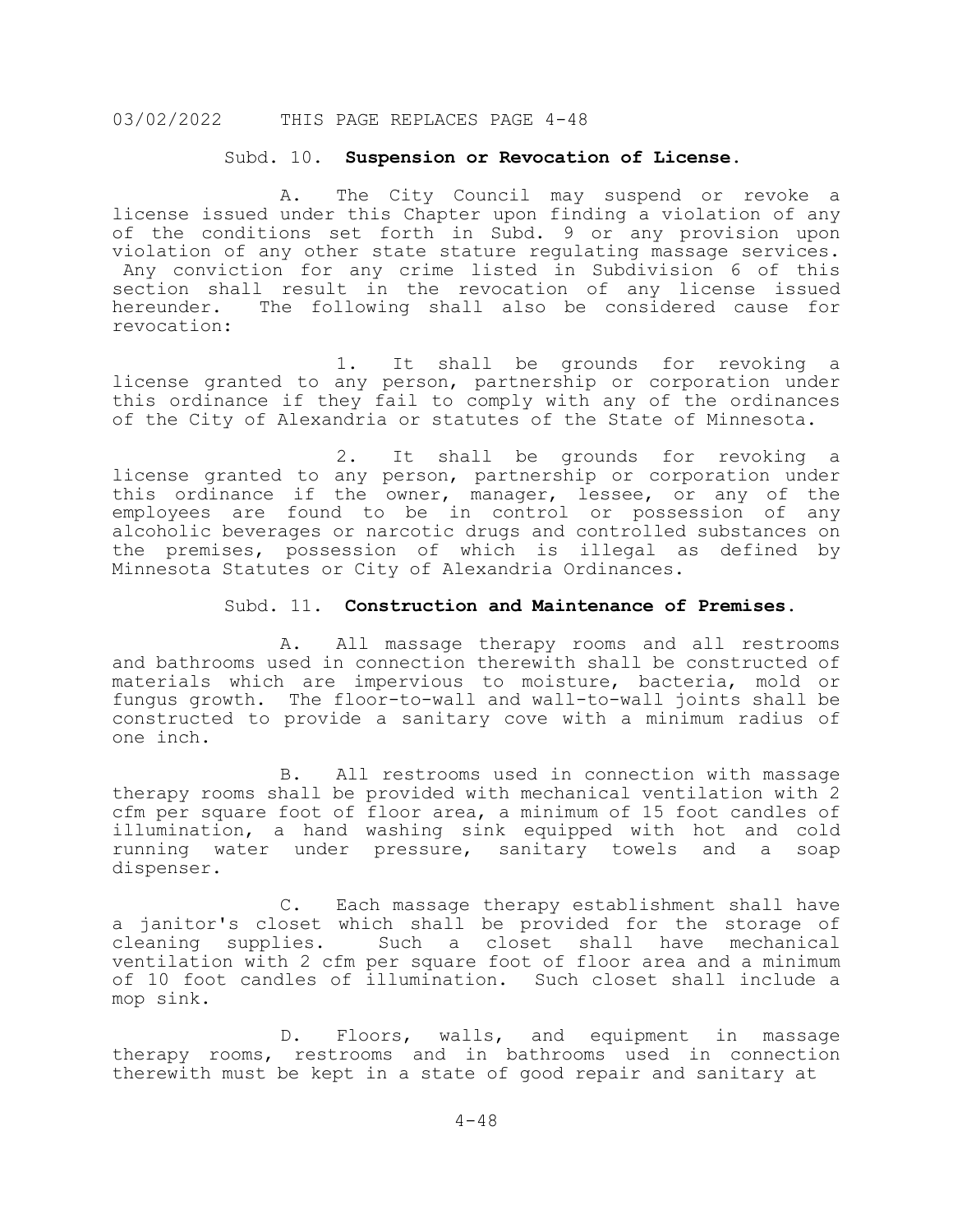all times. Linens and other materials shall be stored at least 6 inches off the floor. Sanitary towels, wash cloths, cleaning agents and toilet tissue must be made available for each customer.

E. Individual lockers shall be made available for use by patrons. Such lockers shall have separate keys for locking.

F. Doors on massage therapy rooms shall not be locked or capable of being locked. Locks, latches, or other devices intended to secure a door so as to prevent its being opened by any person from either side of the door with or without a key cannot be present on any doors of massage therapy rooms. All massage therapy rooms shall be constructed with air space between partitions and the ceiling, and be clearly identified by signs.

#### Subd. 12. **Massage Therapists Employed in the Business.**

A. No such business shall employ or use any person as a massage therapist unless such person is licensed by the City of Alexandria.

B. Any person acting as a massage therapist in any such business shall have their registration certificate or a true copy thereof displayed in a prominent place on the licensed premises.

C. Whenever a massage is given, it shall be required by the massage therapist that the person who is receiving the massage shall have his/her breasts, nipples, buttocks, anus and genitals covered with an appropriate non-transparent covering.

D. Any massage therapist performing massages shall be fully clothed at all times, and shall have his/her breasts, nipples, buttocks, anus and genitals covered with a non- transparent material.

E. No person shall engage in providing services as a massage therapist without being licensed by the City Council of the City of Alexandria.

F. A massage therapist shall apply to the City Council of the City of Alexandria for a license to provide services by paying the initial license fee, set by Resolution of the City Council, at the Office of City Clerk and by completing an application form prepared by the City Clerk. Such application application form prepared by the City Clerk. shall include: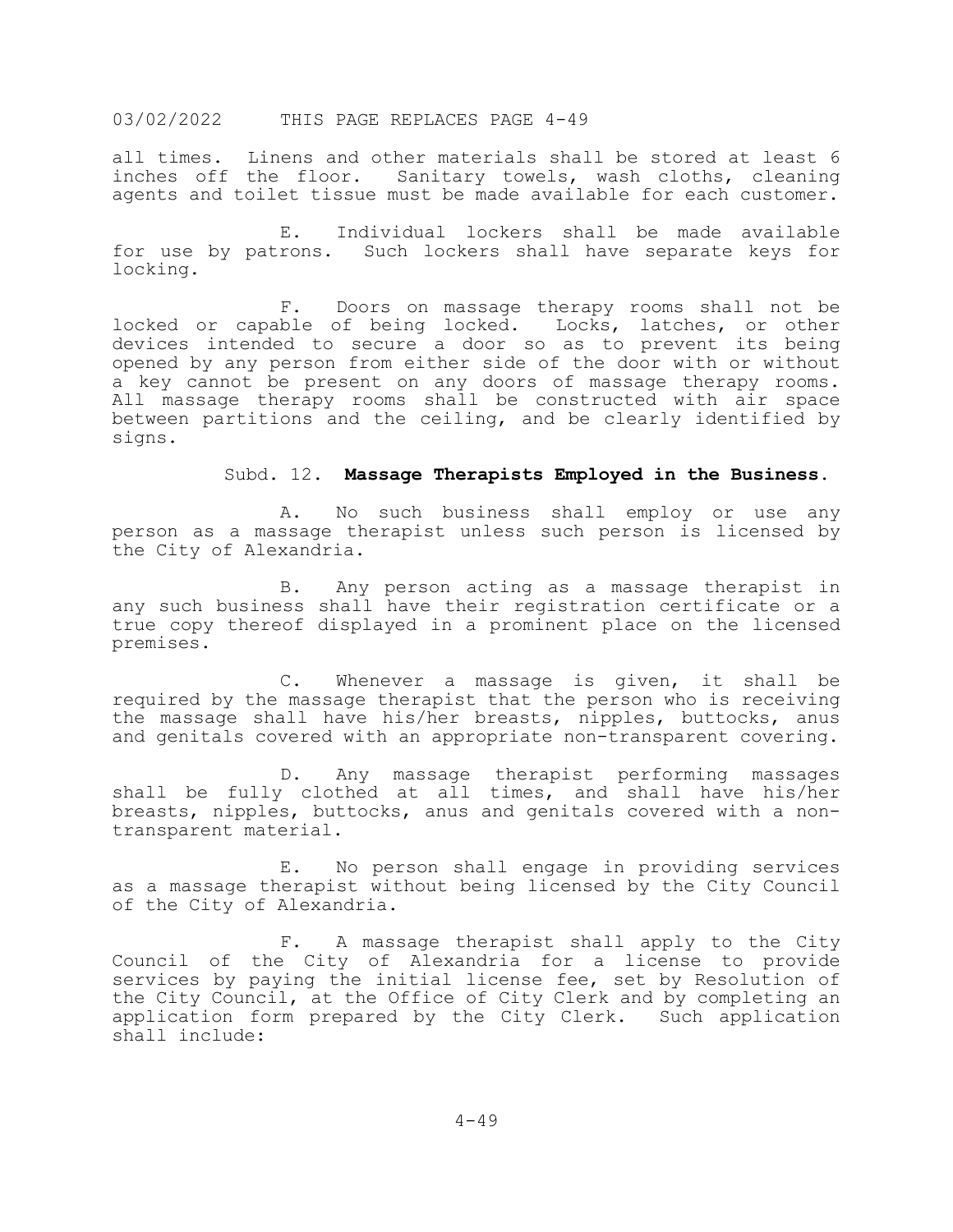1. The name, age and address of the applicant.

2. The length of experience in this occupation and the past places of employment and position held; and

> Source: Ord. 820-2nd Series Effective Date: 3/9/2020

3. A description of any crime including the time, place, date and disposition for which the applicant has been arrested or convicted.

> Source: Ord. 838-2nd Series Effective Date: 10/26/2020

G. **Massage Therapist License.** Each massage therapist license shall be subject to the following conditions:

1. The licensee shall carry, and display upon request, his/her license while working within the City.

2. No licensee shall perform or offer to perform massage services within the City while under suspension or revocation by the City Council.

3. No person shall solicit business in any public place or in any licensed liquor establishment within the City.

H. No massage therapy establishment for which a license has been granted by the City shall be open for business unless and until any massage therapists employed in the business have first complied with the registration of this ordinance.

I. A license for a massage therapist may be denied or revoked upon any one of the following grounds.

1. Fraud or deception in the license application.

2. Applicant/licensee has a history of violations of laws and ordinances that apply to health, safety or are listed in Subdivision 6 of this Section.

3. Applicant/licensee is convicted of an ordinance or State statute violation arising within the business establishment to which a sauna and/or massage parlor license was granted under this ordinance; and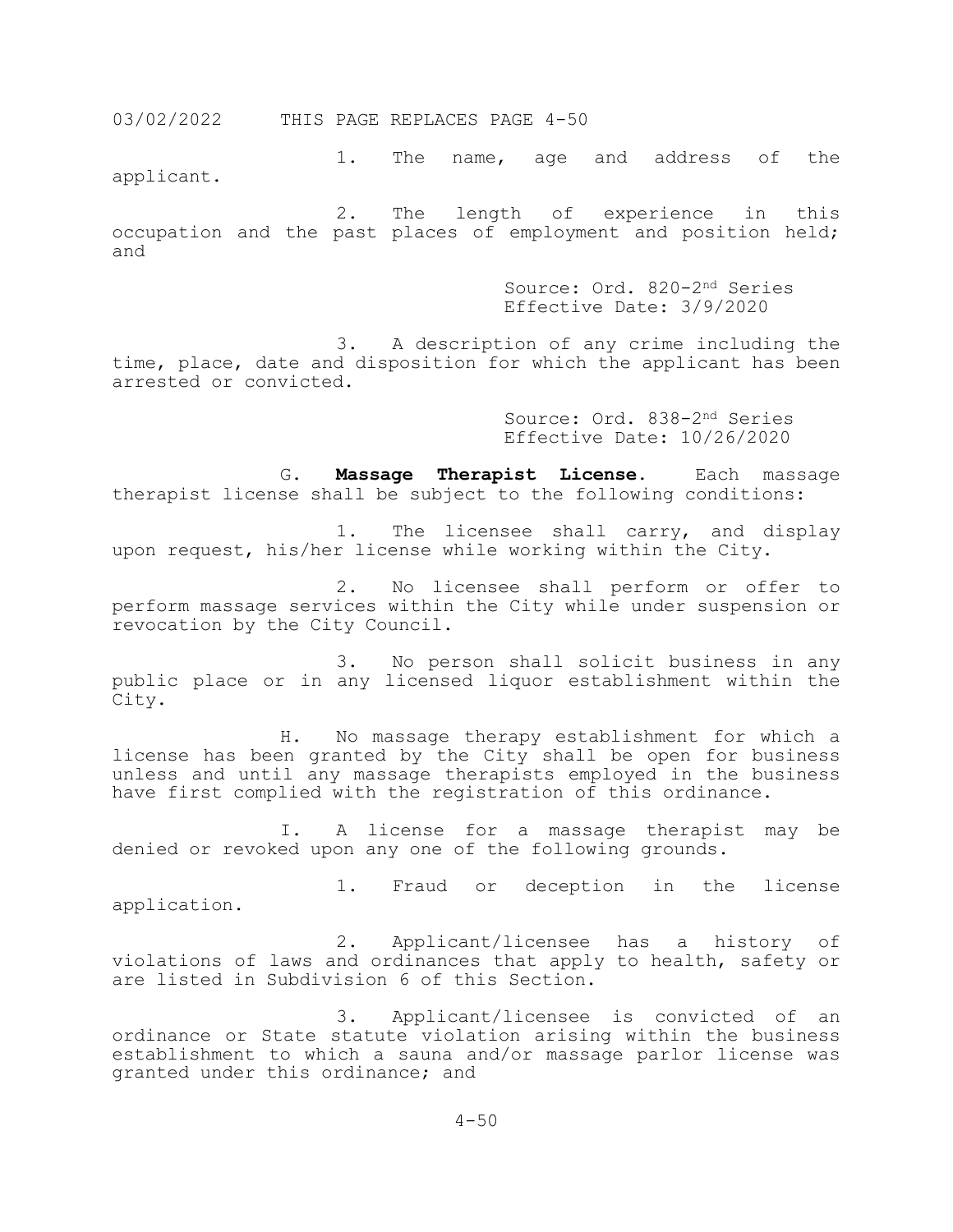4. Applicant/licensee has been convicted of crimes or offenses involving sexual misconduct.

> Source: Ord. 820-2nd Series Effective Date: 3/9/2020

J. A new license issued by the City of Alexandria providing services as a massage therapist unless revoked, is for the calendar year or part thereof for which it has been issued and one additional calendar year. A renewal application shall be made in the same manner as provided for in the original application. The annual license fee shall be set by Resolution of the City Council.

> Source: Ord. 838-2nd Series Effective Date: 10/26/2020

Subd. 13. **Submission of Plans and Specifications.** All persons who hereafter construct, extensively remodel or convert buildings or facilities for use as a massage therapy room shall conform and comply in their construction, erection or alteration with the requirements of this ordinance. Plans and specifications for such layout, arrangement and plumbing and construction materials of the sauna and massage areas, and locations, size, and type of equipment and facilities shall be filed by the owner in the Office of the City Clerk. A building permit shall not be issued for any such construction, remodeling, or alteration until such permit shall have the approval of the City Health Officer or the officer's agents.

# Subd. 14. **Hearing.**

A. **Business License.** Except in the case of a suspension pending a hearing on revocation, revocation or suspension by the Council shall be preceded by written notice to the licensee and a public hearing. The notice shall give at least eight days' notice of the time and place of the hearing and shall state the nature of the charges against the licensee. The Council may, without any notice, suspend any license pending a hearing on revocation for a period not exceeding 30 days. The notice may be served upon the licensee personally or by leaving the same at the<br>licensed premises with the person in charge thereof. No licensed premises with the person in charge thereof. suspension shall exceed 60 days.

B. **Massage Therapist License.** Within 30 days of a written request by the suspended or revoked licensee, a public hearing before the City Council shall be held concerning the reasons for suspension or revocation.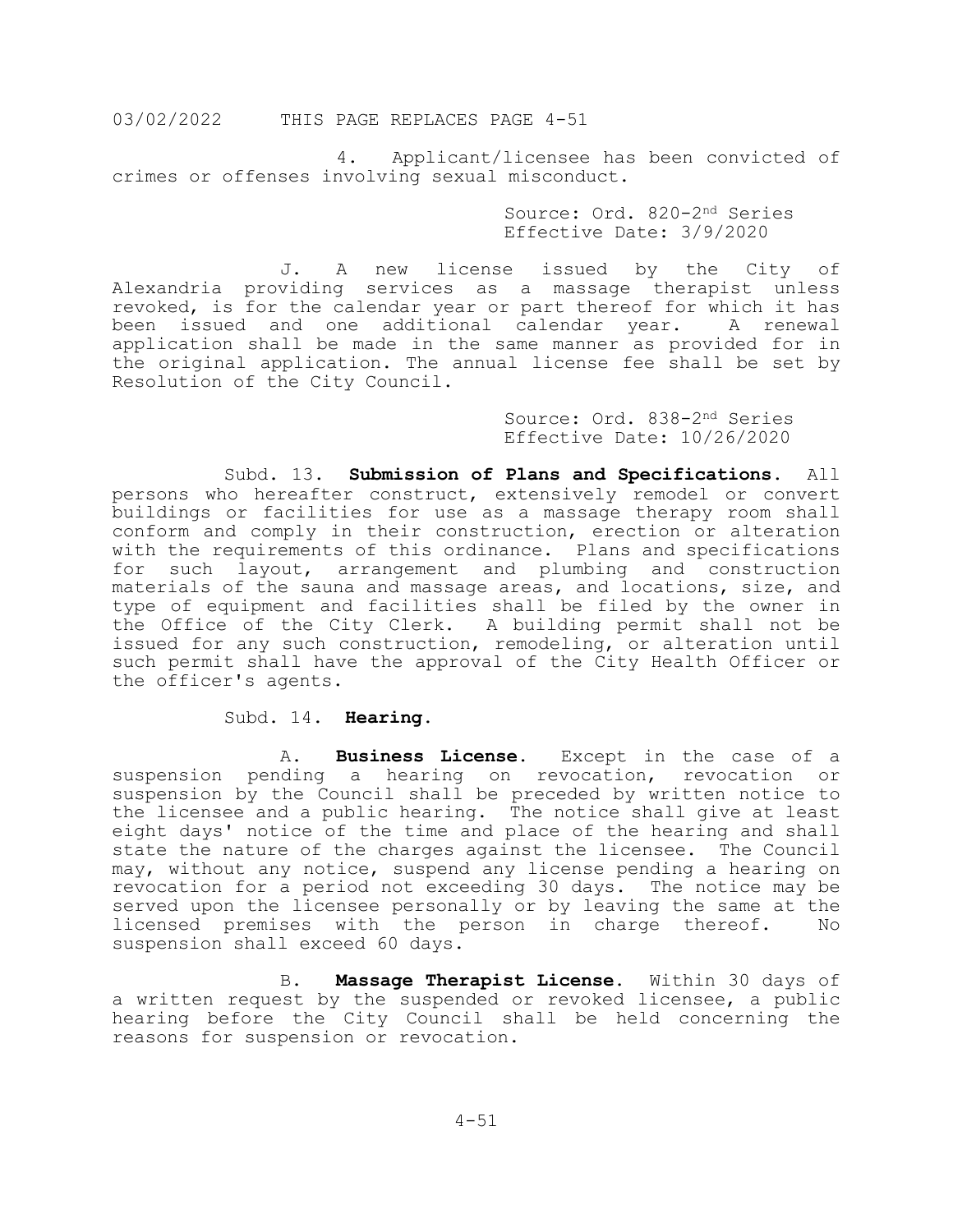#### Subd. 15. **Duration of License.**

A. All licenses issued pursuant to this Chapter shall be effective up to two years. All licenses shall expire on December 31 of the year following the year of issuance, regardless of the date a license is issued. There shall be no pro-rata adjustment for licensed issued after January 1.

> Source: Ord. 820-2nd Series Effective Date: 3/9/2020

B. When a licensee makes application for renewal of a current license and pays the required fee to the issuing authority on or before the termination date, the licensee is authorized to operate until such a time as the City Council acts upon the applicant's renewal application and the license is either renewed or denied.

Subd. 16. **Inspection of Premises**. During business hours, all saunas and/or massage parlors shall be open to inspection by City Health, Building Inspectors, Police, or other duly designated officers. Upon demand by any police officer, any person engaged in providing services in any licensed premises shall identify himself giving his or her true legal name and correct address.

> Source: Ord. 335-2nd Series Effective Date: 12/28/92

Subd. 17. **Hours of Operation.** No customers or patrons shall be allowed to enter the licensed premises after 9:00 p.m. and before 8:00 a.m. daily.

> Source: Ord. 580-2nd Series Effective Date: 2/27/06

Subd. 18. **Penalty**. Every person who commits or attempts to commit, conspires to commit, or aid or abets in the commission of any act constituting a violation of this ordinance, whether individually or in connection with one or more other persons or as principal agent, or accessory, shall be guilty of a misdemeanor and every person who falsely, fraudulently, forcibly or willfully induced, causes, coerces, permits or directs another to violate any of the provisions of this ordinance is likewise guilty of a misdemeanor.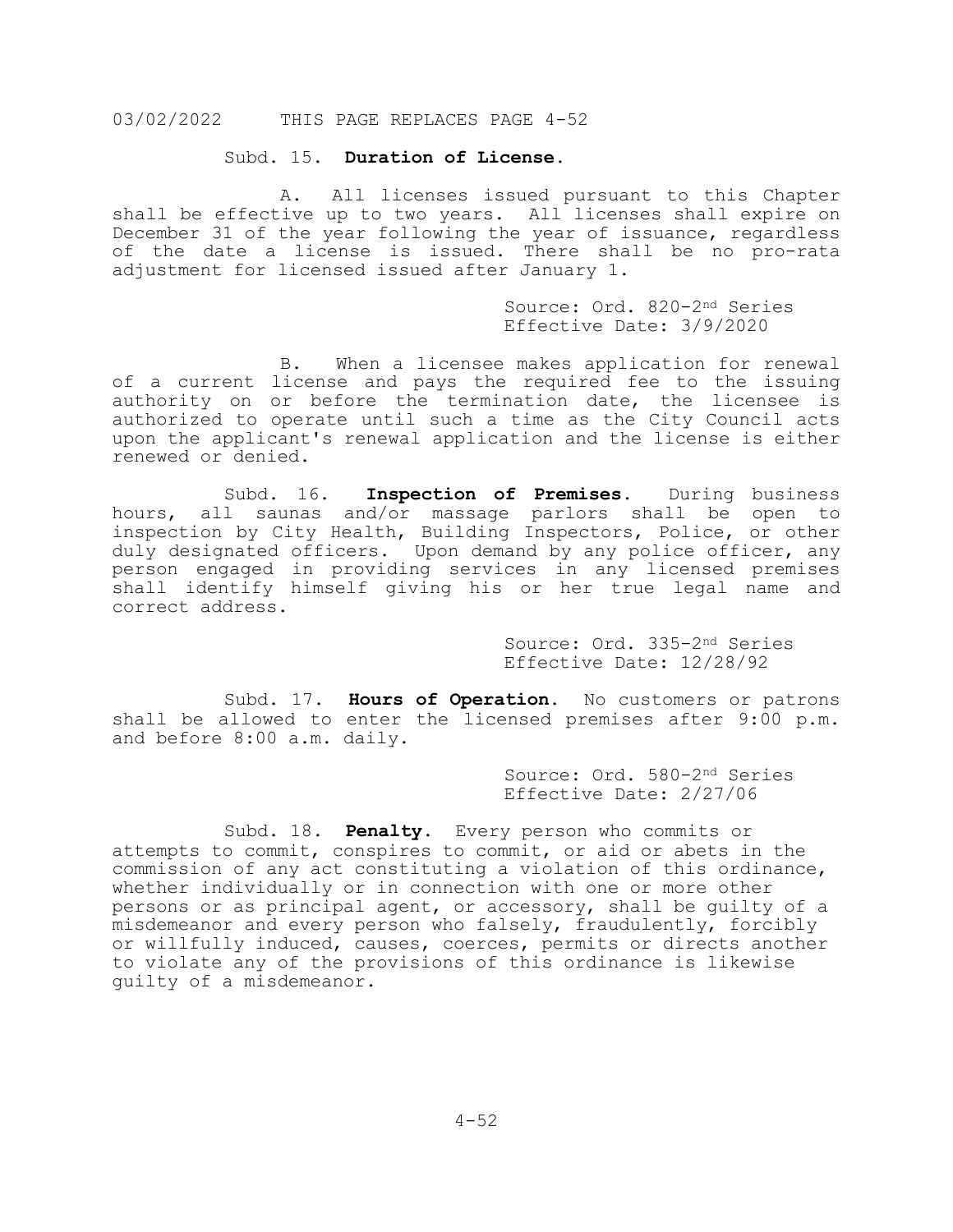Section 4.50. **Licenses Required for Business Operations at Chandler Field.** No person, firm or corporation may conduct any business operation at Chandler Field (the Alexandria Municipal Airport) without first securing from the Alexandria Airport Commission a license for the conduct of said business.

A. An applicant for a license from the Alexandria Airport Commission must file with the Airport Commission not less than thirty (30) days prior to the desired date of commencement of business operations an application form reflecting:

1. A narrative description of the type of business to be conducted at the airport;

2. The names of the persons responsible for the conduct of the operation;

3. Such other information as the Airport Commission may determine is necessary for them to act upon the said application.

B. The Alexandria Airport Commission shall have the full authority to impose such terms and conditions for the issuance of a license for the conduct of any business operation at Chandler Field as they may, in their sole discretion, determine reasonable and necessary. Among such conditions shall be terms providing for insurance, terms providing for reporting, and terms providing for control over physical activities and coordination of all physical activities and business operations at Chandler Field.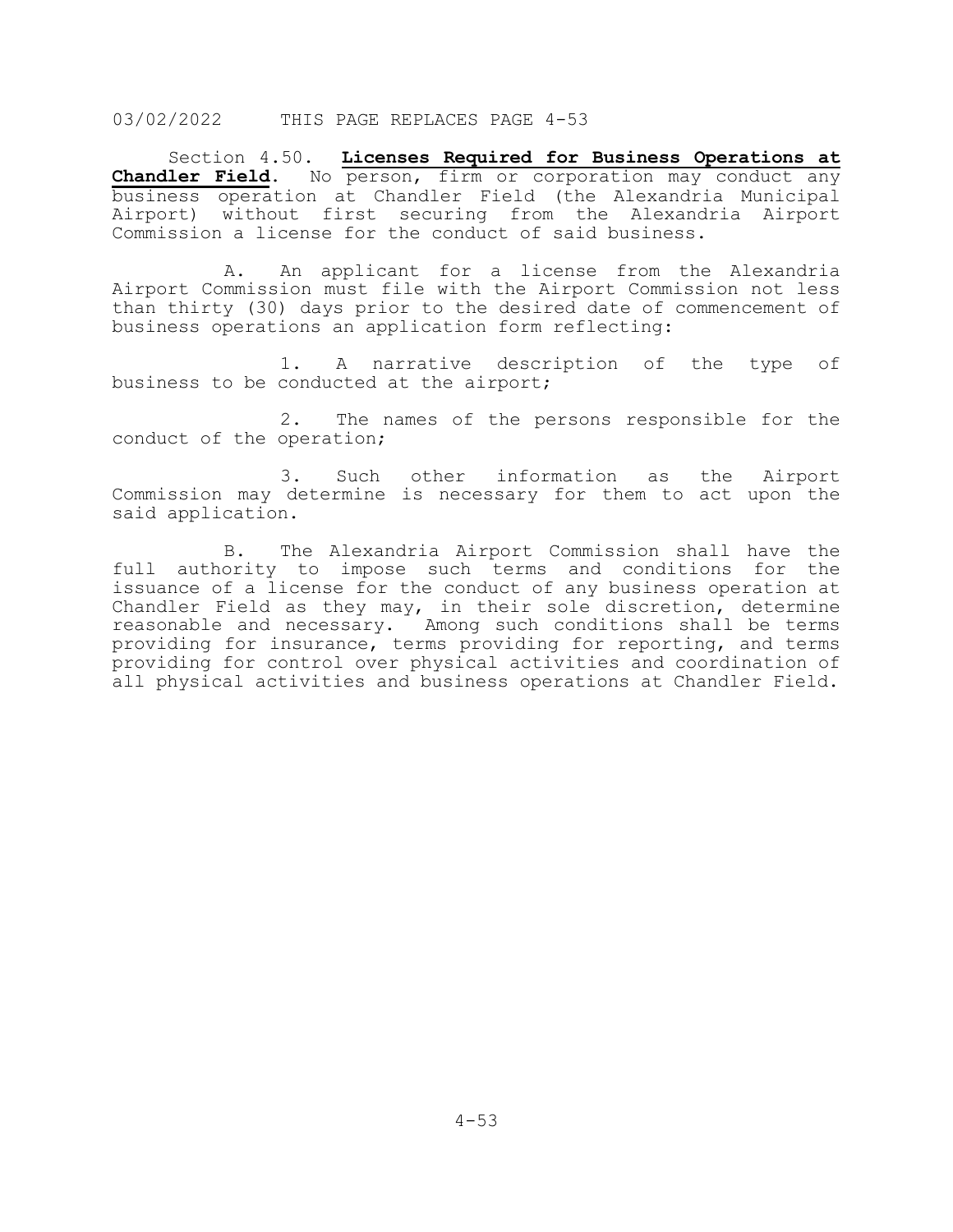#### Section 4.51. **Pawnbrokers.**

Subd. 1. **Definition.** A pawnbroker is one who makes a business of lending money upon the security of personal property pledged or deposited in his or her keeping, or who deals in the purchasing of personal property or other valuable thing on condition of selling the same back at a stipulated price, or who loans money secured by chattel mortgage on personal property, taking possession of the property or any part thereof so mortgaged.

Subd. 2. **License Required.** No person shall engage in or carry on the business of pawnbroker without first obtaining a license to carry on such business in compliance with the provisions of this code.

Subd. 3. **Application.** Any person, corporation, or association, either as principal or agent, desiring to engage in or carry on the business or occupation of a pawnbroker within the corporate limits of the City of Alexandria, shall file an

application for a license for that purpose with the City Clerk, which application shall be made in writing at least twenty (20) days before issuance thereof, wherein the applicant shall state their name, proposed place of business, the length of time for which applicant desires to do business, and shall make the payment of the required license fee.

Subd. 4. **Fee and Term.** Every person, corporation, association or co-partnership requiring a license shall, on or before the time for filing their application for such license, pay or cause to be paid to the City Treasurer of the City of Alexandria, the required annual fee which shall be set by Resolution of the City Council. The license fee shall be for one year or any part thereof, and the license year shall terminate on December 31st next succeeding the date of issuance of such license.

# Subd. 5. **Records.**

A. Every person or persons engaged in the occupation of a pawnbroker shall keep a book in which shall be legibly written in ink and in English, an accurate account or description, and serial number, of the goods, article or other thing pawned or pledged; the time of the receipt of the same; the name, residence and description of the person pawning, pledging or selling the same; and the amount of money loaned or paid therefor. The account and record book and the article pawned or pledged shall, at all reasonable business hours, be subject to inspection by any law enforcement official, including but not limited to the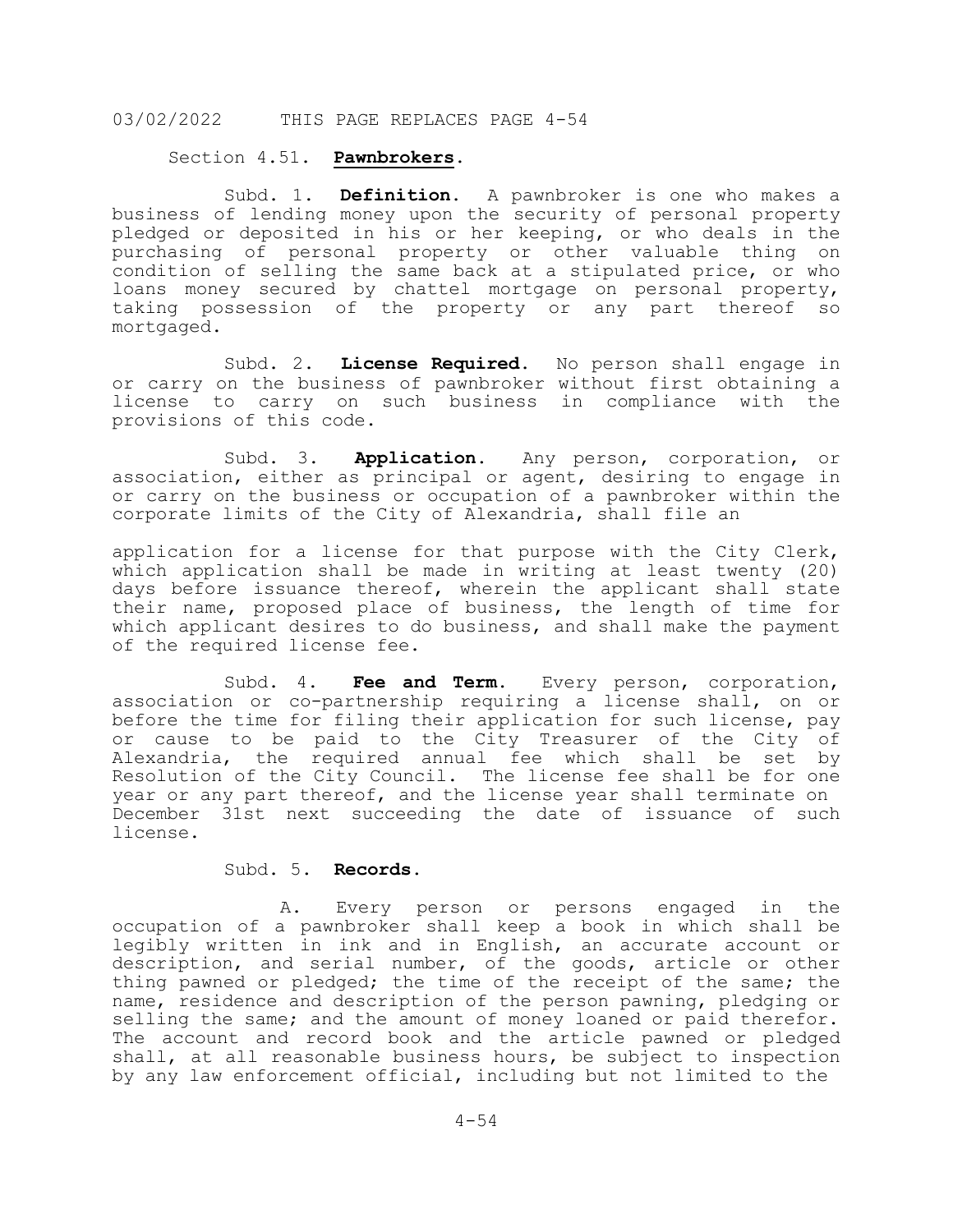Alexandria Police Department and the Douglas County Sheriff's Department.

B. Every such pawnbroker, purchasing or receiving on deposit for a loan any article or personal property, shall give to the person selling the depositing such article or personal property, a legibly written or printed ticket or receipt for the article or personal property so sold or deposited, reflecting the terms of such sale or loan, and the serial number of the property.

C. Every such pawnbroker who has purchased or received on deposit for a loan any article or personal property shall keep a record of the disposition of said pledge, whether that disposition be by redemption, by sale to a third person after the pledge becomes forfeitable pursuant to Subdivision 8 herein, or otherwise.

Subd. 6. **Bond.** Before the license shall be issued to any person or persons as provided in this ordinance, application shall be approved by the Chief of Police and the licensee shall cause to be filed with the City Clerk a surety bond, to be approved by the City Attorney, as to form, in the sum of One Thousand Dollars (\$1000) conditioned that said licensee will comply with all the provisions of this ordinance, and that said licensee will account for and deliver to any person legally entitled thereto any and all goods, wares and merchandise, article or thing which may come into the licensee's possession while engaged in said business or occupation of a pawnbroker.

Subd. 7. **Minors, Incapacitated Persons.** It shall be unlawful and it shall be a violation for any pawnbroker to purchase or receive on deposit or pledge anything of value as security for a loan of money from any person, make or female, under lawful age, from persons of unsound mind, or intoxicated persons.

Subd. 8. **Redemption Period.** Any person pledging an article shall have Sixty (60) days to redeem the same before the pledge becomes forfeitable.

Subd. 9. **Law Enforcement Order to Hold Property.** Whenever any law enforcement official, including but not limited to the Alexandria Police Department and Douglas County Sheriff's Department, shall notify, either orally or in writing, any such dealer or dealers not to sell any property so received on deposit or purchased by the dealer, or permit said property to be redeemed, such property shall not be sold or permitted to be redeemed until such time as may be determined by the law enforcement official requiring the property to be held.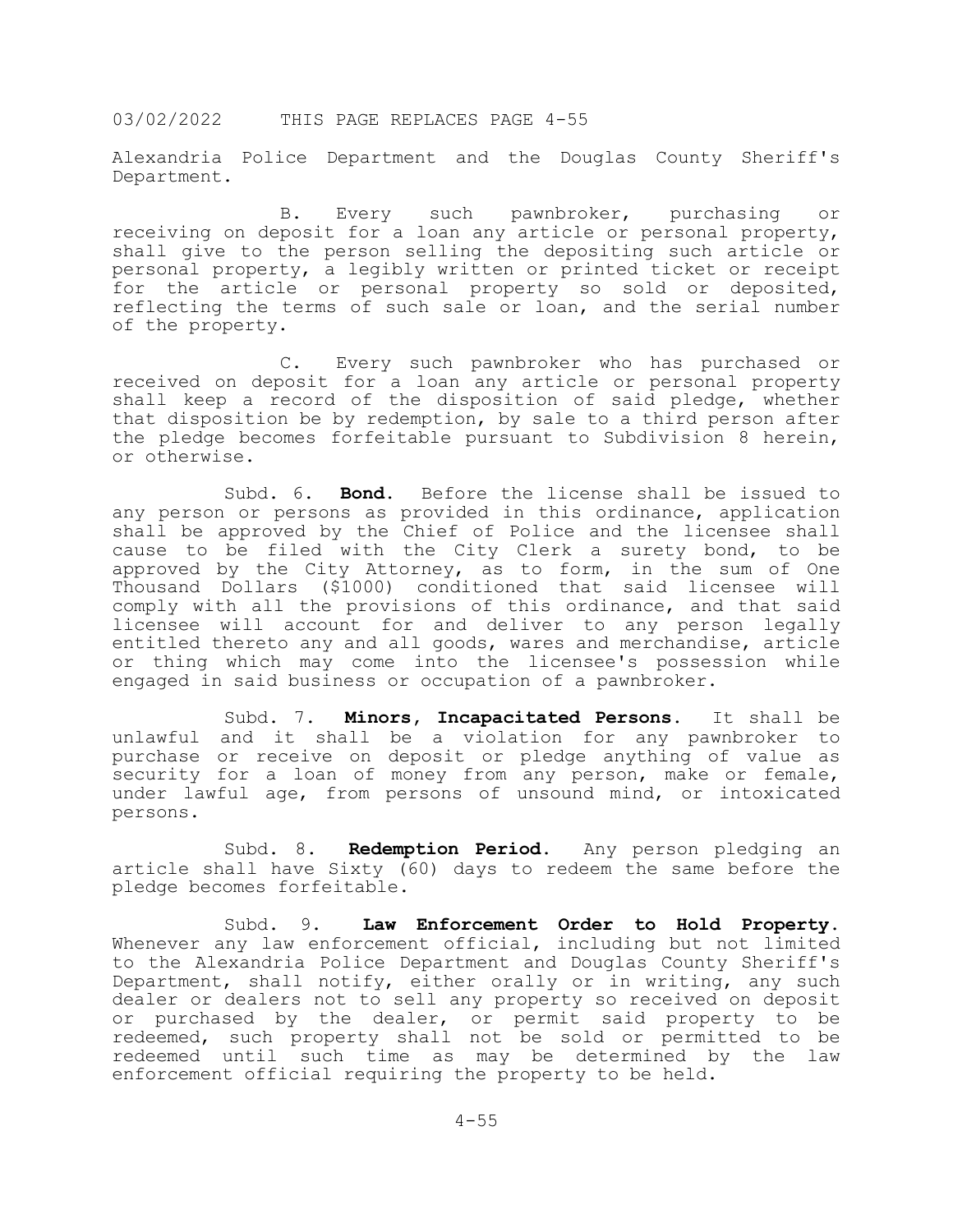Subd. 10. **Hours.** From 9:00 p.m. Saturday to 7:00 a.m. Monday, no property shall be received as a pledge or purchase by any pawnbroker; nor shall any property be sold during said hours by any pawnbroker, nor on any other day before 7:00 a.m. nor any day after 9:00 p.m. No pawnbroker shall be open for business of any kind on the following holidays: New Year's Day, Memorial Day, Fourth of July, Labor Day, Thanksgiving Day, after 4:00 p.m. on December 24 and Christmas Day.

> Source: Ord. 335-2nd Series Effective Date: 12/28/92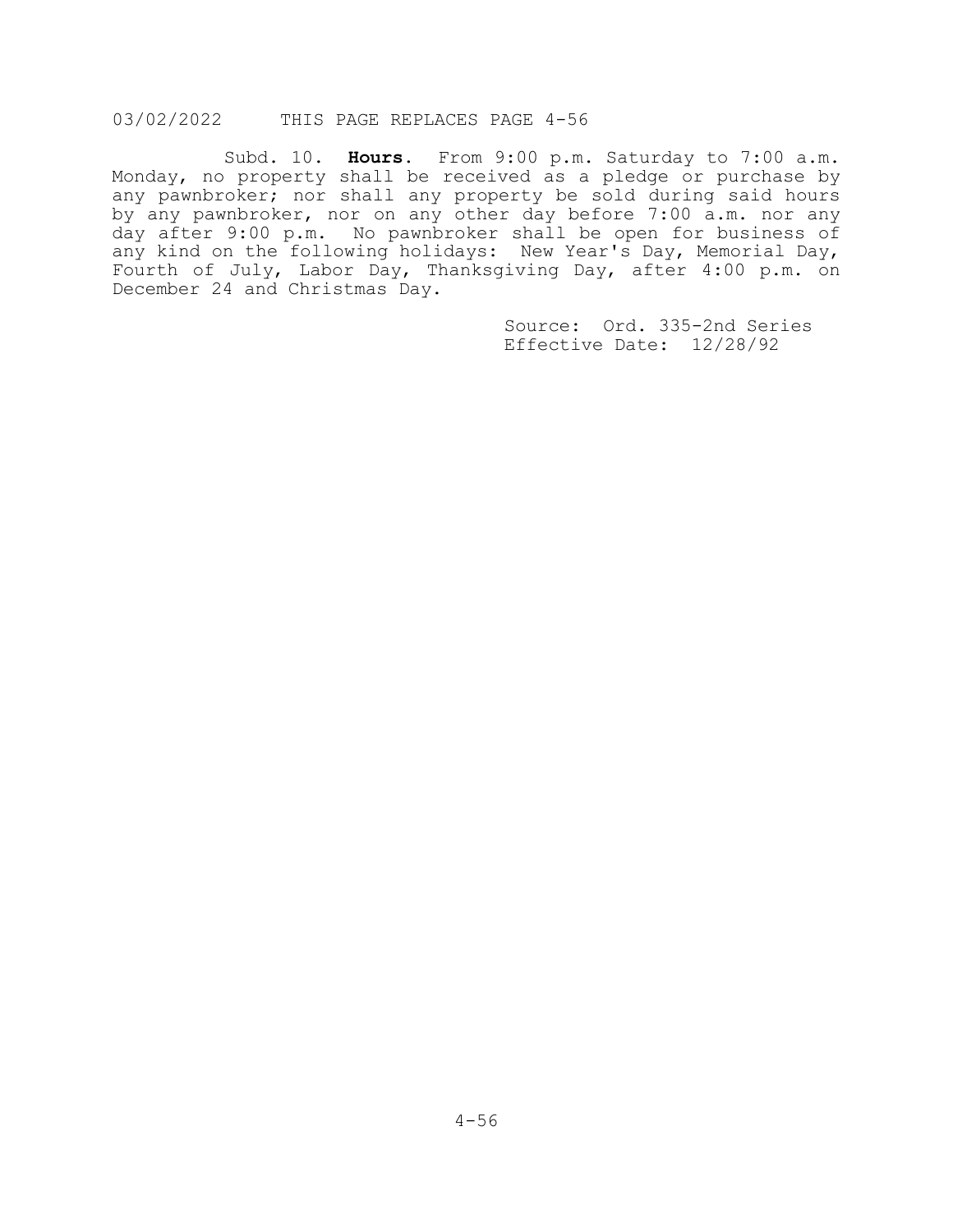# Section 4.52. **Lodging Tax**

Subd. 1. **Definitions**. For the purpose of this Ordinance, the following terms, phrases and words, and their derivations have the meaning given herein. When not inconsistent with the context, words used in the present tense include the future, words in the plural form include the singular and words in the singular include the plural form. The word "shall" is always mandatory and not merely directory.

A. The term "City" means the City of Alexandria, Minnesota acting by or through its duly authorized representative(s).

B. The term "lodger" means the person obtaining lodging from an operator.

C. The term "lodging" means the furnishing for a consideration of lodging by a hotel, motel, resort or campground cabin, or private/vacation home rental as defined in Section 5.08 and 5.09 of the City Code, except where such lodging shall be rented or leased for a continuous period of thirty (30) days or more to the same lodger(s).

> Source: Ord. 792-2nd Series Effective Date: 01/14/19

The furnishing of rooms owned by religious, educational or nonprofit organizations for self-sponsored activities shall not constitute "lodging" for purposes of this Ordinance. "Hotel" includes bed and breakfast establishments. (Reference Minnesota Statutes 469.190, subd. 1 and 327.70, subd. 3.) "Lodging" specifically does not include "rooming houses" or non-cabin campground sites.

D. The term "operator" means the person who is the proprietor of the lodging facility, whether in the capacity of owner, lessee, sublessee, licensee, agent or any other capacity.

E. The term "person" means any individual, corporation, partnership, association, estate, receiver, trustee, executor, administrator, assignee, syndicate, or any other combination of individuals. Whenever the term "person" is used in any provision of this Ordinance prescribing and imposing a penalty, the term as applied to a corporation, association or partnership shall mean the officers or partners thereof, as the case may be.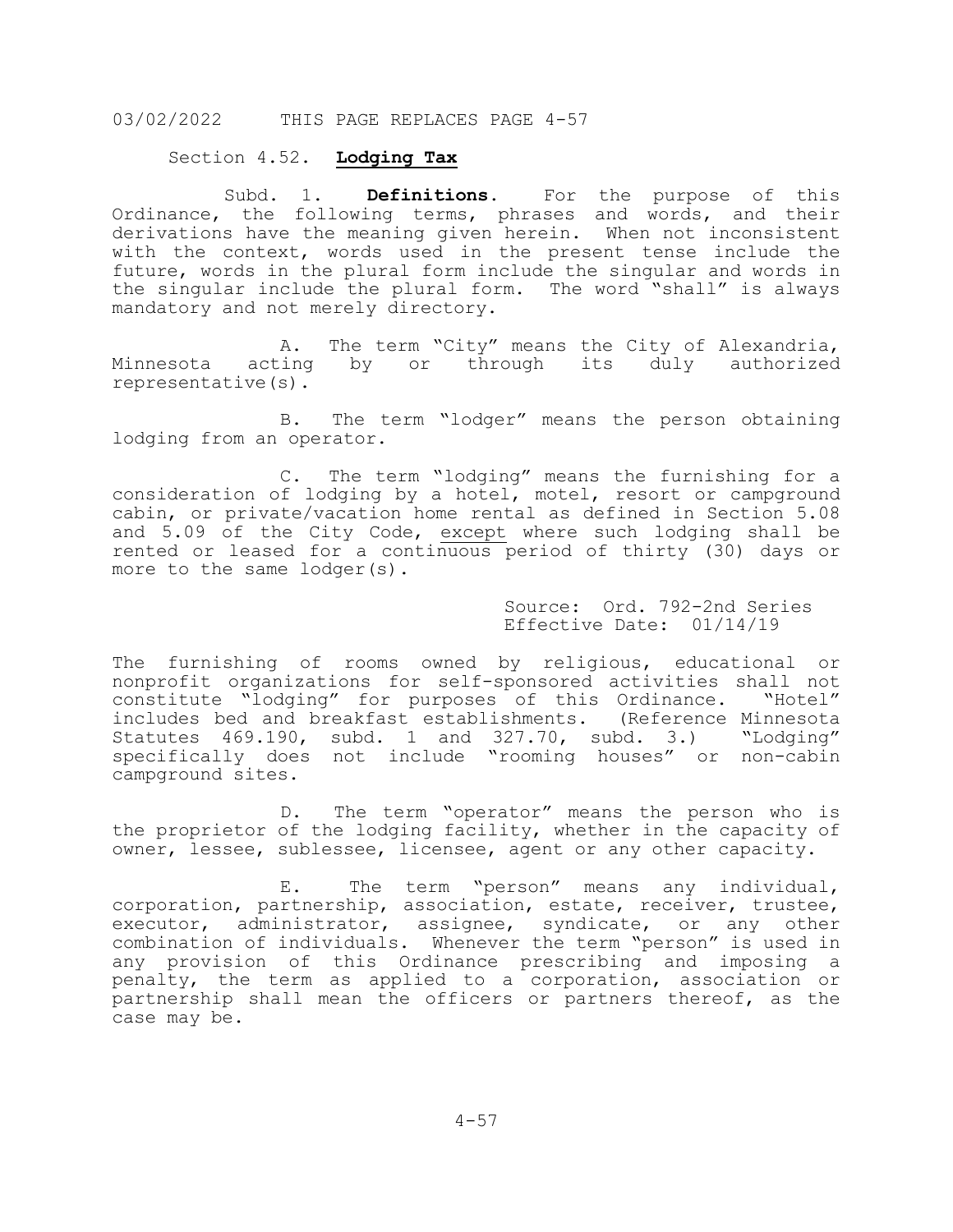F. The term "rent" means the total consideration valued in money charged for the lodging whether paid in money or otherwise, but shall not include any charges for services rendered in connection with furnishing lodging other than the room charge itself.

Subd. 2. **Imposition of Tax.** Pursuant to Minnesota Statutes Section 469.190 there is hereby imposed a tax of three percent (3%) on the rent charged by an operator for providing lodging to any person. The lodging tax shall commence on July 1, 1998. The tax shall be stated and charged separately and shall be collected from the lodger. The tax collected by the operator shall be a debt owed by the operator to the City and the tax shall be satisfied only by payment to the City of the amount levied by this Ordinance. In no case shall the tax imposed by this section upon an operator exceed the amount of tax which the operator is authorized and required by this Ordinance to collect from the lodger. In computing the tax to be collected, amounts of tax less than one (1) cent shall be considered an additional one (1) cent.

Subd. 3. **Collections**. Each operator shall collect the d by this Ordinance at the time the rent is paid. The tax imposed by this Ordinance at the time the rent is paid. tax collections shall be deemed to be held in trust by the operator for the City. The amount of tax shall be separately stated from the rent charged for the lodging and those persons paying the tax shall receive a receipt of payment from the operator.

#### Subd. 4. **Exceptions and Exemptions.**

A. **Exceptions**. No tax shall be imposed on rent for lodging paid by any officer or employee of a foreign government who is exempt by reason of express provisions of federal law or international treaty.

B. **Exemptions.** An exemption shall be granted to any person as to whom or whose occupancy it is beyond the power of the City to tax. No exemption shall be granted except upon a claim therefore made at the time the rent is collected and such a claim shall be made in writing and under penalty of perjury on forms provided by the City. All such claims shall be forwarded to the City when the returns and collections are submitted as required by this Ordinance.

Subd. 5. **Advertising no Tax.** It shall be unlawful for any operator to advertise or hold out or state to the public or any customer, directly or indirectly, that the tax or any part thereof will be assumed or absorbed by the operator, or that it will not be added to the rent or that, if added, it or any part thereof will be refunded.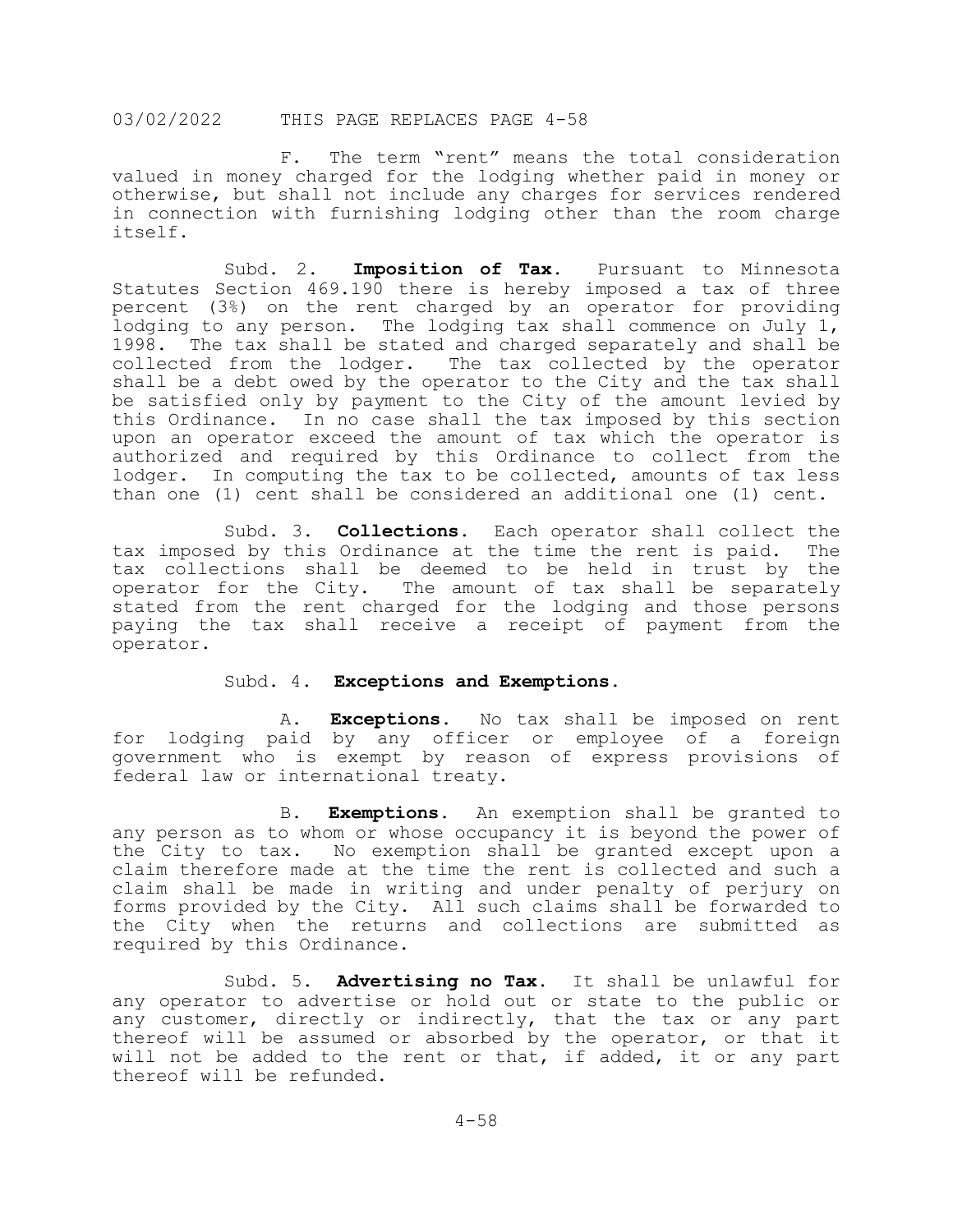Subd. 6. **Payment and Returns.** The taxes imposed by this Ordinance shall be paid monthly by the operator to the City not later than twenty (20) days after the end of the month in which the taxes were collected by the operator. At the time of payment, the operator shall submit a return upon such forms and containing such information as the City may require. The return shall contain the following minimum information:

1. The total amount of rent collected for lodging during the period covered by the return.

2. The total amount of exceptions/exemptions.

3. The amount of tax required to be collected and due for the period.

4. The signature of the person filing the return or that of his/her agent duly authorized in writing.

5. The period covered by the return.

6. The amount of uncollectible rental charges subject to the lodging tax.

7. A certification of accuracy attested to by the person signing the form for submission to the City.

The operator may offset against the taxes payable with respect to any reporting period, the amount of taxes imposed by this Ordinance previously paid as a result of any transaction the consideration for which became uncollectible during such reporting<br>period, but only in proportion to the portion of such but only in proportion to the portion of consideration which became uncollectible.

Subd. 7. **Examination of Return, Adjustments, Notices and Demands.** The City shall, after a return is filed, examine the same and make any investigation or examination of the records and accounts of the person making the return deemed necessary for determining its correctness. The tax computed on the basis of such examination shall be the tax to be paid. If the tax due is found to be greater than that paid, such excess shall be paid to the City within ten (10) days after receipt of a notice thereof given either personally or sent by certified mail, return receipt requested, to the address shown on the return. If the tax paid is greater than the tax found to be due, the excess shall be refunded to the person who paid the tax to the City within ten (10) days after determination of such refund.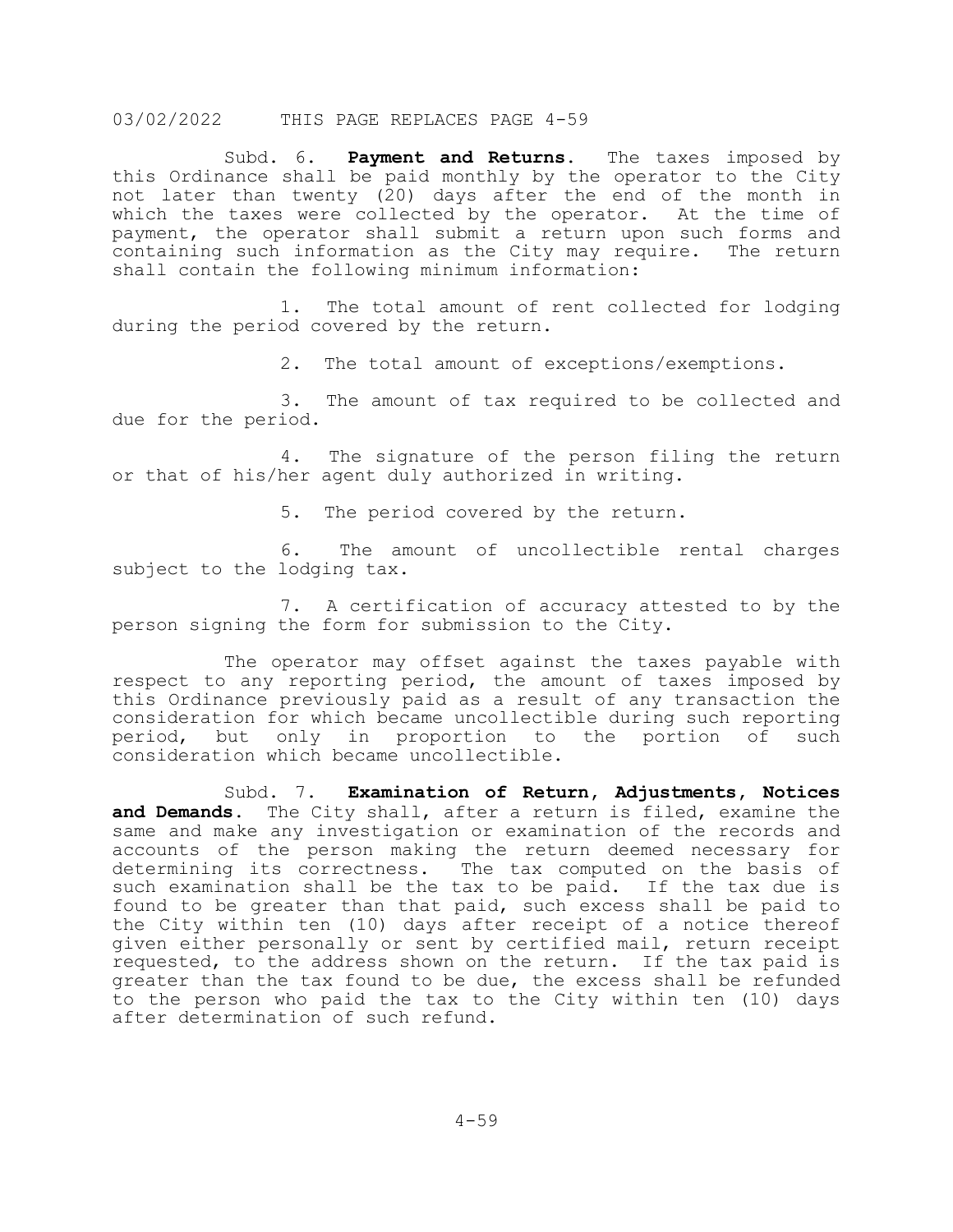Subd. 8. **Refunds.** Any person may apply to the City for a refund of taxes paid for a prescribed period in excess of<br>the amount legally due for that period, provided that no the amount legally due for that period, provided that application for a refund shall be considered unless filed within one (1) year after such tax was paid, or within one (1) year from<br>the filing of the return, whichever period is the longer. The the filing of the return, whichever period is the longer. City shall examine the claim and make and file written findings denying or allowing the claim, in whole or in part, and shall mail a notice thereof by certified mail, return receipt requested, to such person at the address stated upon the return. If such claim is allowed, in whole or in part, the City shall credit the amount of the allowance against any taxes due under this Ordinance from the claimant and the balance of said allowance, if any, shall be paid by the City to the claimant.

#### Subd. 9. **Failure to File a Return.**

1. If any operator required to file a return by this Ordinance shall fail to do so within the time prescribed, or shall make, willfully or otherwise, an incorrect, false, or fraudulent return, the operator shall, upon written notice and demand, file such return or corrected return within five (5) days of receipt of such written notice and shall at the same time pay any tax due on the basis thereof. If such person fails to file such return or corrected return, the City shall make a return or corrected return for such person from such knowledge and information as the tax administrator can obtain, and assess a tax on the basis thereof, which tax (less any payments theretofore made on account of the tax for the taxable period covered by such return) shall be paid upon within five (5) days of the receipt of written notice and demand for such payment. Any such return or assessment made by the City shall be prima facie correct and valid, and such person shall have the burden of establishing its incorrectness or invalidity in any action or proceeding in respect thereto.

2. If any portion of a tax imposed by this Ordinance, including penalties thereon, is not paid within thirty (30) days after it is required to be paid, the prosecuting attorney for the City may institute such legal action as may be necessary to recover the amount due plus interest, penalties, and the costs and disbursements of any action.

3. Upon a showing of good cause, the City may grant an operator one thirty (30) day extension of time within which to file a return and make payment of taxes as required by this Ordinance, provided that interest during such period of extension shall be added to the taxes due at the rate of ten percent (10%) per annum.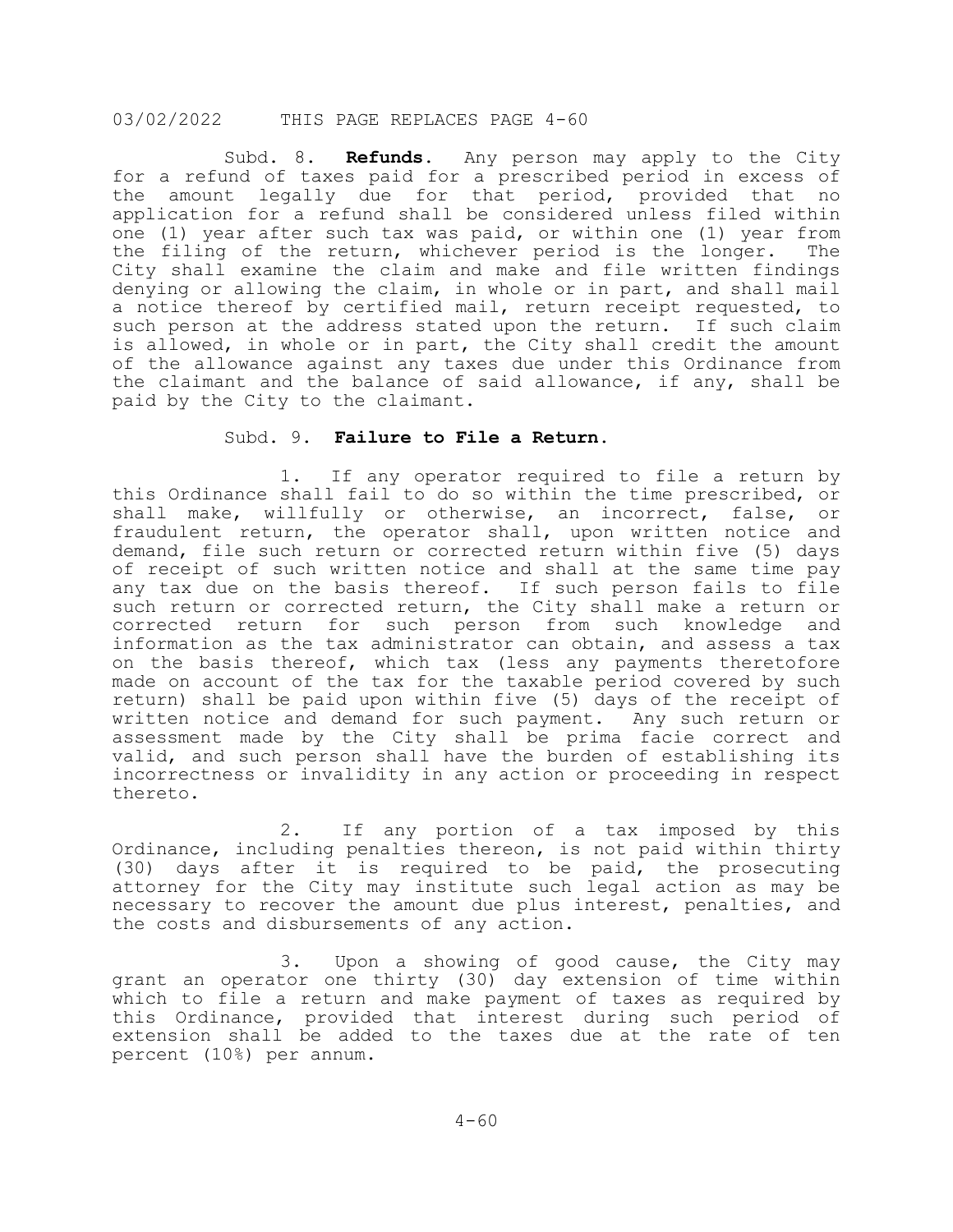#### Subd. 10. **Penalties.**

1. Late Payment of Tax. If any tax imposed by this Ordinance is not paid within the time herein specified for the payment, or any extension thereof, there shall be added thereto a specific penalty equal to ten percent (10%) of the amount remaining unpaid. If the penalty as computed does not exceed ten dollars (\$10), a minimum penalty of ten dollars (\$10) shall be assessed.

2. Late Filing of Return. If any operator fails to make and file a return within the time prescribed by this Ordinance (unless it is shown that such failure is not due to willful neglect), in addition to the penalty provided in Section 4.52 Subd. 10 1 above, there shall be added to the tax owed a penalty of ten percent (10%) of the tax owed for each thirty (30) day period, or fraction thereof, during which such failure continues. The amounts so added to any tax shall be collected at the same time and in the same manner and as part of the tax unless the tax has been paid before the discovery of the negligence, in which case the amount so added shall be collected in the same manner as the tax.

3. Willful Failure to File a Return. If any operator willfully fails to file any return or make any payment required by this Ordinance, or willfully files a false or fraudulent return, or willfully attempts in any manner to evade or defeat any such tax or payment thereof imposed by this Ordinance, there shall be imposed as a penalty an amount equal to fifty percent (50%) of any tax found due for the period to which such return applies, less any amounts paid on the basis of such false or fraudulent return. This penalty shall be collected as part of the tax and shall be in addition to any other penalties provided in this Ordinance.

4. Interest Rate. The amount of tax not timely paid, together with any penalty imposed by provisions of this Ordinance, shall bear interest at the rate of ten percent (10%) per annum from the time such tax should have been paid until the time it is paid. Any interest and penalty shall be added to the tax and shall be collected as part thereof.

5. Application of Payment, Interest and Penalties. All payments received pursuant to the provisions of this Ordinance shall be credited first to penalties, next to interest, and then to the tax due.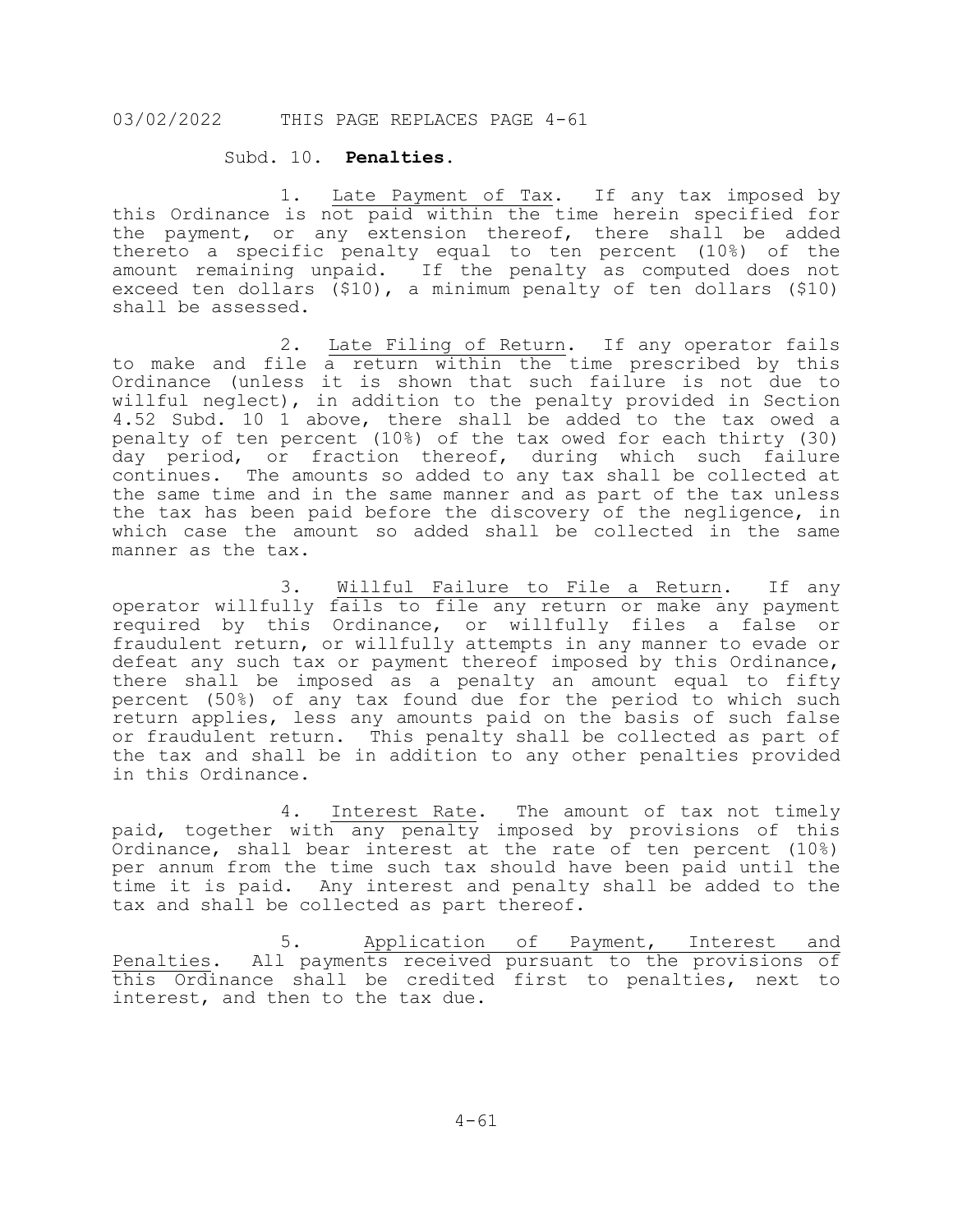Subd. 11. **Administration of Tax.** The City shall administer and enforce the assessment and collection of the taxes imposed by this Ordinance. The City shall cause to be prepared blank forms for the returns and other documents required by this Ordinance and shall distribute the same throughout the City and furnish them upon application. Failure to receive or secure such forms shall not relieve any person from any obligation required of him or her under this Ordinance.

Subd. 12. **Examination of Records.** Persons acting on behalf of the City and authorized in writing by the City may examine the books, papers and records of any operator in order to verify the accuracy of any return made, or if no return was made, to ascertain the tax as provided in this Ordinance. Every such operator is directed and required to give to the City, or its duly<br>authorized agent or employee, the means, facilities and authorized agent or employee, the means, opportunity for such examinations and investigations as are hereby authorized.

Subd. 13. **Violations.** Any person who shall willfully fail to make a return required by this ordinance, or who shall fail to pay the tax after written demand for payment, or who shall fail to remit the taxes collected or any penalty or interest imposed by this Ordinance after written demand for such payment, or who shall refuse to permit the City or its duly authorized agent(s) to examine the books, records and papers under his or her or its control, or who shall willfully make any incomplete, false or fraudulent return shall be guilty of a misdemeanor.

> Source: Ord. 412-2nd Series Effective Date: 4/27/98

Subd. 14. **Use of Proceeds.** Ninety-five percent (95%) of the gross proceeds obtained from the collection of taxes pursuant to this Ordinance shall be used in accordance with Minnesota Statute 469.190, as the same may be amended from time to time, to fund through Alexandria Hotel & Hospitality, Inc., a Minnesota Non-Profit Corporation, a local convention or tourism bureau for the exclusive and limited purpose of marketing and promoting the City as a tourist or convention center. The City may retain up to a maximum of five percent (5%) to defray the costs and expenses of collection and administration of the lodging tax. The City shall disburse the balance of the tax collected to Alexandria Hotel & Hospitality, Inc., by the 15<sup>th</sup> day of the month following the City's receipt of such funds.

> Source: Ord. 517-2nd Series Effective Date: 8/11/03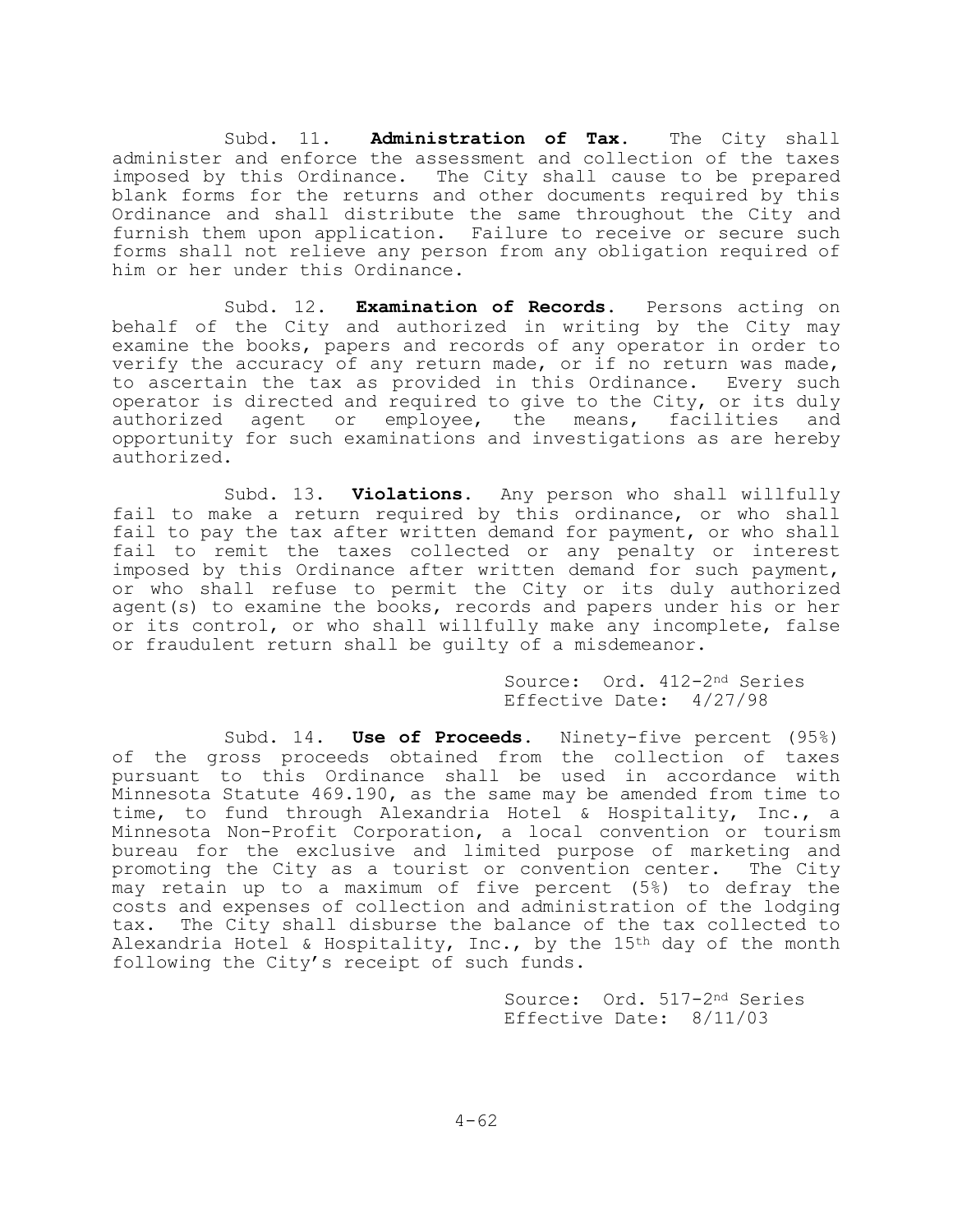# Subd. 15. **Appeals.**

1. Any operator aggrieved by any notice, order or determination made by the City pursuant to this Ordinance may file a petition for review of such notice, order or determination. The petition shall:

a. detail the operator's reasons for contesting the notice, order or determination;

b. contain the name of the petitioner, the petitioner's address and the location of the lodging subject to the order, notice or determination; and,

c. be filed with the City within ten (10) days after the notice, order or determination for which review is sought has been mailed or served upon the operator requesting the review.

2. Upon receipt of the petition, the City shall set a date for a hearing with the petitioner and give the petitioner at least five (5) days prior written notice of the date, time and place of the hearing.

3. At the hearing, the petitioner shall be given<br>to show cause why the notice, order or an opportunity to show cause why the determination should be modified or withdrawn.

4. The hearing shall be conducted by the City Council, or its authorized representative. The City Council or its authorized representative shall make written findings of fact and conclusions based on the applicable section(s) of this Ordinance and the evidence presented at the hearing. The Council, or its authorized representative, may affirm, modify or reverse the notice, order or determination which is the subject of the appeal.

Subd. 16. **Effective Date.** This Ordinance shall take effect and be enforced from and after its passage, adoption and publication, but not earlier than May 1, 1998.

> Source: Ord. 412-2nd Series Effective Date: 4/27/98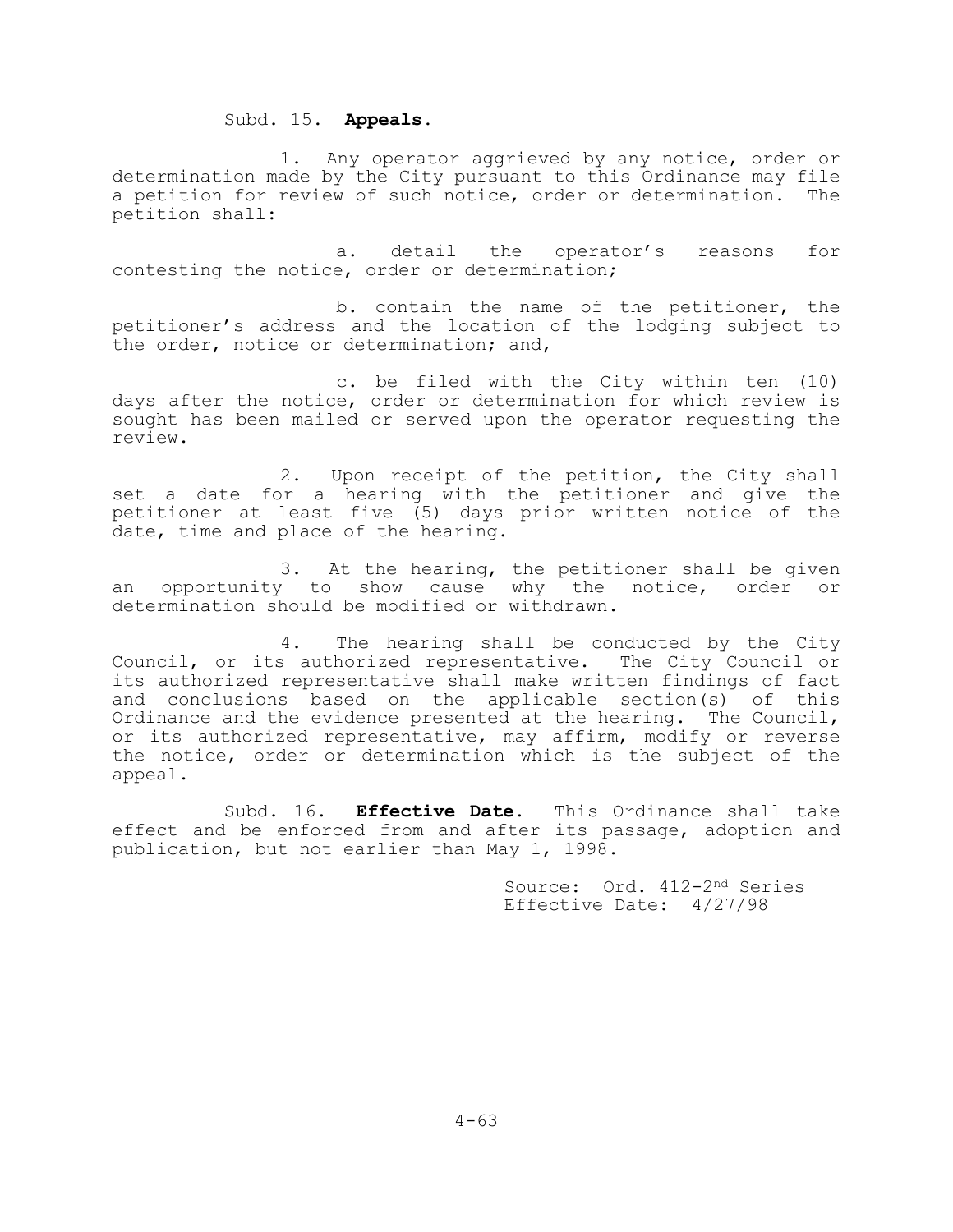# Section 4.53 **Gambling Contribution**

Pursuant to Minnesota Statute 349.213, Subdivision 1, organizations conducting lawful gambling within the City of Alexandria shall contribute five percent (5%) of its net gambling profits to the City of Alexandria in 2003 and 10% of its net gambling profits in 2004 and thereafter. Such contributions shall be used for lawful purposes as allowed in Minnesota Statutes 349.213.

> Source: Ord. 516-2nd Series Effective Date: 8/11/03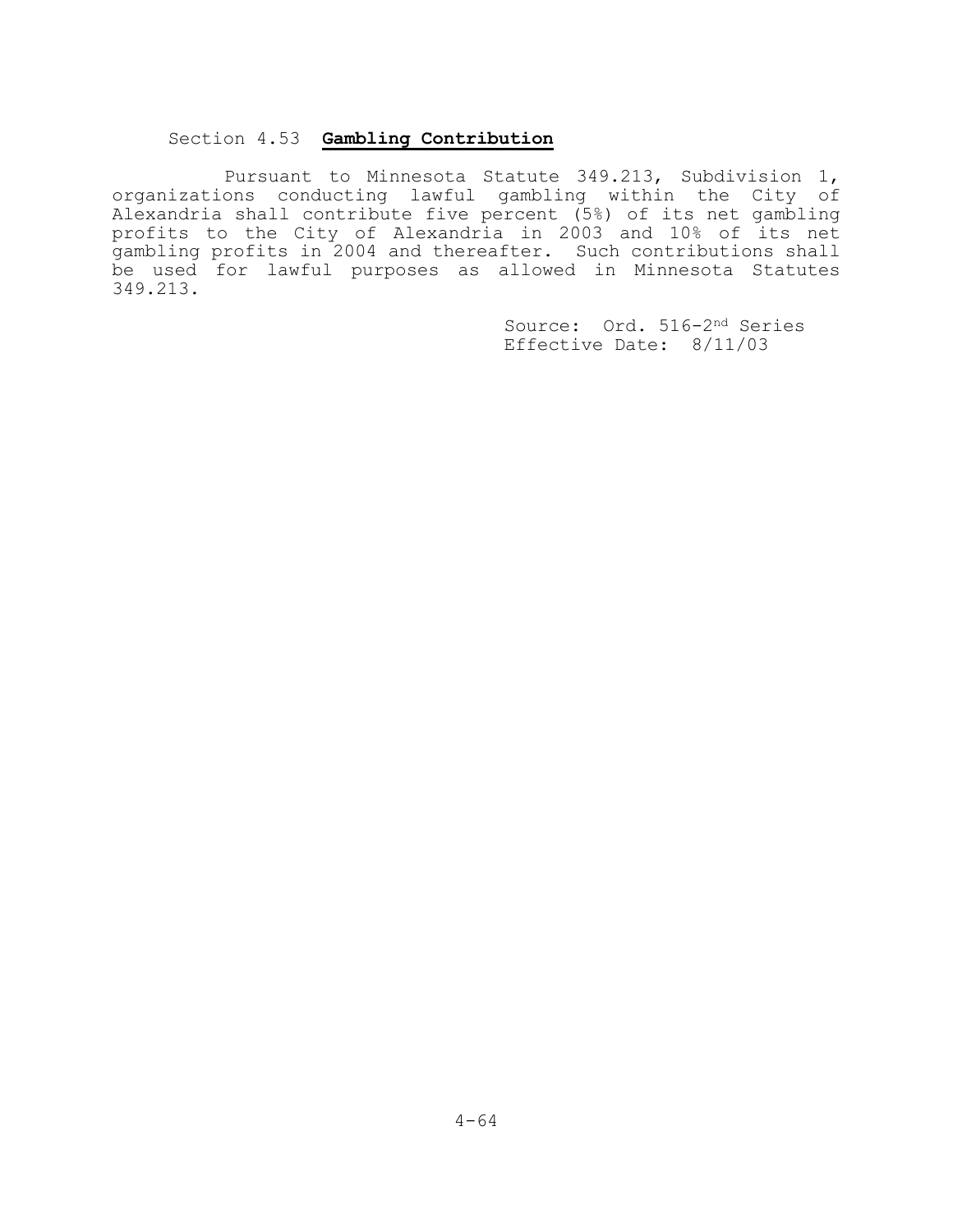### Section 4.54 **Sidewalk Café**

Subd. 1. **Definition.** Tables, chairs, benches and appurtenant equipment located on a public sidewalk (i) for the exclusive use by patrons of an abutting food establishment, or (ii) where the service of food or beverages is offered to persons using such tables, chairs and benches.

Subd. 2. **Permitted.** Sidewalk cafes may be located on public sidewalks subject to a permit or license issued by the City. Applications for a sidewalk café permit or license shall be made on forms supplied by the City and shall include a plan drawn to scale which illustrates the exact location of the proposed sidewalk café together with distances and dimensions of the adjoining buildings, the sidewalk, the distance to and location of the traveled portion of the street and distances to all obstructions in the vicinity. The appropriate fee shall accompany the application.

1. No Permit or license shall be issued or renewed for a sidewalk café unless the following requirements are met:

a. The applicant must possess a valid food establishment license.

b. A distance of at least 200 feet shall be maintained between the nearest point of the sidewalk café to the nearest point of property zoned for residential purposes.

c. The applicant must furnish to the City evidence that insurance has been procured in amounts not less than \$1,000,000 per occurrence and \$2,000,000 in aggregate for commercial general liability coverage. The applicant shall maintain such insurance in effect at all times during the term of the sidewalk café permit or license. The City shall be named as an additional insured in the policy providing such insurance.

d. The applicant shall indemnify and hold the City and the City's officials and employees harmless from any loss, cost, damage and expenses arising out of the use, design, operation, or maintenance of the sidewalk café.

e. The area occupied by the sidewalk café shall abut and shall be operated as part of the food establishment operated by the applicant. No part of the sidewalk café shall adjoin any premises other than the applicant's food establishment.

f. The City shall find that the sidewalk café will not unduly restrict the safe usage of the sidewalk by the<br>public after taking into consideration the location of public after taking into consideration the location obstructions, vehicular traffic and other impediments to the